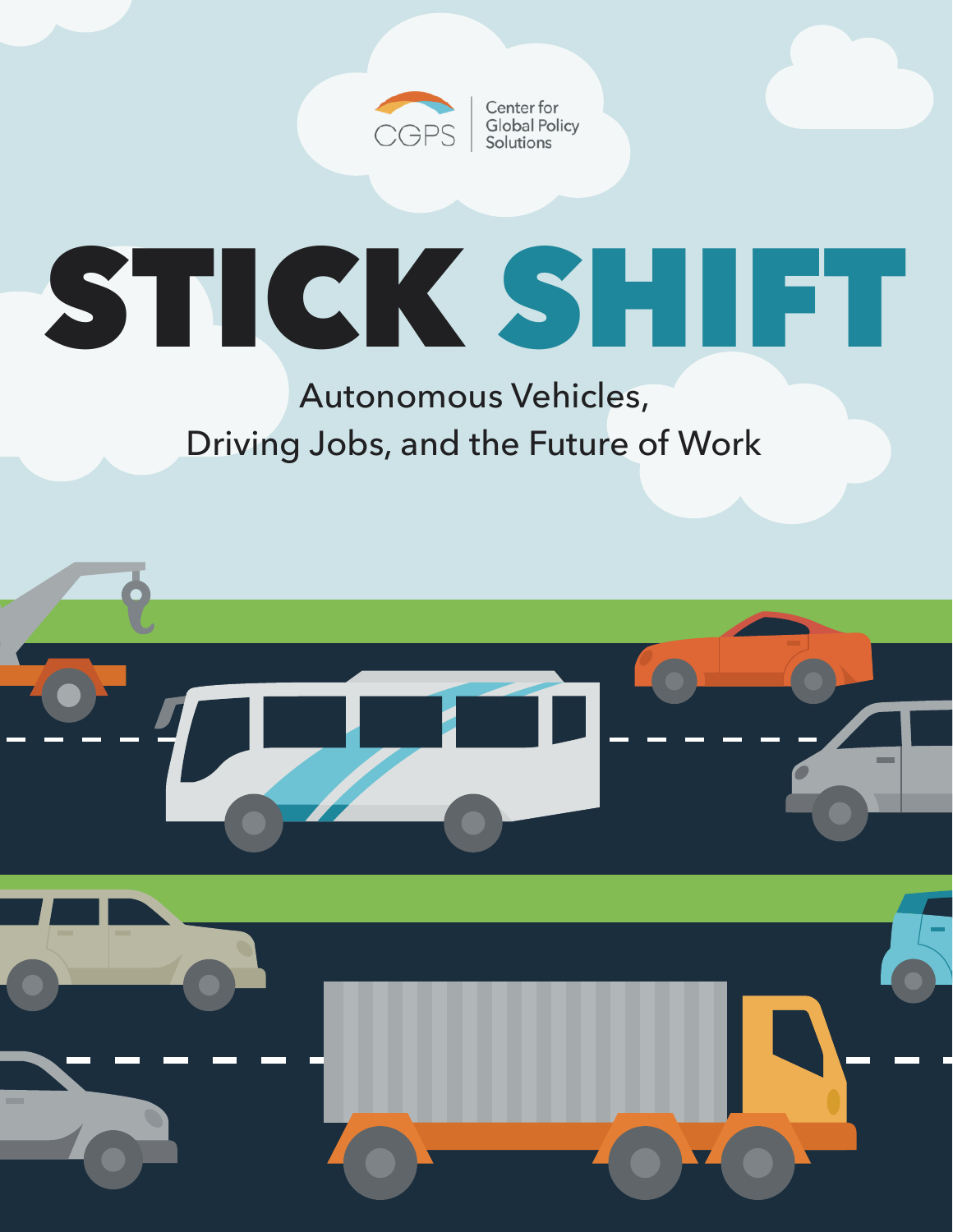

# ACKNOWLEDGEMENTS

The Center for Global Policy Solutions would like to thank the following researchers for their help in developing this report:

> **DR. ALGERNON AUSTIN** *Demos*

**MS. CHERRIE BUCKNOR** *Center for Economic and Policy Research*

**MR. KEVIN CASHMAN** *Center for Economic and Policy Research*

**DR. MAYA ROCKEYMOORE** *Center for Global Policy Solutions*

This report was made possible as a result of the generous support provided by the Ford Foundation.

## **RECOMMENDED CITATION:**

Center for Global Policy Solutions. (2017). *Stick Shift: Autonomous Vehicles, Driving Jobs, and the Future of Work*. Washington, DC: Center for Global Policy Solutions.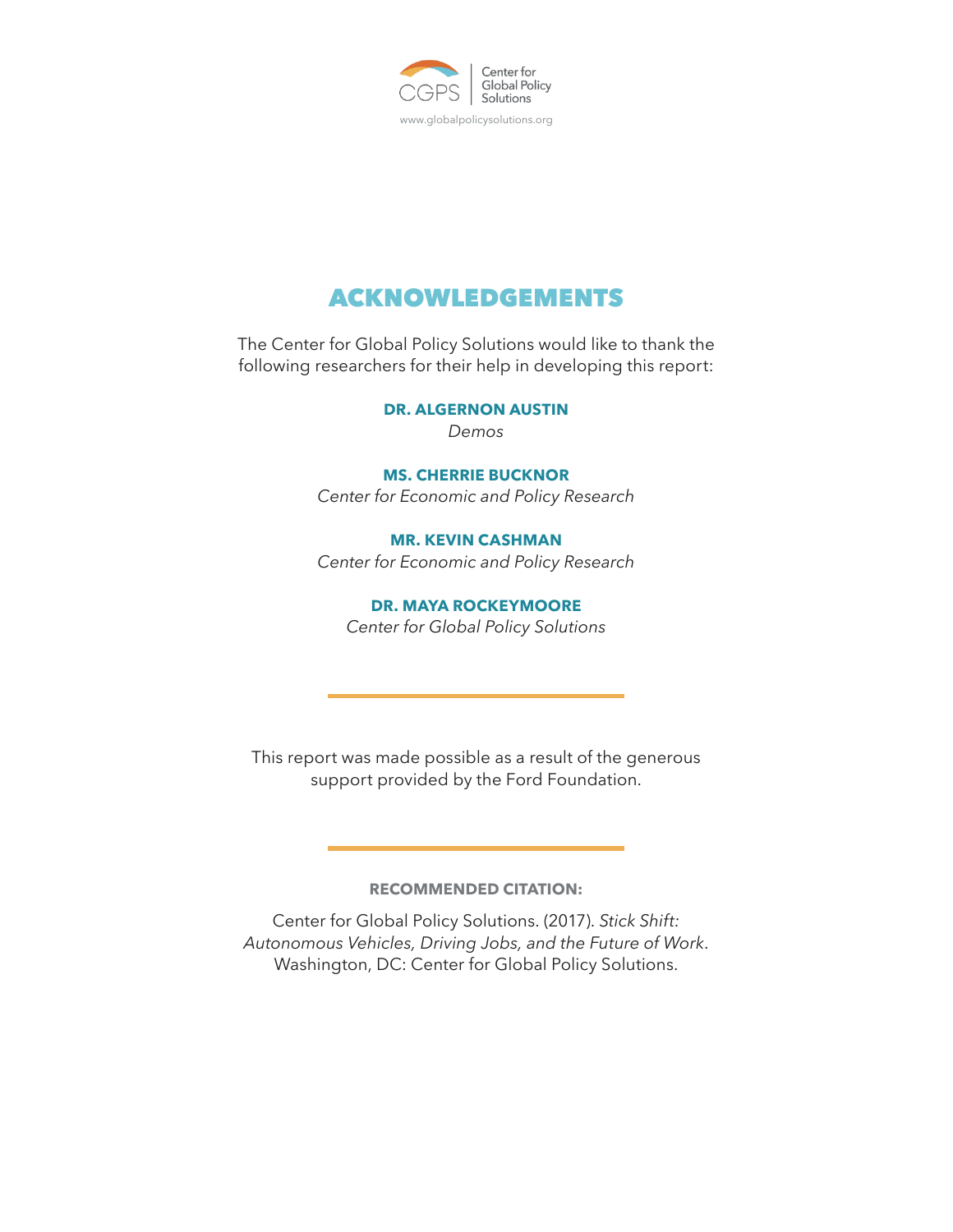

# EXECUTIVE SUMMARY

At this moment, more than 30 companies across the globe say they are working on autonomousvehicle technology. These companies range from computing-technology firms like Apple, Google, and Intel to those usually associated with automobile manufacturing<sup>1</sup> such as BMW, Ford, Honda, and Volvo.2 Their most optimistic predictions are that in as few as three to five years, $3$  fully autonomous vehicles—automobiles without human drivers—will be in regular use on the road..

Predictions vary about whether fully autonomous vehicles, Level 5 on the SAE International classification scale for autonomous-vehicle technology4, will be introduced first. Yet, given the number of companies working to make improvements and the progress already made with Level 4 technology—which marks the stage when vehicles are classified as being capable of safely driving themselves in predictable spaces—it is highly possible that the technology will progress to Level 5 in the near future. Many economists, pundits, and companies are predicting just that.

Autonomous-vehicle technology offers a number of positive opportunities. It has the potential to save many lives, limit environmental damage, increase productivity and, as a result, improve living standards across the country if the gains are distributed equally.5 But the technology also has the potential to cause significant economic hardship for a number of workers, at least in the short term. For those who drive vehicles for a living, the full financial impact of this technological change will depend, in large part, on whether the transition takes a while or occurs relatively quickly. It will also depend heavily on whether the initial technology deployed is fully or partially autonomous.

Overall, 2.86 percent of all workers in the United

States are employed in driving occupations. Though it is possible that workers displaced by autonomousvehicle technology may eventually find new jobs at some point, the analysis contained in this paper is focused on the immediate, short-term impact to employment in the transportation sector if a rapid transition to fully autonomous vehicles were to occur.

Using data from the 2010 to 2014 merged American Community Survey released by the U.S. Census Bureau, this paper estimates the labor market impact of jobs likely to be lost with a rapid transition to autonomous vehicles. The report finds that certain population groups and areas of the country would be disproportionately affected. Finally, we call for policymakers to take immediate steps to offset the potential for harmful labor disruptions.

The following is a summary of the study's top findings:

# **OCCUPATIONAL CONSIDERATIONS**

More than four million jobs will likely be lost with a rapid transition to autonomous vehicles.

Driving occupations, including delivery and heavy truck drivers, bus drivers, and taxi and chauffeur drivers, would be heaviest hit.

Driving occupations represent a significant source of work for those with lower levels of educational attainment, with the vast majority (93.2 percent) of workers in these jobs possessing less than a bachelor's degree.

Workers in driving occupations have a poverty rate (7.32 percent) lower than the overall workforce (8.06 percent) and non-driving occupations alone (8.08 percent), which suggests that driving jobs are by and large "good jobs" that keep workers in driving occupations out of poverty.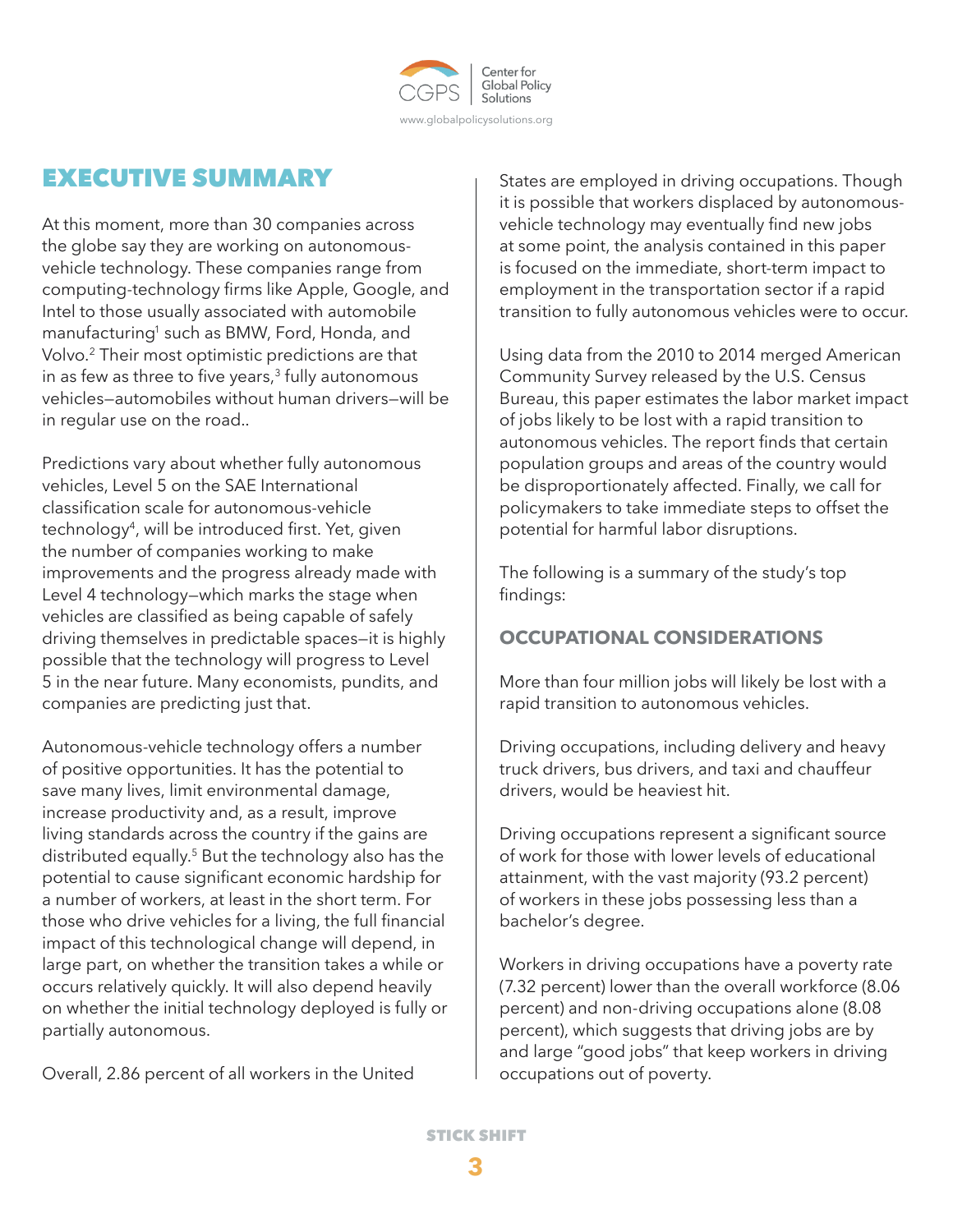

Larger shares of workers in driving occupations (15.68 percent) are union members, compared with workers in non-driving occupations (11.31 percent). In total, only 11.44 of workers overall are union members.

This suggests that driving jobs, on average, may have more advantages for workers than similar occupations with lower union membership rates.

# **DEMOGRAPHIC CONSIDERATIONS**

Men would be hardest hit. They number about 6.5 times the share of the working female population in driving occupations and earn 64 percent more than women in these jobs.

Although nearly as many women as men are bus drivers, men are the vast majority of those employed as delivery and heavy truck drivers and as taxi drivers and chauffeurs.

Whites hold 62 percent of the 4.1 million jobs in driving occupations, so they would experience the largest hit.

However, Blacks, Hispanics, and Native Americans, groups who are overrepresented in these occupations and who earn a "driving premium"—a median annual wage exceeding what they would receive in non-driving occupations—would also be hard hit.

- $\blacktriangleright$ With 4.23 percent of Black workers employed in driving occupations compared to 2.85 percent of all workers in these jobs, Blacks rely on driving jobs more than other racial/ethnic groups. This is true in every driving occupation category.
- With 3.25 percent of Hispanic workers in driving ▶ occupations, Hispanics have the second heaviest reliance and are especially overrepresented as delivery drivers and heavy truck drivers and very slightly as taxi drivers and chauffeurs.
- With 3.07 percent of American Indians holding driving jobs, American Indians are also slightly overrepresented, especially among delivery drivers and heavy truck drivers and as bus drivers and, modestly, as taxi drivers and chauffeurs.
- With 1.52 percent of Asian workers holding driving jobs, Asians rely the least on driving occupations for employment. Nevertheless they are overrepresented among taxi drivers and chauffeurs: Overall, 0.23 percent of workers are taxi drivers and chauffeurs, but 0.56 percent of Asians are, more than twice the overall share.
- $\blacktriangleright$ Workers of "Other" racial and ethnic categories are overrepresented among taxi drivers and chauffeurs.

Another significant finding regarding wages is that some driving occupations pay non-whites more than whites. For bus drivers and taxi drivers and chauffeurs, non-whites make more than their white counterparts when looking at median annual wages either by race or by race and gender together.

White men are by far the highest number of workers in driving occupations, followed by Hispanic men, Black men, and White women.

## **GEOGRAPHIC CONSIDERATIONS**

Because the share and number of workers in driving occupations vary by state, some geographic locations will be disproportionately burdened by the loss of driving jobs.

- $\blacktriangleright$  The top five states with the greatest percentage of workers in driving jobs in rank order are Mississippi (3.70 percent), Wyoming (3.64 percent), West Virginia (3.60), Idaho (3.45 percent), and North Dakota (3.44 percent).
- The top five states with the largest absolute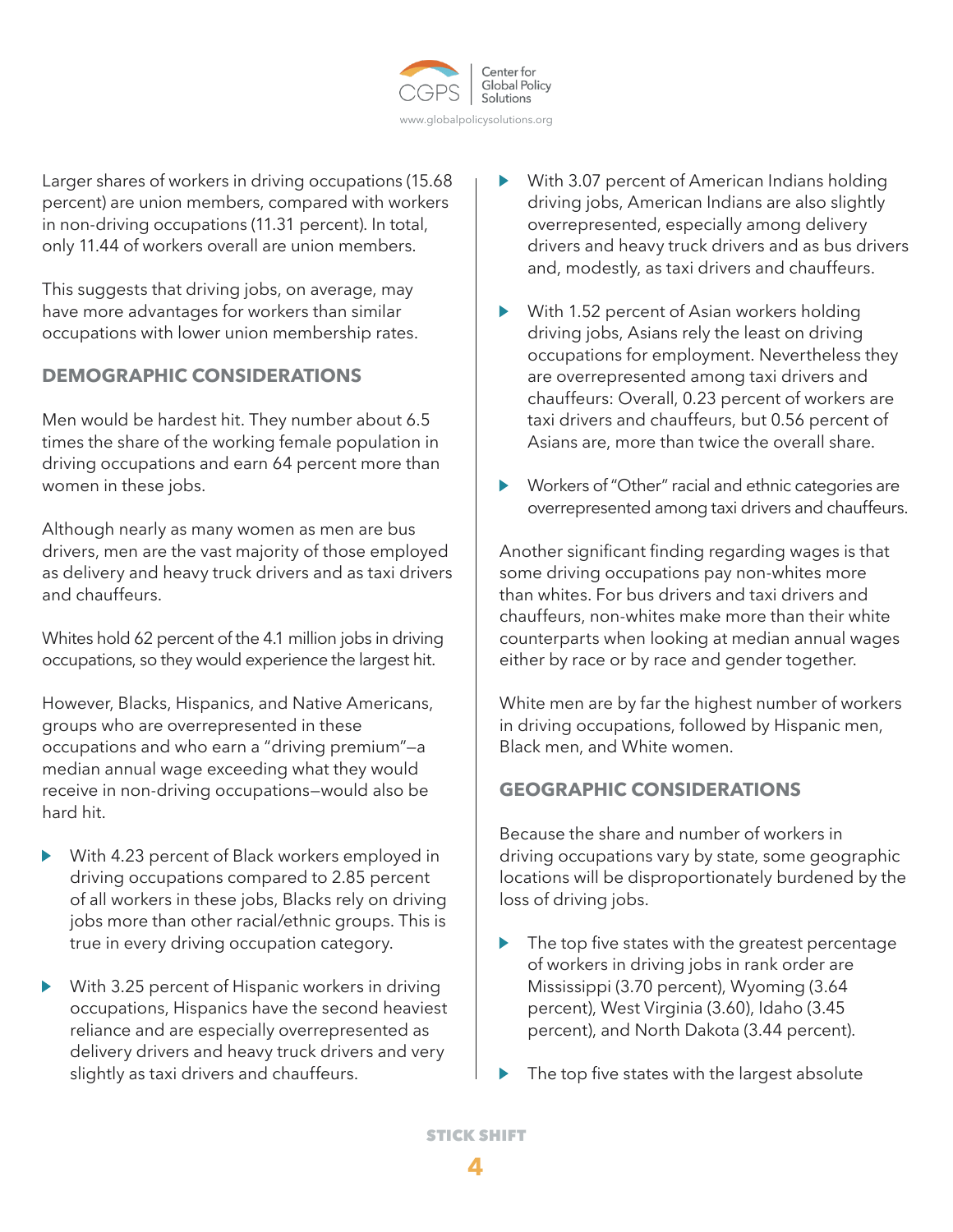

number of workers in driving occupations, however, are California (432,000), Texas (353,000), New York (282,000), Florida (224,000), and Illinois (189,000).

Nevertheless, the states that would be hardest hit by a rapid shift to autonomous vehicles are the states where workers are overrepresented in driving occupations and where driving occupations pay significantly more than non-driving occupations.

By this standard, the states that are most vulnerable are North Dakota, Idaho, Wyoming, West Virginia, Mississippi, Arkansas, and Iowa.

## **POLICY RECOMMENDATIONS**

In light of the labor market disruptions that are likely to accompany a swift transition to fully autonomous vehicles, policymakers should prioritize solutions that best offset the negative effects of abrupt and widespread job losses. Policies that meet this criterion include:

## *Automatic Unemployment Insurance (UI)*

UI and related re-employment assistance benefits should kick in automatically for eligible workers, particularly those in areas of the country likely to be hardest hit by job losses from autonomous vehicles. The duration of coverage for these benefits should also be automatically extended during periods of high unemployment. UI and related job training and placement benefits should be fully funded and modernized to meet the anticipated demand.

## *Progressive Basic Income*

Since the efficiency of today's technological advancements may outpace our ability to replace automated jobs with new jobs for the displaced, it would be prudent to establish a progressive basic income (PBI) to offset the likely potential for seismic changes in the labor market. The Social Security program—which has features that facilitate the collection and distribution of revenue on a broad scale—is the most effective and efficient delivery mechanism by which this could be accomplished. The Progressive Basic Income would not replace Social Security's retiree, disability, and survivor programs, but would be part of an expanded Social Security system.

## *Education and Retraining*

Since the vast majority of workers in driving occupations have lower educational attainment levels, education and retraining could help displaced workers secure comparable or better jobs. Although higher education does not necessarily translate into jobs or economic mobility, policies that promote affordable postsecondary education and training options with built-in subsidies for displaced workers—as well as fully funding existing programs such as American Job Centers, are important options.

## *Automatic Medicaid Eligibility*

Federal and state governments should expand Medicaid eligibility to automatically cover displaced workers with household incomes below a determined level. This type of assistance will enable workers to protect their health and their wallets while they seek opportunities to retrain, get additional education, and/or find a new job.

## *Expanding Support for Entrepreneurs*

Programs and incentives that can help displaced workers start and sustain businesses could lead to job creation and have a generative effect on the U.S. economy.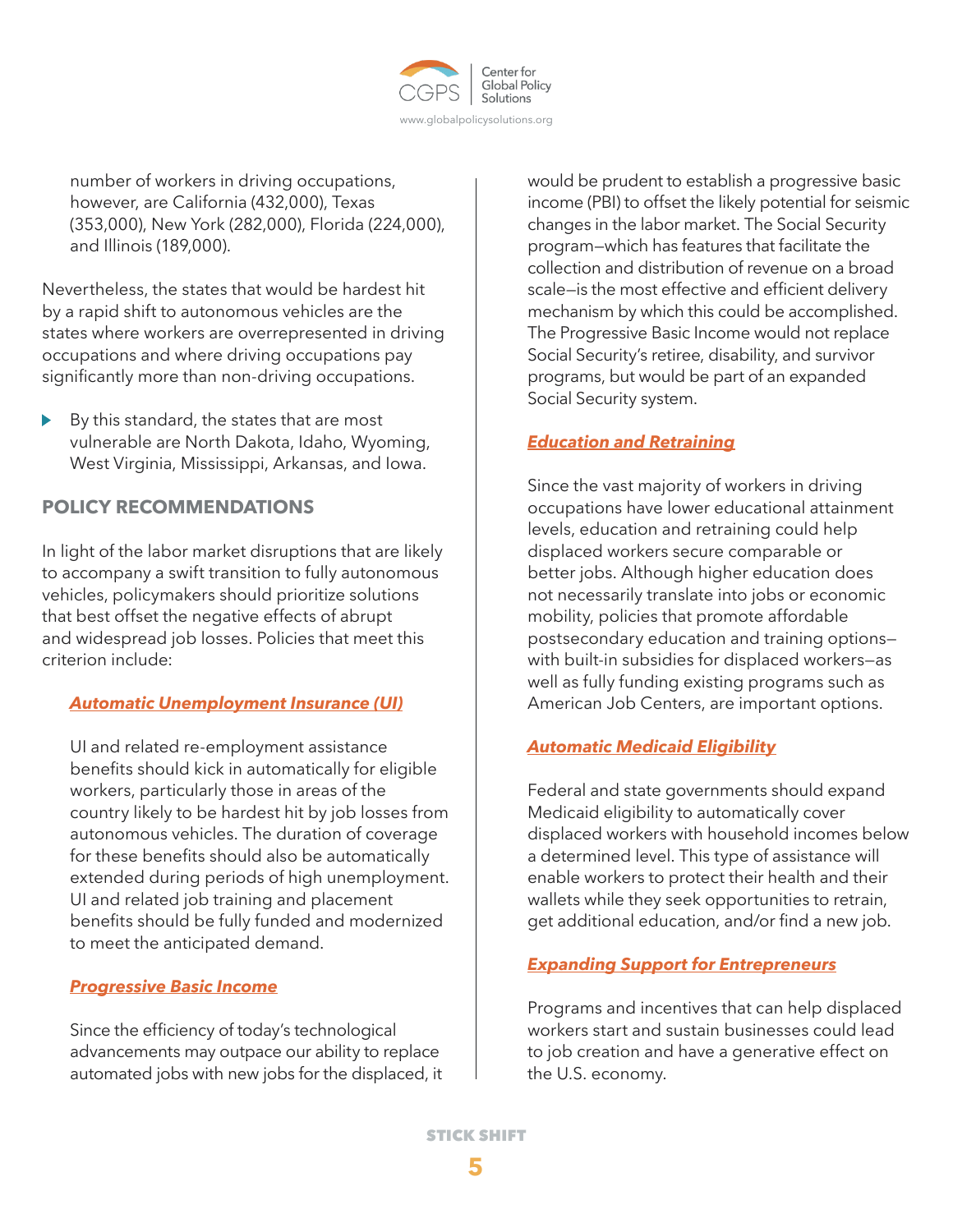



# Autonomous Vehicles, Driving Jobs, and the Future of Work

**WIDESPREAD ADOPTION OF AUTONOMOUS-VEHICLE TECHNOLOGY COULD THREATEN MORE THAN FOUR MILLION JOBS**

**PEOPLE OF COLOR AND RESIDENTS OF NORTH DAKOTA, IDAHO, WYOMING, WEST VIRGINIA, MISSISSIPPI, ARKANSAS, IOWA, AND INDIANA AMONG MOST AT RISK**



# INTRODUCTION

*"This job [as a bus driver] provides meaningful satisfying work, with a salary and benefits package which allows me to take care of myself and my family . . . . Without this job I would more than likely have to take on multiple jobs in order to provide the lifestyle I currently enjoy, which would mean less quality time with loved ones, more stress, frustration, and very likely less life satisfaction."*

**KEVIN,** a bus driver for the Washington Metropolitan Area Transit Authority<sup>6</sup>

II n October 2016, a computer system drove a<br>
truck most of the distance between Fort Collin:<br>
and Colorado Springs, Colorado, to deliver<br>
50,000 beers. This trip was a test of Uber's<br>
self-driving, or autonomous-vehicle, n October 2016, a computer system drove a truck most of the distance between Fort Collins and Colorado Springs, Colorado, to deliver 50,000 beers. This trip was a test of Uber's driver was needed to deal with the non-highway driving, but the ultimate goal is to eliminate the human driver altogether.<sup>7</sup> This autonomous-vehicle technology could eliminate four million driving jobs in the near future.

At this moment, more than 30 companies across the globe say they are working on autonomousvehicle technology. These companies range from computing-technology firms like Apple, Google, and Intel to those usually associated with automobile manufacturing<sup>8</sup> like BMW, Ford, Honda, and Volvo.<sup>9</sup> Their most optimistic predictions are that in as few as three to five years,<sup>10</sup> fully autonomous vehiclesvehicles without human drivers—will be on the road in regular use.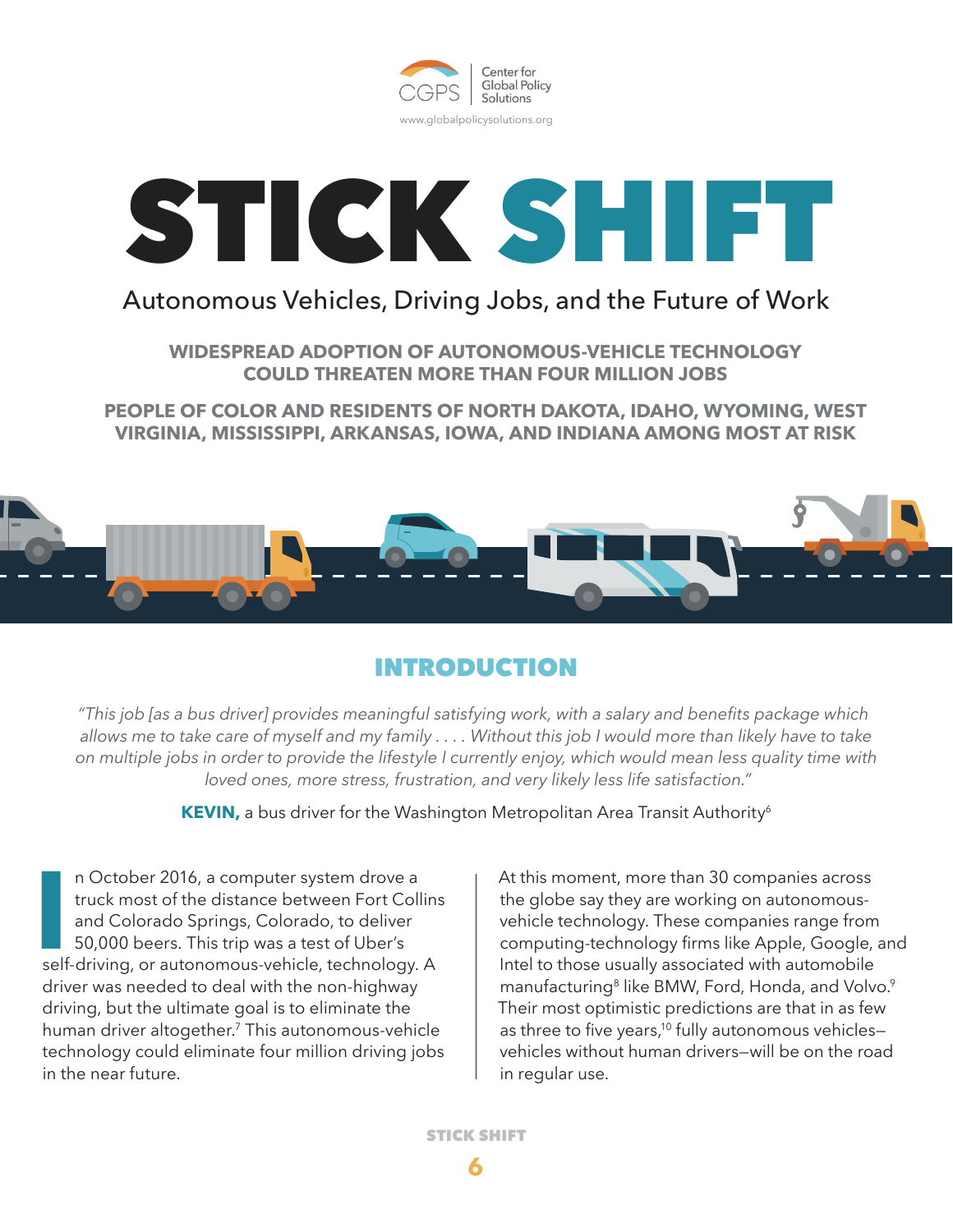

For workers, the impact of this technological change will depend in part on whether the transition takes a while or occurs relatively quickly. Rapid technological change could produce significant economic disruptions for certain groups in the U.S. economy. People of color nationally and workers in North Dakota, Idaho, Wyoming, West Virginia, Mississippi, Arkansas, Iowa, and Indiana would be hurt the most by a rapid transition. These groups are overrepresented in driving

## FIGURE A.

# Percent of Workers in Driving Occupations by Occupation, 2010–2014



Source: Authors' analysis of American Community Survey data from IPUMS-USA, University of Minnesota, www.ipums.org.

occupations and those who work in driving occupations tend to make more than those in nondriving occupations. This suggests that many in these groups may be directly affected by the rise of autonomous vehicles—by losing their jobs or from declining wages in driving occupations—and also from lower wages in non-driving occupations.

Autonomous-vehicle technology has the potential to save many lives, limit environmental damage, and increase productivity—and therefore, improve living standards across the country, if the gains are distributed equally<sup>11</sup>-but it also has the potential to cause significant economic hardship, at least in the short term. To avoid this, a safety net that can support workers in the event of large-scale, rapid job loss and policies that can transition workers to new jobs are essential. The unemployment insurance system also should be changed so more unemployed workers can use it, and so it better helps laid-off workers find new jobs. Job transition can be made easier with more resources for the education and training of workers displaced by autonomous vehicles as well as other potential new technologies that cause large changes in the labor market.

Monetary and fiscal policy measures that aim for full employment can ensure that there are jobs available at livable wages for workers displaced by technological changes. These changes cannot be stopped, and it would not be desirable to stop them even if it were possible to do so. But policies should be put in place to prevent technological change from destroying livelihoods and to assure that the gains from technological innovation are shared as broadly as possible. This is especially the case when technology adversely affects large groups of people via no fault of their own.

Section 1 of this paper analyzes which groups would be most affected if the transition to autonomous vehicles occurs rapidly; that is, if technology is developed that can perform most of the tasks of driving occupations so those occupations could be eliminated. Section 2 reviews the policies that could respond to large-scale disruptions, primarily of driving occupations, in the labor market. Section 3 examines the diverse set of predictions for the arrival of fully, or near-fully, autonomous vehicles, and its impact on the labor market. Finally, the paper concludes with a call for acting soon to prevent labor market disruptions, even though it is impossible to know the specific effects of this technology.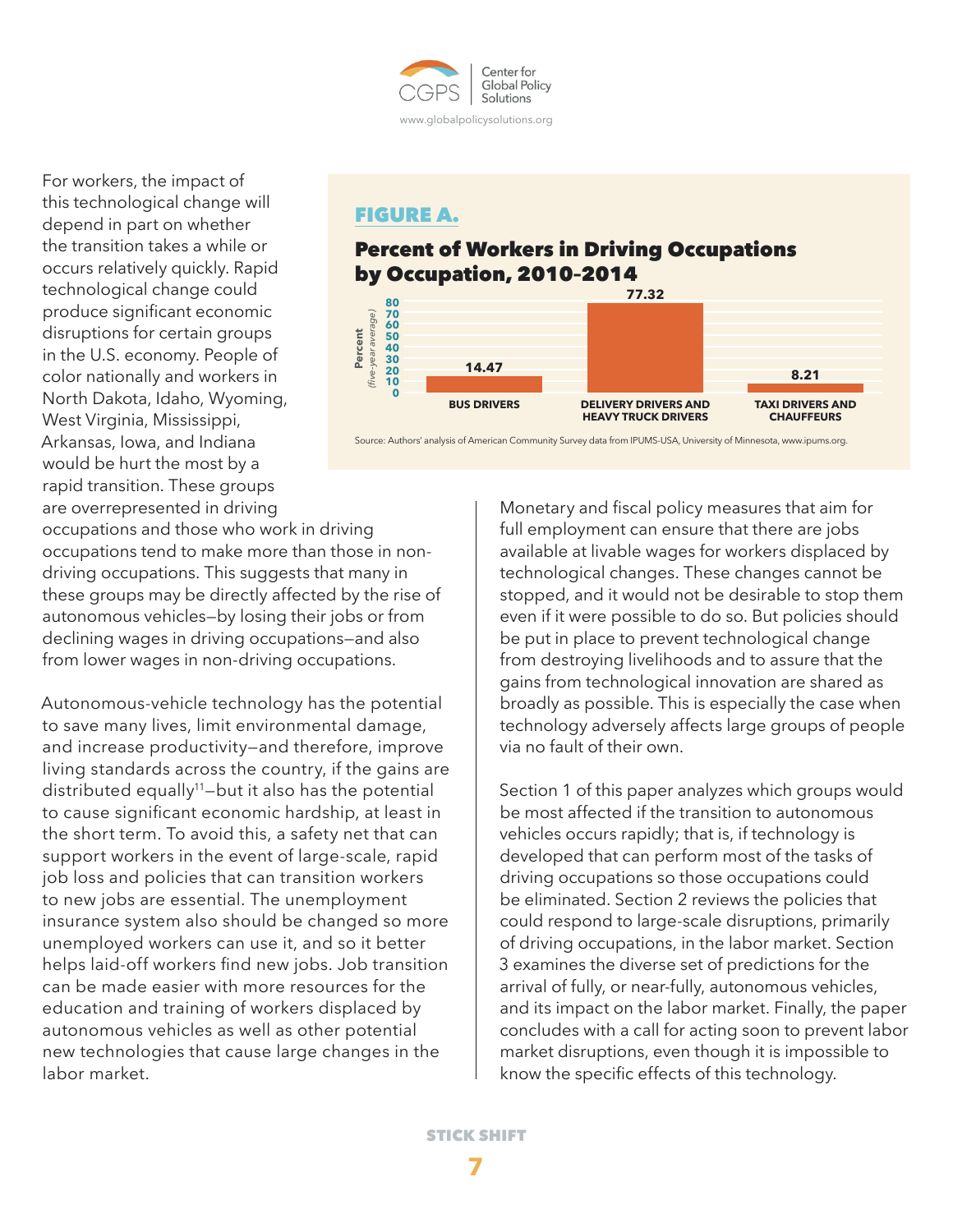

SECTION 1: DRIVING OCCUPATIONS: THE LABOR ARKET MOST KELY IMPACTED BY WIDESPREAD **DOPTION OF** AUTONOMOUS-VEHICLE TECHNOLOGY

Workers displaced by autonomous-vehicle technology may eventually find new jobs or they may not, but the analysis here is focused on the possible short-term impact of a rapid transition to autonomous vehicles. This analysis is based on the 2010–2014 merged American Community Survey data from the U.S. Census Bureau.12 **Table 1** and **figure A** provide a basic breakdown of driving occupations in three categories: bus drivers, delivery drivers and heavy truck drivers, and taxi drivers and chauffeurs. Numbering more than 3.1 million, delivery drivers and heavy truck drivers dominate driving occupations, with over 77 percent of the total. Next, almost 600,000 bus drivers account for

about 14.5 percent; almost 340,000 people work as taxi drivers and chauffeurs, making up 8.2 percent of the total. It is important to note that while these categories are useful ways of grouping occupations for comparison purposes, there are important differences within these categories.<sup>13</sup> These differences might be important in determining the speed of the transition to autonomous-vehicle technology and the extent of its

## TABLE 1.

## Number and Percent of Workers in Driving Occupations by **Occupation, 2010-2014**

| Uttupalion, ZV IV-ZV I 4                        | (average across five years) | <b>Percent</b> |
|-------------------------------------------------|-----------------------------|----------------|
| <b>BUS DRIVERS</b>                              | 596,213                     | 14.47%         |
| <b>DELIVERY DRIVERS AND HEAVY TRUCK DRIVERS</b> | 3,187,046                   | 77.32%         |
| <b>TAXI DRIVERS AND CHAUFFEURS</b>              | 338,366                     | 8.21%          |
| <b>ALL OCCUPATIONS</b>                          | 4,121,625                   |                |

Source: Authors' analysis of American Community Survey data from IPUMS-USA, University of Minnesota, www.ipums.org.

# TABLE 2.

# Median Annual Wages for Driving and Non-Driving **Occupations, 2010-2014**

|                                                 | <b>Median Wage</b> |
|-------------------------------------------------|--------------------|
| <b>BUS DRIVERS</b>                              | \$21,685           |
| <b>DELIVERY DRIVERS AND HEAVY TRUCK DRIVERS</b> | \$34,738           |
| <b>TAXI DRIVERS AND CHAUFFEURS</b>              | \$20,737           |
| <b>ALL OCCUPATIONS</b>                          | \$33,685           |
|                                                 |                    |
|                                                 | <b>Median Wage</b> |
| <b>NON-DRIVING OCCUPATIONS</b>                  | \$33,685           |
| <b>DRIVING OCCUPATIONS</b>                      | \$30,934           |
| <b>DIFFERENCE (NON-DRIVING MINUS DRIVING)</b>   | \$2,751            |

Source: Authors' analysis of American Community Survey data from IPUMS-USA, University of Minnesota, www.ipums.org.

impact for specific occupations.

**Table 2** and **figures B and C** show the median annual wages for driving and non-driving occupations. Delivery drivers and heavy truck drivers have the highest median pay, about \$34,700. Bus drivers follow, with pay of about \$21,700; finally taxi drivers and chauffeurs make about \$20,700. It is significant that

*Real 2014\$ wages*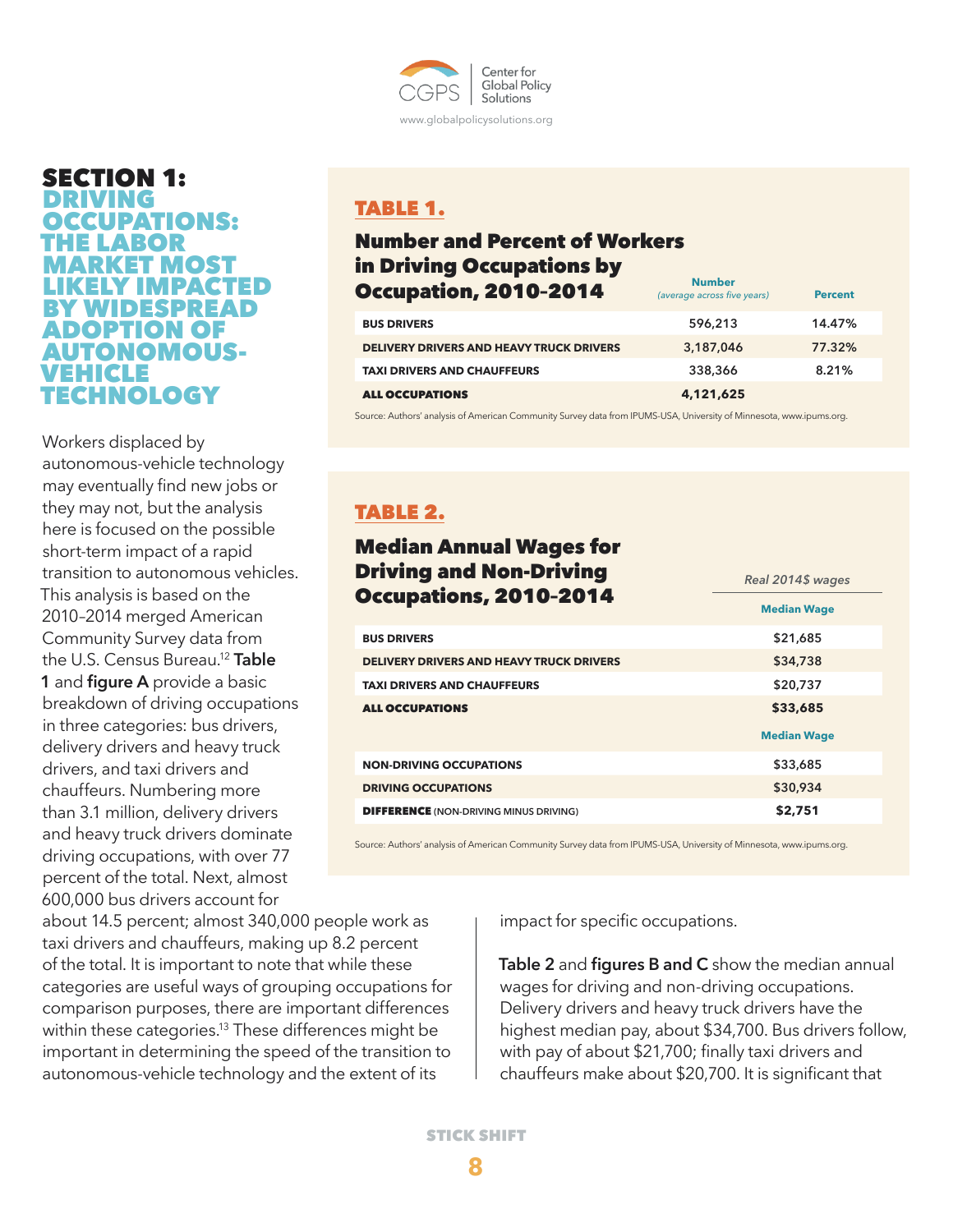

delivery drivers and heavy truck drivers are paid the most because they also have the greatest number of drivers, as shown in **table 1**, with over 77 percent of the total. Non-driving occupations have a premium on driving occupations, in total, with those occupations earning roughly \$2,800 more than driving occupations; thus, drivers on the whole are paid less than their non-driving counterparts.14

## **GENDER**

Driving occupations are dominated by men. There are 3.6 million men in these occupations, but only about half a million women (**table 3** shows the number and percent of men and women employed in driving occupations). The share of the working male population in these occupations is about 6.5 times the share of the working female population. Thus, if there were a rapid transition to autonomous vehicles, it would have the most significant impact—at least in the short term—on men's employment.

Since the 1960s, there has been a decline in the share of prime-age (ages 25 to 54) men who are employed.15 These declines are likely due, in part, to the decline in "good jobs" for men.16 (See discussion of "good jobs" in the Conclusion. The loss of driving jobs could exacerbate this situation.)

By occupation, the greatest difference in the employment of men and women in driving

FIGURE B.

# Median Annual Wages for Driving Occupations, 2010–2014



Source: Authors' analysis of American Community Survey data from IPUMS-USA, University of Minnesota, www.ipums.org.

# FIGURE C.

# Median Annual Wages for Driving and Non-Driving Occupations, 2010–2014



Source: Authors' analysis of American Community Survey data from IPUMS-USA, University of Minnesota, www.ipums.org.

occupations is among delivery drivers and heavy truck drivers. Nearly 4 percent of men are employed in this category, while only about a quarter of one percent of women are (a staggering rate of over 15 to one). Men's rate of employment as taxi drivers and chauffeurs is also nearly six times that of women (0.39 percent for men versus 0.07 percent for women). However, men and women have nearly equal rates of employment (0.43 percent for men versus 0.40 percent for women) as bus drivers. Overall, 4.79 percent of men and 0.73 percent of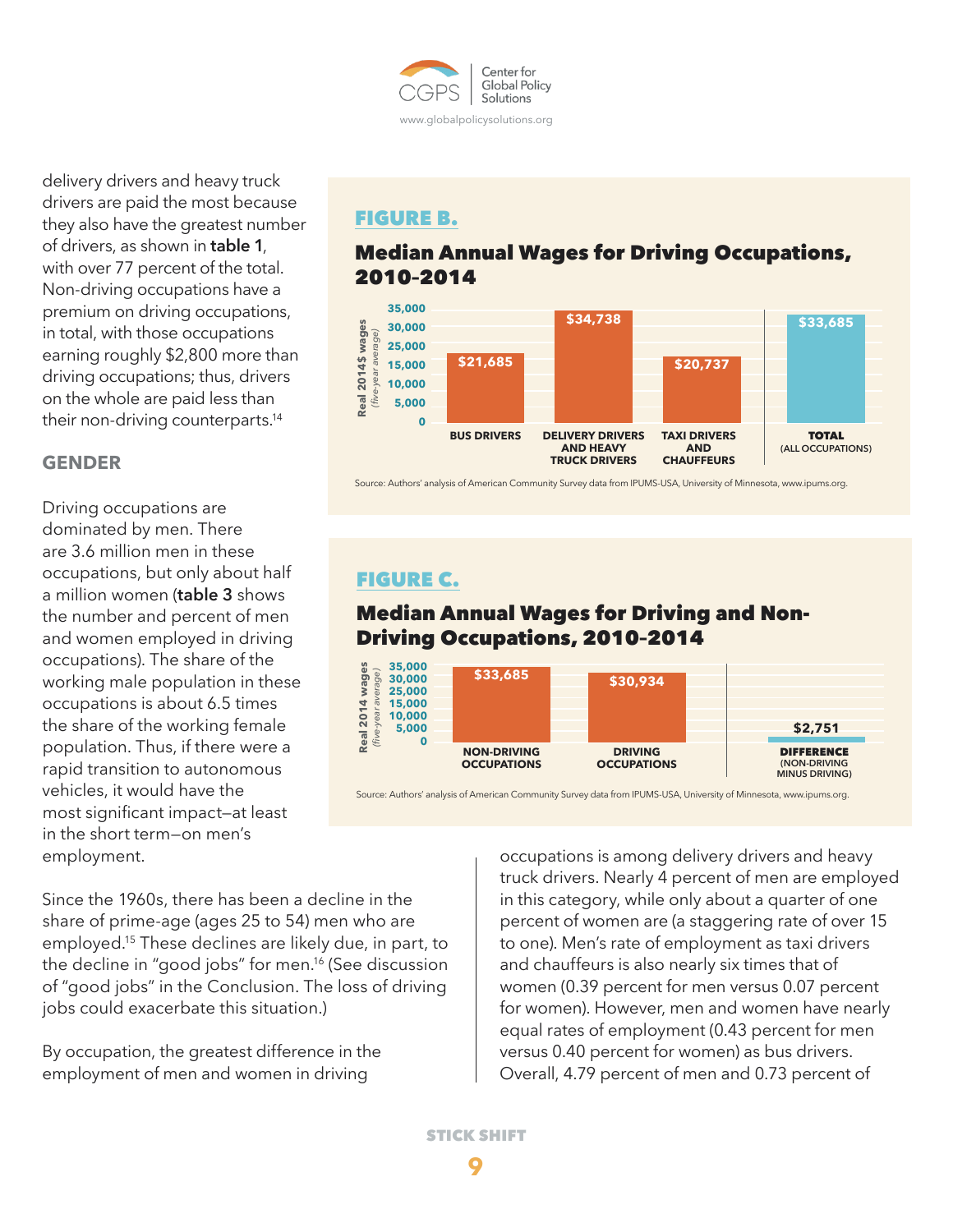

women are employed in driving occupations. Although men would likely be hardest hit by a transition to autonomous-vehicle technology, a significant number of women work as drivers, especially bus drivers.

It is typical for men to earn more than women employed in the same occupations, and this is also the case in driving occupations.17 Men in driving occupations have a median annual wage of nearly \$33,000, 64 percent more than similarly employed women, who have a median wage of about \$20,000 (**table 4** and **figure D)**. This comparison, however, does not take into account differences between men and women in their distribution within the driving occupations.<sup>18</sup>

For men and women generally, non-driving occupations have a higher median annual wage than driving occupations. For men, non-driving occupations pay about \$8,000 more than driving occupations. For women, non-driving occupations pay about \$9,000 more than driving occupations.

## **RACE AND HISPANIC ETHNICITY19**

Although Whites make up about 62 percent of the 4.1 million workers in driving occupations

# TABLE 3.

# Number and Percent of Workers in Driving Occupations by Occupation and Gender, 2010–2014

| <b>Average across five years</b>                                 | <b>Male</b> | <b>Female</b> | <b>Total</b> |
|------------------------------------------------------------------|-------------|---------------|--------------|
| <b>BUS DRIVERS</b>                                               | 324,634     | 271,578       | 596,213      |
| <b>DELIVERY DRIVERS AND HEAVY TRUCK DRIVERS</b>                  | 3,011,068   | 175,977       | 3.187.046    |
| <b>TAXI DRIVERS AND CHAUFFEURS</b>                               | 293,335     | 45,031        | 338,366      |
| <b>ALL OCCUPATIONS</b>                                           | 3,629,038   | 492,587       | 4,121,625    |
| <b>Percent of all workers</b><br>within each gender category     | <b>Male</b> | <b>Female</b> | <b>Total</b> |
| <b>BUS DRIVERS</b>                                               | 0.43        | 0.40          | 0.41         |
| <b>DELIVERY DRIVERS AND HEAVY TRUCK DRIVERS</b>                  | 3.97        | 0.26          | 2.21         |
| <b>TAXI DRIVERS AND CHAUFFEURS</b>                               | 0.39        | 0.07          | 0.23         |
| <b>ALL OCCUPATIONS</b>                                           | 4.79        | 0.73          | 2.85         |
| <b>Percent of each gender within</b><br>each occupation category | <b>Male</b> | <b>Female</b> |              |
| <b>BUS DRIVERS</b>                                               | 54.45       | 45.55         |              |
| <b>DELIVERY DRIVERS AND HEAVY TRUCK DRIVERS</b>                  | 94.48       | 5.52          |              |
| <b>TAXI DRIVERS AND CHAUFFEURS</b>                               | 86.69       | 13.31         |              |
| <b>ALL OCCUPATIONS</b>                                           | 52.58       | 47.42         |              |

Source: Authors' analysis of American Community Survey data from IPUMS-USA, University of Minnesota, www.ipums.org.

# FIGURE D.

## Median Annual Wages for Driving and Non-Driving Occupations by Gender, 2010–2014



Source: Authors' analysis of American Community Survey data from IPUMS-USA, University of Minnesota, www.ipums.org.

STICK SHIFT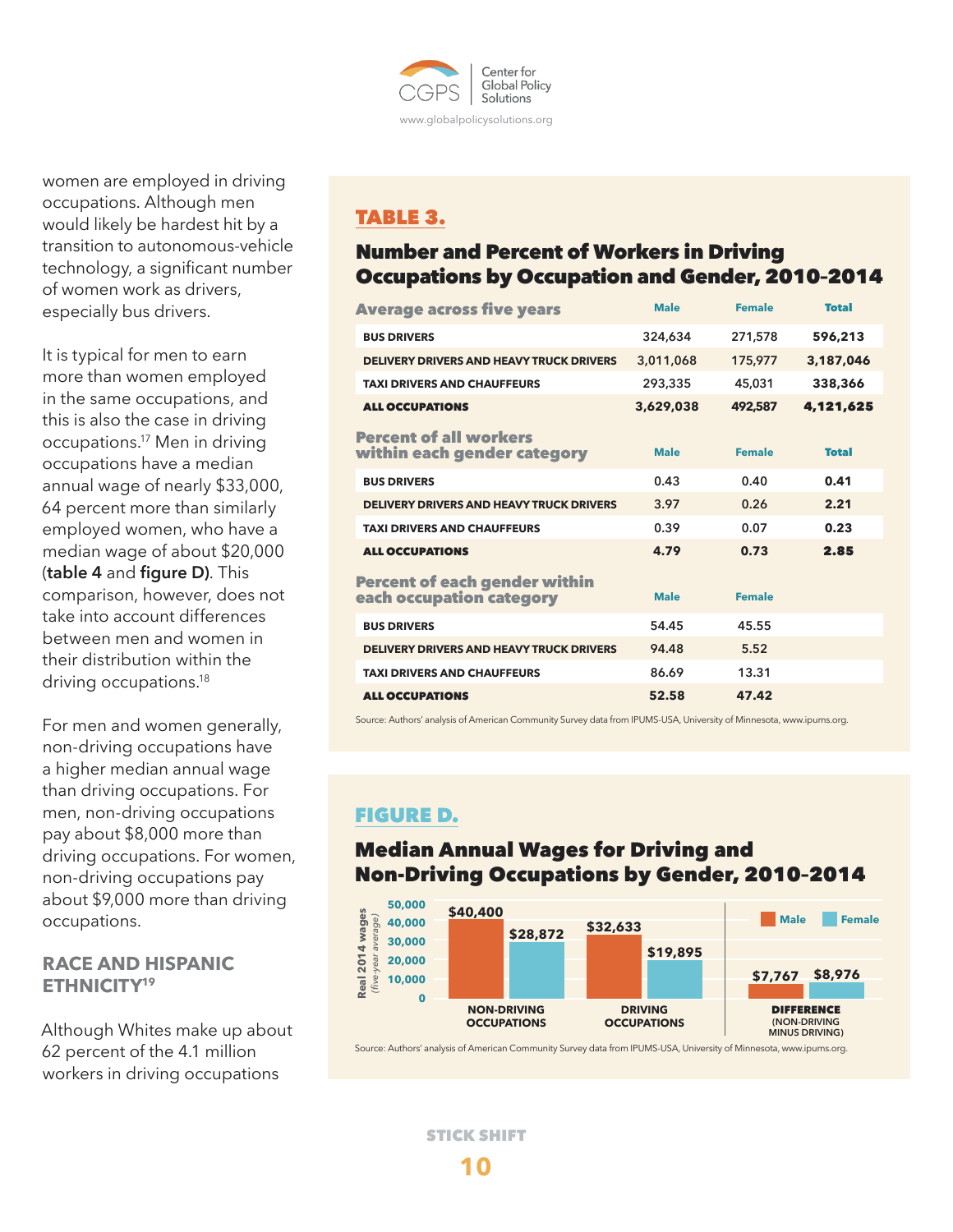

(**table 5**), proportionally they are slightly underrepresented in these occupations. 2.85 percent of all workers are in driving occupations, but 2.66 percent of white workers are (**table 5** and **figure E**). Blacks, Hispanics, and American Indians, on the other hand, are overrepresented in these occupations. Blacks rely on driving jobs more than other racial/ethnic groups, with 4.23 percent of black workers employed

# TABLE 4.

#### Median Annual Wages for Driving and Non-Driving Occupations by Gender, 2010–2014 **Male Female** *Real 2014\$ wages*

| <b>MY ARIMEN EA IA.EA IA</b>                  | <b>Male</b> | <b>Female</b> |
|-----------------------------------------------|-------------|---------------|
| <b>NON-DRIVING OCCUPATIONS</b>                | \$40,400    | \$28,872      |
| <b>DRIVING OCCUPATIONS</b>                    | \$32,633    | \$19,895      |
| <b>DIFFERENCE</b> (NON-DRIVING MINUS DRIVING) | \$7,767     | \$8,976       |

Source: Authors' analysis of American Community Survey data from IPUMS-USA, University of Minnesota, www.ipums.org.

## TABLE 5.

# Number and Share of Workers in Driving Occupations by Occupation, Race and Hispanic Ethnicity, 2010–2014

| <b>Average across five years</b>                                         | <b>White</b> | <b>Hispanic</b> | <b>Black</b> | <b>Asian</b> | <b>American Indian</b> | <b>Other</b> | <b>Total</b> |
|--------------------------------------------------------------------------|--------------|-----------------|--------------|--------------|------------------------|--------------|--------------|
| <b>BUS DRIVERS</b>                                                       | 342,608      | 71,340          | 155,834      | 11,097       | 9,186                  | 6,148        | 596,213      |
| <b>DELIVERY DRIVERS AND HEAVY TRUCK DRIVERS</b>                          | 2,048,530    | 587,888         | 415,129      | 61,215       | 44,970                 | 29,314       | 3,187,046    |
| <b>TAXI DRIVERS AND CHAUFFEURS</b>                                       | 145,985      | 57,367          | 81,671       | 42,490       | 4,736                  | 6,117        | 338,366      |
| <b>ALL OCCUPATIONS</b>                                                   | 2,537,122    | 716,595         | 652,634      | 114,802      | 58,892                 | 41,579       | 4,121,625    |
| <b>Percent of all workers within</b><br>each racial/ethnic category      | <b>White</b> | <b>Hispanic</b> | <b>Black</b> | <b>Asian</b> | <b>American Indian</b> | <b>Other</b> | <b>Total</b> |
| <b>BUS DRIVERS</b>                                                       | 0.36         | 0.32            | 1.01         | 0.15         | 0.48                   | 0.33         | 0.41         |
| <b>DELIVERY DRIVERS AND HEAVY TRUCK DRIVERS</b>                          | 2.15         | 2.67            | 2.69         | 0.81         | 2.34                   | 1.57         | 2.21         |
| <b>TAXI DRIVERS AND CHAUFFEURS</b>                                       | 0.15         | 0.26            | 0.53         | 0.56         | 0.25                   | 0.33         | 0.23         |
| <b>ALL OCCUPATIONS</b>                                                   | 2.66         | 3.25            | 4.23         | 1.52         | 3.07                   | 2.23         | 2.85         |
| <b>Percent of each race/ethnicity</b><br>within each occupation category | <b>White</b> | <b>Hispanic</b> | <b>Black</b> | <b>Asian</b> | <b>American Indian</b> | <b>Other</b> |              |
| <b>BUS DRIVERS</b>                                                       | 57.46        | 11.97           | 26.14        | 1.86         | 1.54                   | 1.03         |              |
| <b>DELIVERY DRIVERS AND HEAVY TRUCK DRIVERS</b>                          | 64.28        | 18.45           | 13.03        | 1.92         | 1.41                   | 0.92         |              |
| <b>TAXI DRIVERS AND CHAUFFEURS</b>                                       | 43.14        | 16.95           | 24.14        | 12.56        | 1.40                   | 1.81         |              |
| <b>ALL OCCUPATIONS</b>                                                   | 61.56        | 17.39           | 15.83        | 2.79         | 1.43                   | 1.01         |              |

*Source: Authors' analysis of American Community Survey data from IPUMS-USA, University of Minnesota, www.ipums.org.*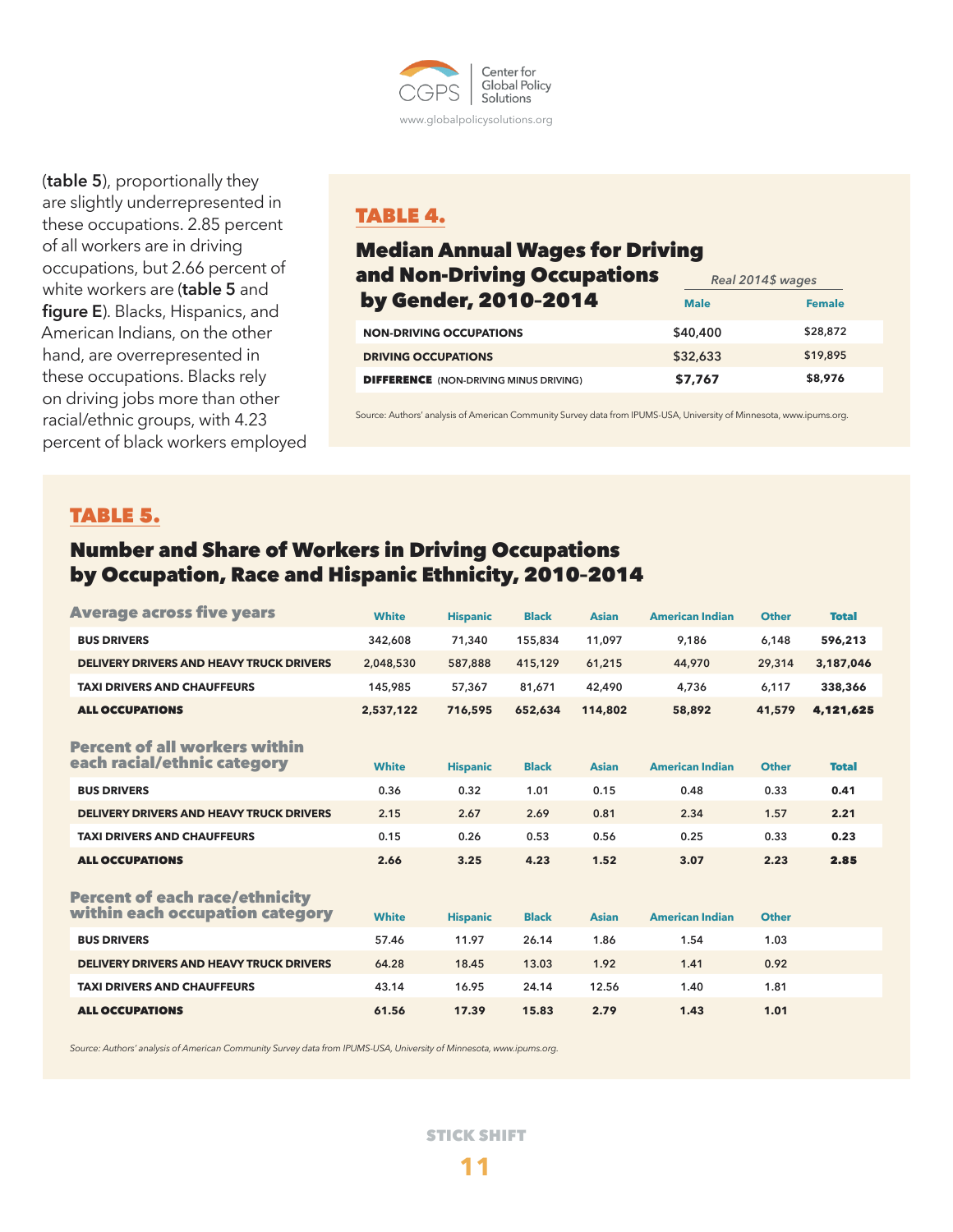

## TABLE 6.

# Median Annual Wages for Driving and Non-Driving Occupations by Race and Hispanic Ethnicity, 2010–2014

| and Hispanic Ethnicity, 2010-2014             | White    | <b>Hispanic</b> | <b>Black</b> | <b>Asian</b> | <b>American Indian</b> | <b>Other</b> |
|-----------------------------------------------|----------|-----------------|--------------|--------------|------------------------|--------------|
| <b>NON-DRIVING OCCUPATIONS</b>                | \$38,005 | \$24,211        | \$28,449     | \$40.655     | \$26,809               | \$30,000     |
| <b>DRIVING OCCUPATIONS</b>                    | \$31,580 | \$30.084        | \$30,934     | \$26,019     | \$28,800               | \$27,841     |
| <b>DIFFERENCE</b> (NON-DRIVING MINUS DRIVING) | \$6,425  | -\$5,873        | -\$2,484     | \$14,636     | $-51.991$              | \$2,160      |

*Source: Authors' analysis of American Community Survey data from IPUMS-USA, University of Minnesota, www.ipums.org.*

in driving occupations; they are overrepresented in each specific driving category as well. Among Hispanic workers, 3.25 percent are in these occupations, and they are overrepresented as delivery drivers and heavy truck drivers and very slightly as taxi drivers and chauffeurs. American Indians are also slightly overrepresented; 3.07 percent hold driving jobs. They are overrepresented in the delivery drivers and heavy truck drivers category an, modestly, as bus drivers and taxi drivers and chauffeurs.

Asians rely the least on driving occupations for employment. Only 1.52 percent of Asian workers hold these jobs. However, looking at specific occupational categories, Asians are overrepresented among taxi drivers and chauffeurs: Overall, 0.23 percent of workers are taxi drivers and chauffeurs, but 0.56 percent of Asians have these jobs, more than twice the overall

# FIGURE E.

# Percent of Workers in Driving Occupations by Race and Hispanic Ethnicity, 2010–2014

*Real 2014\$ wages*



Source: Authors' analysis of American Community Survey data from IPUMS-USA, University of Minnesota, www.ipums.org.

## FIGURE F.

# Driving Premiums by Race and Hispanic Ethnicity, 2010–2014



Source: Authors' analysis of American Community Survey data from IPUMS-USA, University of Minnesota, www.ipums.org.

STICK SHIFT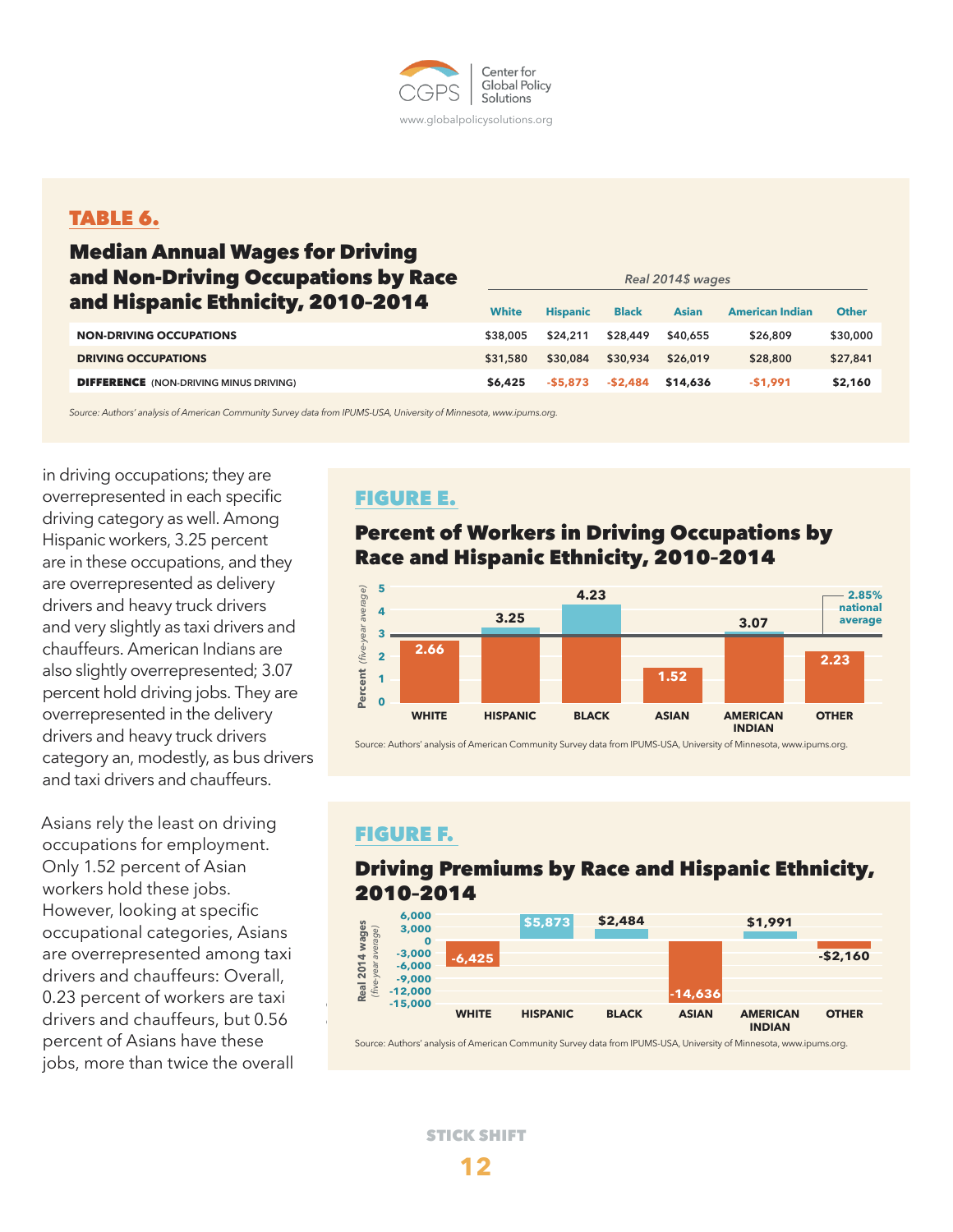

# TABLE 7.

# Number of Workers in Driving Occupations by Occupation, Race and Hispanic Ethnicity, and Gender, 2010–2014

Average across five years **(thousands)**

|                                                                               | <b>White</b><br><b>Hispanic</b> |       |       |       |      | <b>Black</b>                      |      |      |            | <b>Asian</b> | <b>American</b><br><b>Indian</b> |       |     |     |       | <b>Other</b> |                |       | <b>Total</b> |       |              |
|-------------------------------------------------------------------------------|---------------------------------|-------|-------|-------|------|-----------------------------------|------|------|------------|--------------|----------------------------------|-------|-----|-----|-------|--------------|----------------|-------|--------------|-------|--------------|
|                                                                               | M                               | W     | Total | M     | W    | Total                             | M    | W    | Total      | M            | W                                | Total | M   | W   | Total | M            | W              | Total | M            | W     | <b>Total</b> |
| <b>BUS DRIVERS</b>                                                            | 177                             | 166   | 343   | 42    | 29   | 71                                | 86   | 70   | 156        | 10           |                                  | 11    | 5   | 4   | 9     | 4            | $\overline{2}$ | 6     | 325          | 272   | 596          |
| <b>DELIVERY</b><br><b>DRIVERS AND</b><br><b>HEAVY TRUCK</b><br><b>DRIVERS</b> | 1931                            | 118   | 2049  | 564   | 24   | 588                               | 389  | 26   | 415        | 59           | $\overline{2}$                   | 61    | 41  | 4   | 45    | 27           | $\overline{2}$ | 29    | 3011         | 176   | 3187         |
| <b>TAXI DRIVERS</b><br><b>AND</b><br><b>CHAUFFEURS</b>                        | 122                             | 24    | 146   | 50    | 8    | 57                                | 72   | 10   | 82         | 41           |                                  | 42    | 3   |     | 5     | 5            |                | 6     | 293          | 45    | 338          |
| <b>OTHER</b>                                                                  | 48134                           | 44696 | 92830 | 11897 | 9368 | 21265                             | 6472 | 8318 | 14790      | 3840         | 3649                             | 7489  | 927 | 937 | 1864  | 910          | 909            | 1820  | 72181        | 67877 | 140057       |
| <b>TOTAL</b>                                                                  | 50364                           |       |       |       |      | 45003 95367 12553 9428 21981 7019 |      | 8424 | 15442 3950 |              | 3653                             | 7603  | 977 | 946 | 1923  | 947          | 914            | 1861  | 75810        | 68369 | 144179       |

|                    |                                 | <b>American</b> |              |       |              |       |               |      |       |              |      |       |              |         |       |     |     |       |       |       |              |
|--------------------|---------------------------------|-----------------|--------------|-------|--------------|-------|---------------|------|-------|--------------|------|-------|--------------|---------|-------|-----|-----|-------|-------|-------|--------------|
|                    | <b>White</b><br><b>Hispanic</b> |                 | <b>Black</b> |       | <b>Asian</b> |       | <b>Indian</b> |      |       | <b>Other</b> |      |       | <b>Total</b> |         |       |     |     |       |       |       |              |
|                    | M                               | W               | Total        | M     | W            | Total | M             | W    | Total | M            | W    | Total | M            | W       | Total | M   | W   | Total | M     | W     | <b>Total</b> |
| <b>DRIVING</b>     | 2230                            | 307             | 2537         | 656   | 61           | 717   | 547           | 106  | 653   | 110          | 4    | 115   | 50           | $\circ$ | 59    | 37  |     | 42    | 3629  | 493   | 4122         |
| <b>NON-DRIVING</b> | 48134                           | 44696           | 92830        | 11897 | 9368         | 21265 | 6472          | 8318 | 14790 | 3840         | 3649 | 7489  | 927          | 937     | 1864  | 910 | 909 | 1820  | 72181 | 67877 | 140057       |
| <b>TOTAL</b>       | 50364                           | 45003           | 95367        | 12553 | 9428         | 21981 | . 17019       | 8424 | 15442 | 3950         | 3653 | 7603  | 977          | 946     | 1923  | 947 | 914 | 1861  | 75810 |       | 68369 144179 |

*Source: Authors' analysis of American Community Survey data from IPUMS-USA, University of Minnesota, www.ipums.org. M = Men and W = Women.*

share. Those of "other" races or ethnicities are overrepresented as taxi drivers and chauffeurs.

If driving occupations are rapidly automated, blacks, Hispanics, and American Indians will not only lose a greater than average share of jobs but also—for the median individual who identifies as one of these groups–relatively<br>high navigatishe Fanthese high-paying jobs. For these groups, the median annual wage in driving occupations exceeds

# FIGURE G.

# Number of Men in Driving Occupations by Race and Ethnicity, 2010-2014



Source: Authors' analysis of American Community Survey data from IPUMS-USA, University of Minnesota, www.ipums.org.

STICK SHIFT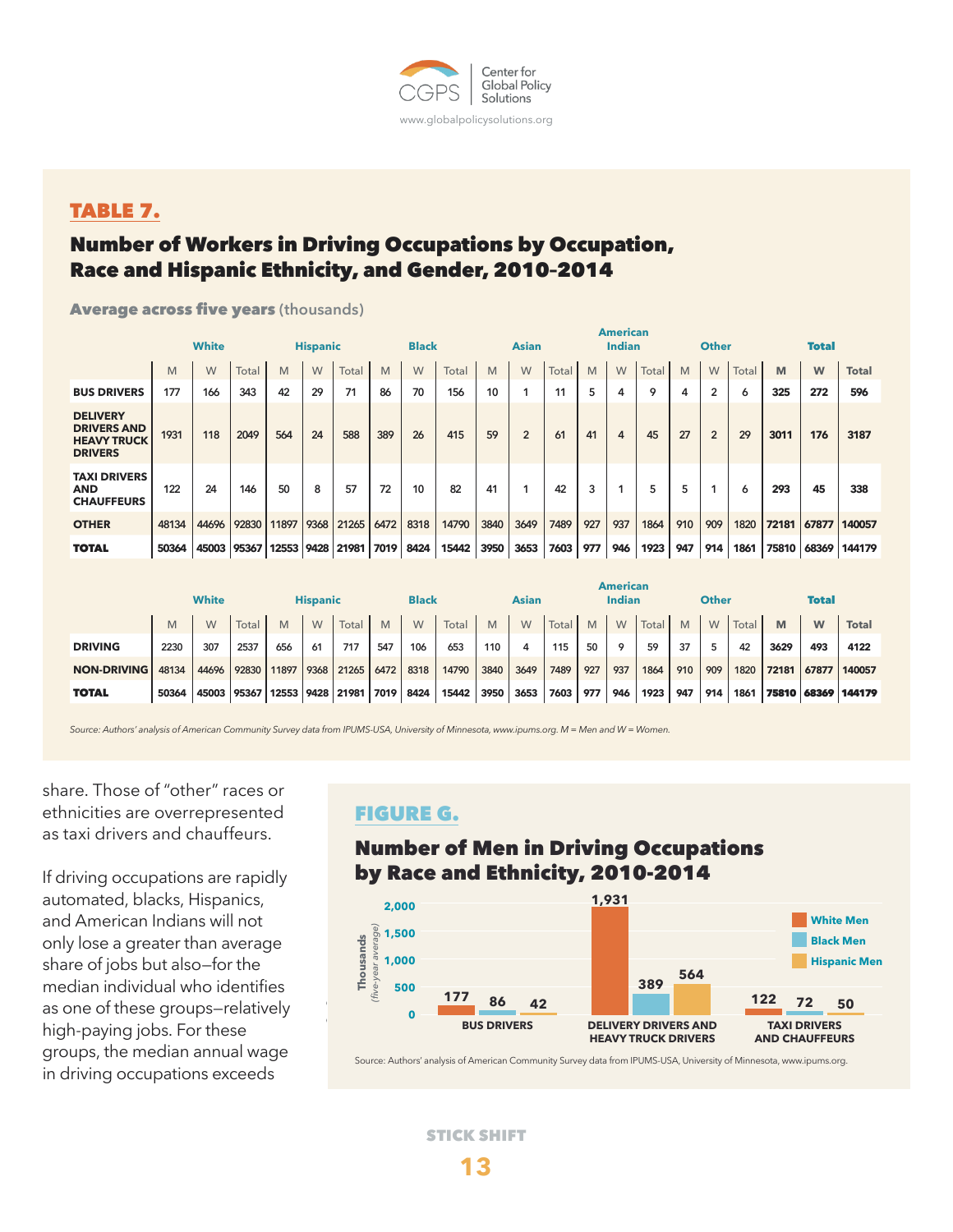

that of non-driving occupations: a "driving premium." The largest difference is for Hispanic workers. For Hispanics, driving jobs have a median annual wage that is more than \$5,800 higher in real wages than for non-driving jobs (**table 6** and **figure F**). Blacks have the second largest discrepancy. For Blacks, driving jobs pay nearly \$2,500 more than non-driving jobs. For American Indians, driving jobs pay about \$2,000 more than nondriving jobs. For Hispanics, Blacks, and American Indians, the loss of driving jobs would represent a significant loss of better-paying work opportunities.

## **RACE AND GENDER**

**Table 7** shows the number of workers in driving occupations by race and gender. White men are by far the highest number of workers in driving occupations, followed by Hispanic men, Black men, and White women. This contrasts with non-driving occupations, which are dominated by White men, followed by white women, Hispanic men, Hispanic women, Black women, and finally Black men.

Delivery drivers and heavy truck drivers dominate employment among men of every race and ethnicity category. (Hispanic men in delivery driver and heavy truck driver occupations are the sole reason that there are more Hispanic workers in driving

## FIGURE H.

# Number of Men in Driving and Non-Driving Occupations by Race and Ethnicity, 2010-2014



Source: Authors' analysis of American Community Survey data from IPUMS-USA, University of Minnesota, www.ipums.org.

## FIGURE I.

## Median Annual Wages of Men in Driving Occupations by Occupation, Race and Hispanic Ethnicity, 2010–2014



Source: Authors' analysis of American Community Survey data from IPUMS-USA, University of Minnesota, www.ipums.org.

# FIGURE J.

## Median Annual Wages of Women in Driving Occupations by Occupation, Race and Hispanic Ethnicity, 2010–2014



Source: Authors' analysis of American Community Survey data from IPUMS-USA, University of Minnesota, www.ipums.org.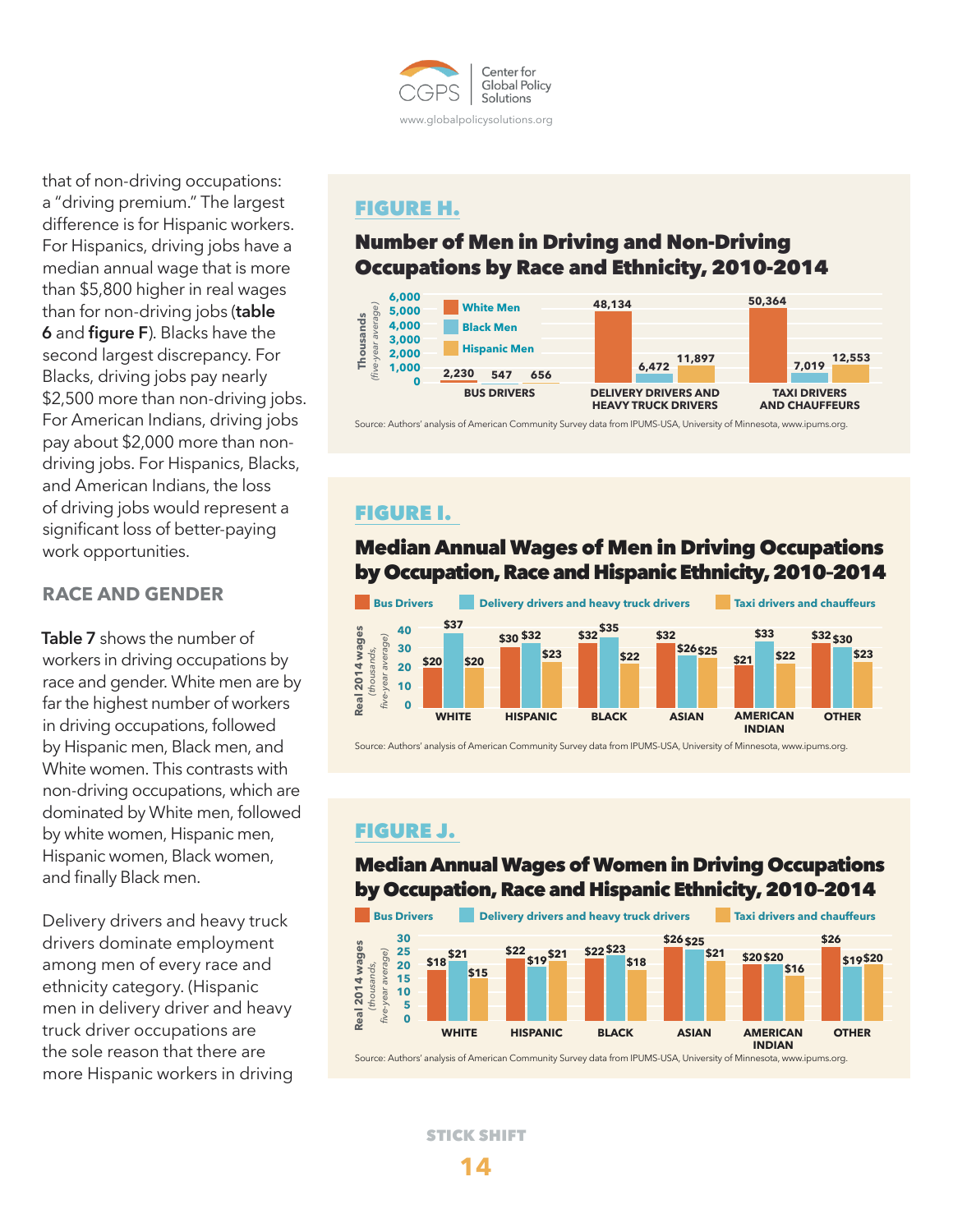

## TABLE 8.

# Median Annual Wages of Workers in Driving Occupations by Occupation, Race and Hispanic Ethnicity, and Gender, 2010-2014

|                                                                               | <b>White</b> |              |                |       | <b>Black</b><br><b>Hispanic</b> |                                 |       |      | <b>Asian</b>   |              |      | <b>American Indian</b> |      |                                        | Other                 |      |      |              | <b>Total</b> |             |                       |
|-------------------------------------------------------------------------------|--------------|--------------|----------------|-------|---------------------------------|---------------------------------|-------|------|----------------|--------------|------|------------------------|------|----------------------------------------|-----------------------|------|------|--------------|--------------|-------------|-----------------------|
|                                                                               | M            | W            | All<br>Genders | M     | W                               | All<br>Genders                  | M     | W    | A<br>Genders   | M            | W    | All<br>Genders         | M    | W                                      | All<br>Genders        | M    | W    | A<br>Genders | M            | W           | All<br><b>Genders</b> |
| <b>BUS DRIVERS</b>                                                            | \$20         | \$18         | \$19           | \$30  | \$22                            | \$26                            | \$32  | \$22 | \$26           | \$32         | \$26 | \$31                   | \$21 | \$20                                   | \$21                  | \$32 | \$26 | \$28         | \$25         | \$20        | \$22                  |
| <b>DELIVERY</b><br><b>DRIVERS AND</b><br><b>HEAVY TRUCK</b><br><b>DRIVERS</b> | \$37         | \$21         | \$36           | \$32  | \$19                            | \$31                            | \$35  | \$23 | \$35           | \$26         | \$25 | \$26                   | \$33 | \$20                                   | \$32                  | \$30 | \$19 | \$29         | \$35         | \$21        | \$35                  |
| <b>TAXI DRIVERS AND</b><br><b>CHAUFFEURS</b>                                  | \$20         | \$15         | \$19           | \$23  | \$21                            | \$22                            | \$22  | \$18 | \$21           | \$25         | \$21 | \$25                   | \$22 | \$20                                   | \$20                  | \$23 | \$20 | \$23         | \$22         | \$17        | \$21                  |
|                                                                               |              | <b>White</b> |                |       |                                 | <b>Black</b><br><b>Hispanic</b> |       |      |                | <b>Asian</b> |      |                        |      | <b>American Indian</b><br><b>Other</b> |                       |      |      | <b>Total</b> |              |             |                       |
|                                                                               | M            | W            | A<br>Genders   | M     | W                               | All<br>Genders                  | M     | W    | All<br>Genders | M            | W    | All<br>Genders         | M    | W                                      | All<br><b>Genders</b> | M    | W    | A<br>Genders | M            | W           | All<br>Genders        |
| <b>DRIVING</b>                                                                | \$46         | \$31         | \$38           | \$26  | \$21                            | \$24                            | \$31  | \$26 | \$28           | \$49         | \$34 | \$41                   | \$30 | \$24                                   | \$27                  | \$34 | \$26 | \$30         | \$40         | \$29        | \$34                  |
| <b>NON-DRIVING</b>                                                            | \$35         | \$19         | \$32           | \$31  | \$21                            | \$30                            | \$33  | \$22 | \$31           | \$26         | \$23 | \$26                   | \$30 | \$20                                   | \$29                  | \$29 | \$23 | \$28         | \$33         | \$20        | \$31                  |
| <b>ALLOCCUPATIONS</b>                                                         | \$46         | \$31         | \$38           | \$26  | \$21                            | \$24                            | \$31  | \$26 | \$28           | \$47         | \$34 | \$41                   | \$30 | \$24                                   | \$27                  | \$34 | \$26 | \$30         | \$40         | <b>\$29</b> | \$34                  |
| <b>DIFFERENCE</b><br>(NON-DRIVING<br><b>MINUS DRIVING)</b>                    | \$12         | \$12         | \$6            | $-55$ | \$0                             | $-56$                           | $-52$ | \$5  | $-52$          | \$23         | \$11 | \$15                   | \$0  | \$4                                    | $-52$                 | \$5  | \$3  | \$2          | \$8          | \$9         | \$3                   |

Average across five years **(thousands)**

*Source: Authors' analysis of American Community Survey data from IPUMS-USA, University of Minnesota, www.ipums.org. M = Men and W = Women.*

occupations; Black men and women outnumber Hispanic men and women in every other occupational category.) Bus driver employment among men is higher for Blacks, Whites, and American Indians than it is for taxi drivers and chauffeurs. For Hispanics, Asians, and other races, taxi employment is greater than that of bus drivers. Bus driver employment for women is higher for White women, Hispanic women, and Black women than work as delivery and heavy truck drivers—for Black and

## FIGURE K.

#### Driving Premium by Race and Hispanic Ethnicity and Gender, 2010–2014 **-\$5 -\$12 -\$12 \$2 \$0 WHITE BLACK HISPANIC Male Female**



**\$5**

THE COLOR OF ENTREPRENEURSHIP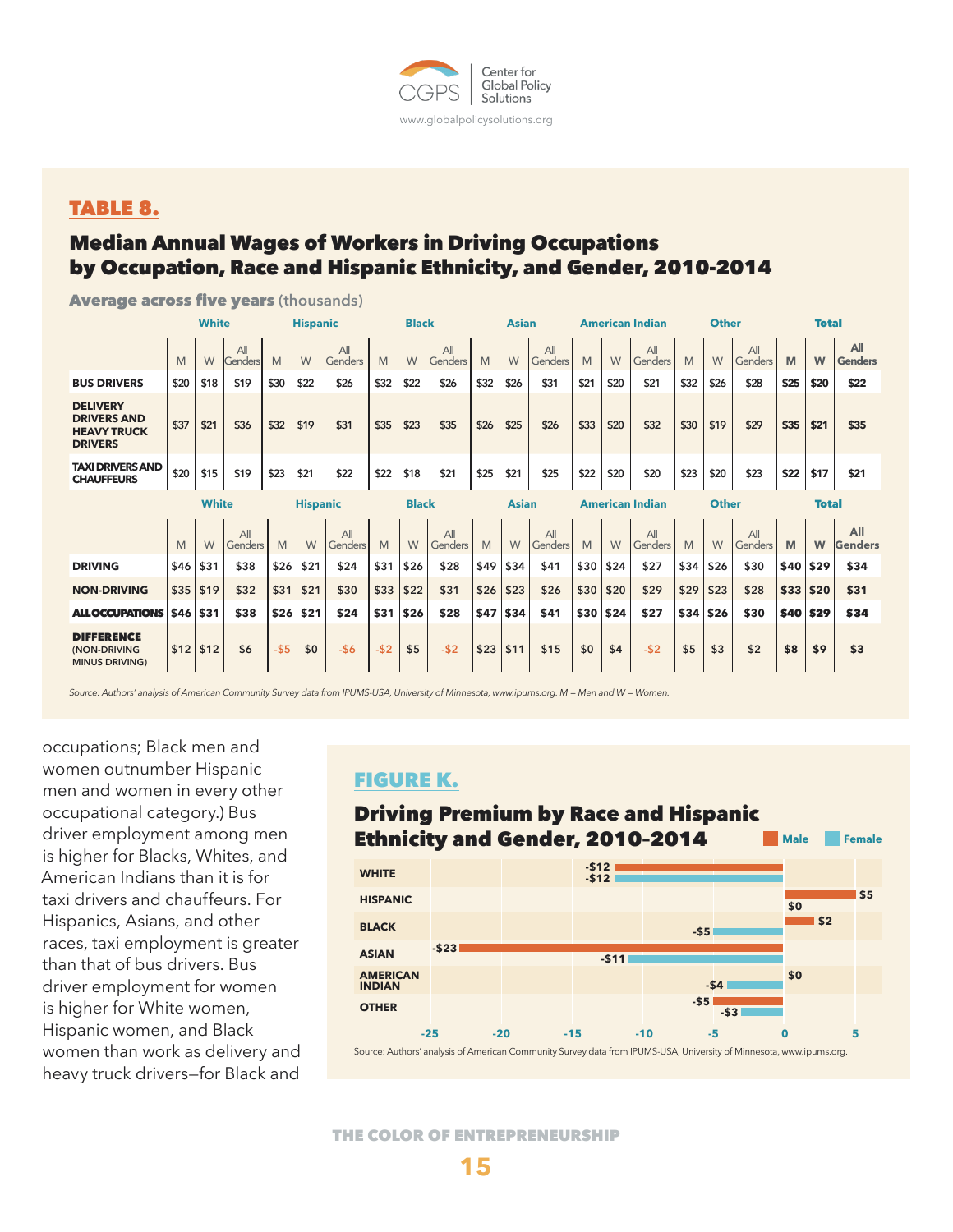

White women it is much higher (70,000 and 166,00 versus 26,000 and 118,000, respectively).

## **Figures G** and **H** show the

breakdown between White, Black, and Hispanic men by driving occupations, and by type of occupation, respectively. White men vastly outnumber Black men in delivery driver and heavy trucking occupations (about five to one), but not for bus drivers (about two to one), or taxi drivers and chauffeurs (about 1.7 to one). There are about four times as many White men in driving occupations than Black men, but about 7.5 times as many White men in non-driving occupations.

Median annual wages vary considerably by race/ethnicity and gender. The median annual wages in **Table 8** vary from \$37,000 (White male delivery drivers and heavy truck drivers) to \$15,000 (White female taxi drivers and chauffeurs). Men are paid more across every occupation and race and gender category.

**Figure I** (for men) and **figure J** (for women) show median annual wages by race/ethnicity and gender. Generally, taxi drivers and chauffeurs are paid less than the other two occupational categories, which vary between highest paid and second highest paid.

# TABLE 9.

# Number and Share of Workers in Driving Occupations by Educational Attainment, 2010–2014

#### Average across five years

|                                                                     | Less than<br><b>High School</b> | <b>High</b><br><b>School</b> | <b>Some</b><br><b>College</b> | <b>College</b> | <b>Advanced</b> | <b>Total</b> |
|---------------------------------------------------------------------|---------------------------------|------------------------------|-------------------------------|----------------|-----------------|--------------|
| <b>BUS DRIVERS</b>                                                  | 55,458                          | 270.111                      | 218,633                       | 41,382         | 10.629          | 596,213      |
| <b>DELIVERY DRIVERS</b><br><b>AND HEAVY</b><br><b>TRUCK DRIVERS</b> | 555,011                         | 1,529,129                    | 929.694                       | 147,537        | 25.675          | 3.187.046    |
| <b>TAXI DRIVERS</b><br><b>AND CHAUFFEURS</b>                        | 50,868                          | 124.722                      | 106.528                       | 44.111         | 12.138          | 338,366      |
| <b>ALL</b><br><b>OCCUPATIONS</b>                                    | 14,077,165                      | 36.247.865                   | 47.229.920                    | 29,608,960     | 17.014.928      | 144.178.839  |

#### Educational distribution of workers by occupation

|                                                                     | Less than<br><b>High School</b> | <b>High</b><br><b>School</b> | <b>Some</b><br><b>College</b> | <b>College</b> | <b>Advanced</b> |
|---------------------------------------------------------------------|---------------------------------|------------------------------|-------------------------------|----------------|-----------------|
| <b>BUS DRIVERS</b>                                                  | 9.30                            | 45.3                         | 36.67                         | 6.94           | 1.78            |
| <b>DELIVERY DRIVERS</b><br><b>AND HEAVY</b><br><b>TRUCK DRIVERS</b> | 17.41                           | 47.98                        | 29.17                         | 4.63           | 0.81            |
| <b>TAXI DRIVERS</b><br><b>AND CHAUFFEURS</b>                        | 15.03                           | 36.86                        | 31.48                         | 13.04          | 3.59            |
| <b>ALL</b><br><b>OCCUPATIONS</b>                                    | 9.76                            | 25.14                        | 32.76                         | 20.54          | 11.80           |

#### Average across five years

|                                  | Less than<br><b>High School</b> | <b>High</b><br><b>School</b> | <b>Some</b><br><b>College</b> | <b>College</b> | <b>Advanced</b> | <b>Total</b> |
|----------------------------------|---------------------------------|------------------------------|-------------------------------|----------------|-----------------|--------------|
| <b>NON-DRIVING</b>               | 13,415,829                      | 34,323,903                   | 45,975,066                    | 29,375,931     | 16.966.486      | 140.057.214  |
| <b>DRIVING</b>                   | 661,336                         | 1.923.962                    | 1.254.855                     | 233,030        | 48,441          | 4.121.625    |
| <b>ALL</b><br><b>OCCUPATIONS</b> | 14.077.165                      | 36.247.865                   | 47.229.920                    | 29,608,960     | 17,014,928      | 144.178.839  |

### Educational distribution of workers by occupation

|                                  | Less than<br><b>High School</b> | <b>High</b><br><b>School</b> | <b>Some</b><br><b>College</b> | <b>College</b> | <b>Advanced</b> |
|----------------------------------|---------------------------------|------------------------------|-------------------------------|----------------|-----------------|
| <b>NON-DRIVING</b>               | 9.58                            | 24.51                        | 32.83                         | 20.97          | 12.11           |
| <b>DRIVING</b>                   | 16.05                           | 46.68                        | 30.45                         | 5.65           | 1.18            |
| <b>ALL</b><br><b>OCCUPATIONS</b> | 9.76                            | 25.14                        | 32.76                         | 20.54          | 11.80           |

Source: Authors' analysis of American Community Survey data from IPUMS-USA, University of Minnesota, www.ipums.org.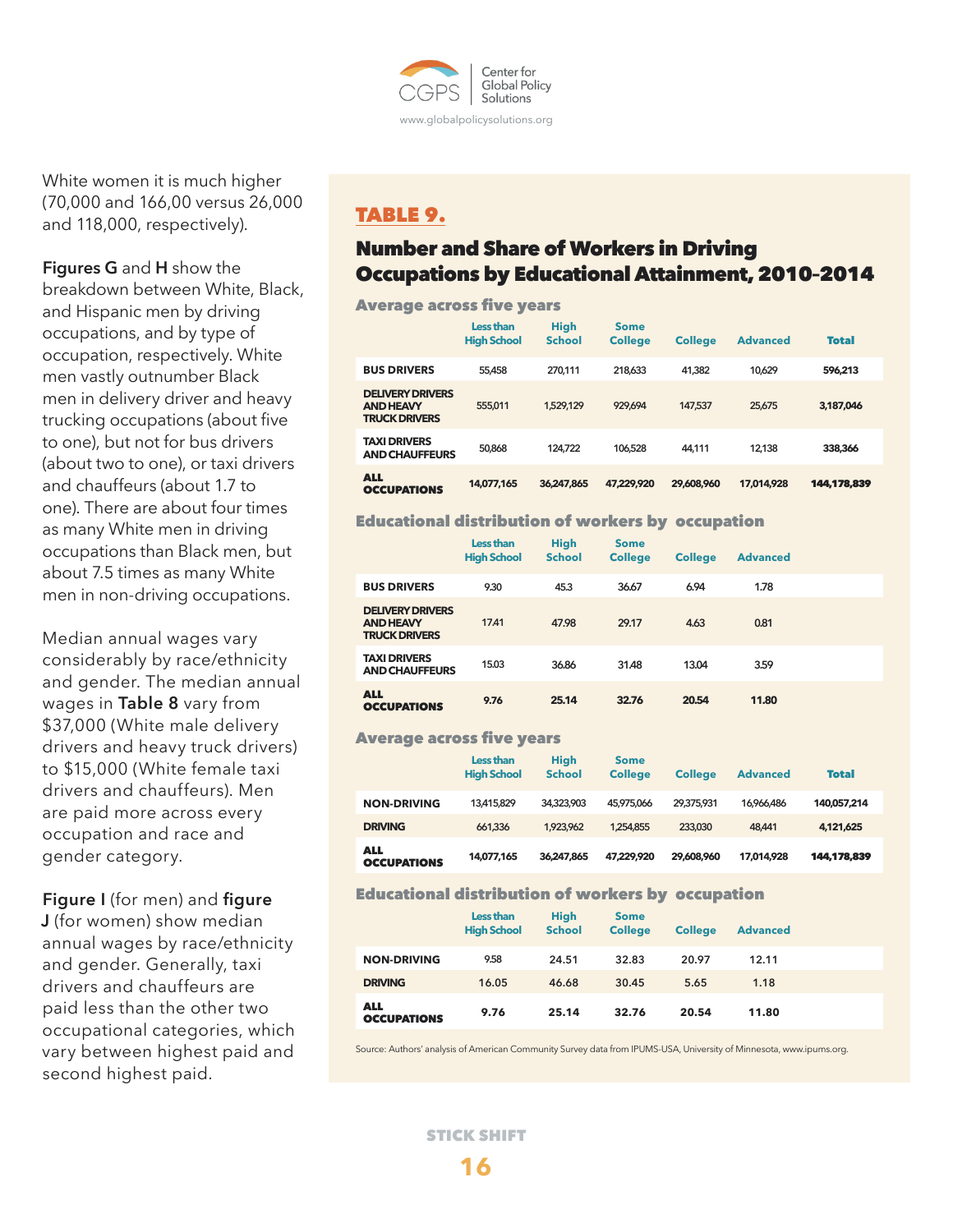

**Figure K** shows the driving premium for specific groups. The groups with a driving premium are Hispanic men and black men.

## **EDUCATIONAL ATTAINMENT**

**Table 9** shows the educational distribution of workers by occupation (see **figures L** and **M** as well). Generally, workers in driving occupations are more likely than workers in non-driving occupations to have less than a bachelor's degree. Among workers in driving occupations, 93.17 percent have less than a college degree, compared with 66.91 percent of workers in nondriving occupations. Compared to the overall workforce, those in driving occupations are significantly overrepresented at the high school diploma level (25.14 percent of the overall workforce and 46.68 percent of the driving workforce). Correspondingly, these driving occupations are significantly underrepresented at the college and advanced education levels. Driving occupations represent a significant source of work for those with lower levels of educational attainment.

# FIGURE L.

# Distribution of Workers by Educational Attainment and Occupation



Source: Authors' analysis of American Community Survey data from IPUMS-USA, University of Minnesota, www.ipums.org.

## FIGURE M.

# Distribution of Workers by Educational Attainment and Occupation



Source: Authors' analysis of American Community Survey data from IPUMS-USA, University of Minnesota, www.ipums.org.

## **STATES**

In the United States overall, 2.86 percent of workers are employed in driving occupations, but the share of workers in driving occupations varies by state. The top five states in rank order are Mississippi (3.70

percent), Wyoming (3.64 percent), West Virginia (3.60), Idaho (3.45 percent), and North Dakota (3.44 percent) (**Table 10)**.

In terms of absolute number of workers in driving occupations, however, larger states rank more highly. California (432,000), Texas (353,000), New York (282,000), Florida (224,000), and Illinois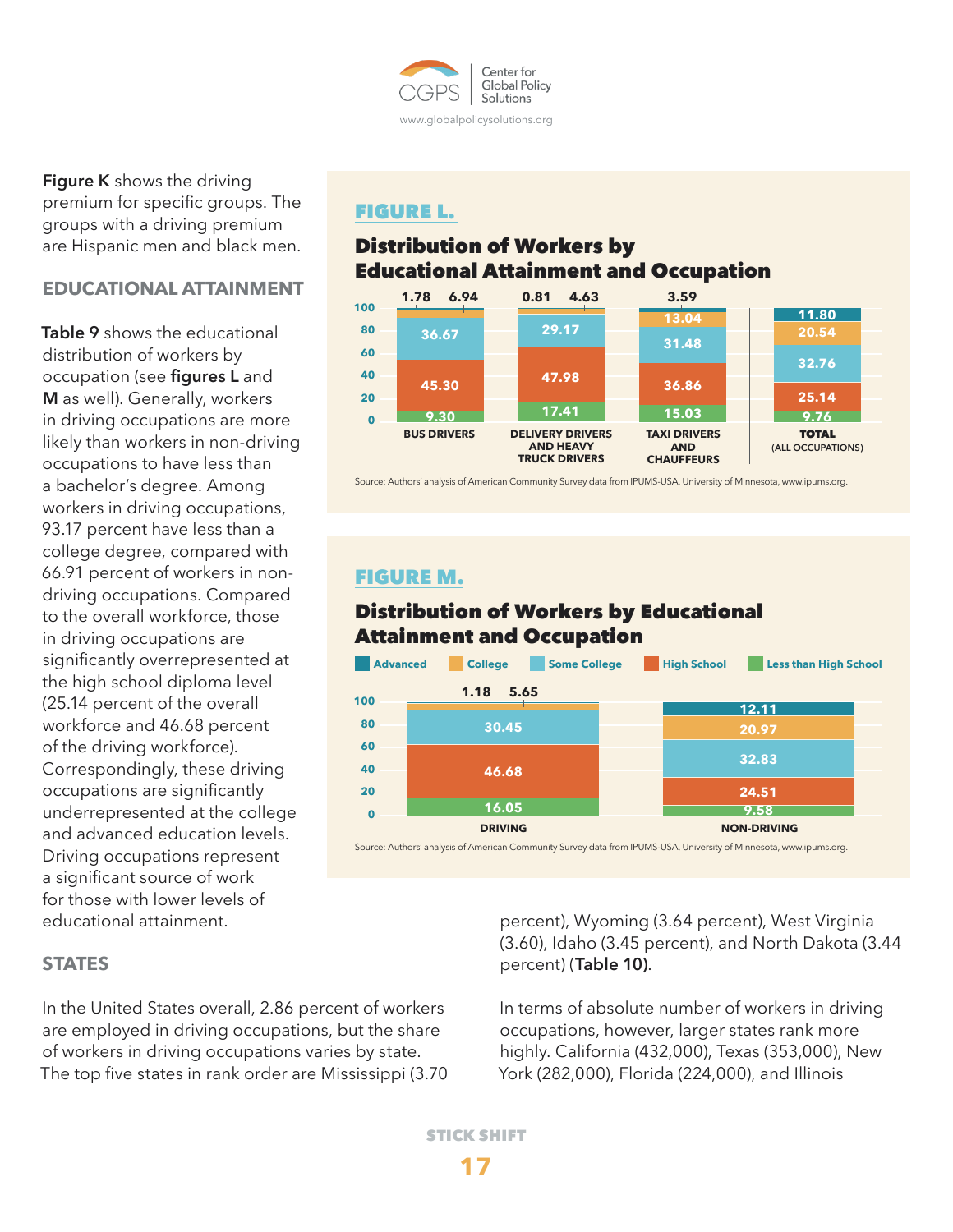

(189,000) are the five states with the most workers in driving occupations.

**Figure N** shows the percent of workers in driving occupations in each state via a choropleth using a five-bucket Jenks natural breaks optimization. States with darker buckets have a higher percentage of workers in driving occupations.

For workers in eight states, driving jobs pay more than \$1,000 a year over non-driving jobs. They are North Dakota (\$4,363 more), Utah (\$3,194 more), Idaho (\$2,934 more), Wyoming (\$2,096 more), West Virginia (\$1,999 more), Arkansas (\$1,946 more), Iowa (\$1,476 more), and Mississippi (\$1,031 more) (**table 11** and **figure O)**.

**Figure O** visually compares the driving premium in each state. States within darker buckets have a higher driving premium.

The states that would be hit hardest by a rapid shift to autonomous vehicles are the states where workers are overrepresented in driving occupations and where driving occupations pay significantly more than non-driving occupations. **Figure P** combines these two characteristics to map the states that would be hit hardest by adding together the

# TABLE 10.

# Number and Percent of Workers in Driving Occupations by State, 2010–2014

| <b>State</b>                | <b>Number</b>      | <b>Percent</b> | <b>Percent Rank</b> (Highest to Lowest) |
|-----------------------------|--------------------|----------------|-----------------------------------------|
| <b>MISSISSIPPI</b>          | 44,443             | 3.70           | 1                                       |
| <b>WYOMING</b>              | 10,682             | 3.64           | $\overline{2}$                          |
| <b>WEST VIRGINIA</b>        | 27,125             | 3.60           | 3                                       |
| <b>IDAHO</b>                | 24,425             | 3.45           | 4                                       |
| <b>NORTH DAKOTA</b>         | 13,202             | 3.44           | 4                                       |
| <b>ARKANSAS</b>             | 42,815             | 3.42           | 6                                       |
| <b>IOWA</b>                 | 51,496             | 3.30           | $\overline{7}$                          |
| <b>KENTUCKY</b>             | 61,615             | 3.28           | 8                                       |
| <b>ALABAMA</b>              | 65,460             | 3.25           | 9                                       |
| <b>INDIANA</b>              | 96,467             | 3.22           | 10                                      |
| <b>MISSOURI</b>             | 89,509             | 3.20           | 11                                      |
| <b>LOUISIANA</b>            | 63,298             | 3.14           | 12                                      |
| <b>ILLINOIS</b>             | 188,673            | 3.13           | 13                                      |
| <b>OKLAHOMA</b>             | 53,940             | 3.13           | 13                                      |
| <b>NEW JERSEY</b>           | 131,802            | 3.11           | 15                                      |
| <b>PENNSYLVANIA</b>         | 184,340            | 3.10           | 15                                      |
| <b>NEW YORK</b>             | 281,554            | 3.08           | 17                                      |
| <b>GEORGIA</b>              |                    | 3.07           | 18                                      |
| OHIO                        | 133,043<br>161,806 | 3.05           | 19                                      |
| <b>TENNESSEE</b>            |                    | 3.04           | 20                                      |
|                             | 86,476             |                |                                         |
| <b>DELAWARE</b>             | 12,682             | 2.97           | 21                                      |
| <b>TEXAS</b>                | 353,040            | 2.97           | 22                                      |
| <b>SOUTH DAKOTA</b>         | 12,560             | 2.94           | 23                                      |
| <b>NEVADA</b>               | 36,428             | 2.92           | 24                                      |
| <b>WISCONSIN</b>            | 82,871             | 2.91           | 25                                      |
| <b>NORTH CAROLINA</b>       | 125,007            | 2.86           | 26                                      |
| <b>SOUTH CAROLINA</b>       | 58,457             | 2.84           | 27                                      |
| <b>MAINE</b>                | 18,133             | 2.81           | 28                                      |
| <b>NEBRASKA</b>             | 26,800             | 2.78           | 29                                      |
| <b>MINNESOTA</b>            | 77,286             | 2.77           | 30                                      |
| <b>KANSAS</b>               | 38,588             | 2.75           | 30                                      |
| <b>MICHIGAN</b>             | 117,057            | 2.73           | 32                                      |
| <b>NEW MEXICO</b>           | 23,837             | 2.71           | 33                                      |
| <b>OREGON</b>               | 47,370             | 2.70           | 34                                      |
| <b>FLORIDA</b>              | 224,358            | 2.68           | 35                                      |
| <b>WASHINGTON</b>           | 84,873             | 2.62           | 36                                      |
| <b>MARYLAND</b>             | 77,179             | 2.60           | 37                                      |
| <b>MONTANA</b>              | 12,339             | 2.56           | 38                                      |
| <b>RHODE ISLAND</b>         | 13,113             | 2.55           | 39                                      |
| <b>UTAH</b>                 | 33,223             | 2.55           | 39                                      |
| <b>CALIFORNIA</b>           | 431,918            | 2.54           | 41                                      |
| <b>COLORADO</b>             | 65,021             | 2.51           | 42                                      |
| <b>VERMONT</b>              | 8,076              | 2.48           | 43                                      |
| <b>VIRGINIA</b>             | 100,124            | 2.48           | 44                                      |
| <b>HAWAII</b>               | 16,856             | 2.45           | 45                                      |
| <b>ALASKA</b>               | 8,959              | 2.44           | 46                                      |
| <b>NEW HAMPSHIRE</b>        | 16,935             | 2.44           | 47                                      |
| <b>ARIZONA</b>              | 66,760             | 2.41           | 47                                      |
| <b>MASSACHUSETTS</b>        | 75,475             | 2.26           | 49                                      |
| <b>CONNECTICUT</b>          | 38,900             | 2.19           | 50                                      |
| <b>DISTRICT OF COLUMBIA</b> | 5,227              | 1.60           | 51                                      |
| <b>TOTAL</b>                | 4,121,625          | 2.86           |                                         |

Source: Authors' analysis of American Community Survey data from IPUMS-USA, University of Minnesota, www.ipums.org.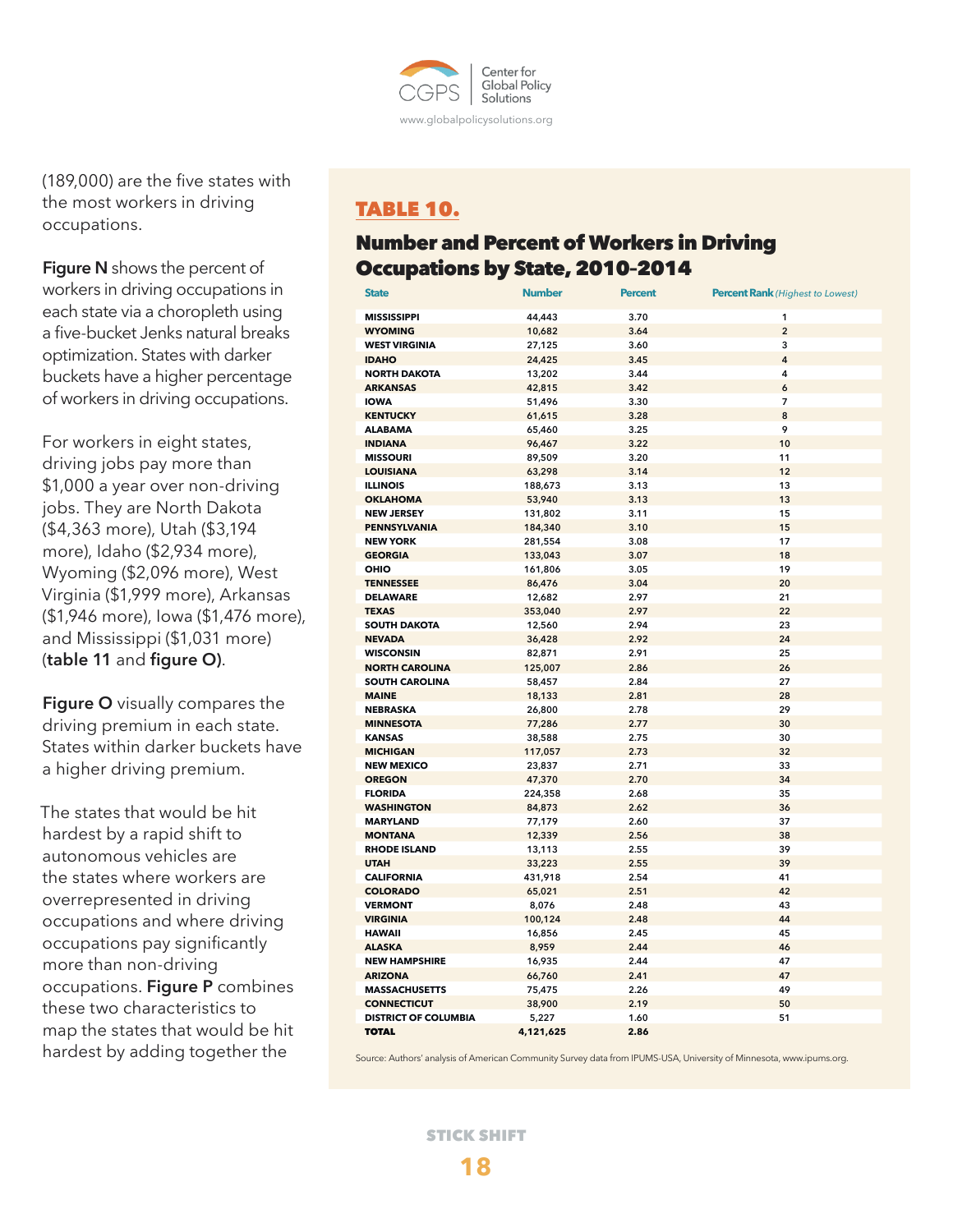

state rankings from **tables 10** and **11** to create a simple index. The states that are most vulnerable according to this index are North Dakota, Idaho, Wyoming, West Virginia, Mississippi, Arkansas, and Iowa. (The District of Columbia is by far the least vulnerable, ranking dead last by both driver premium and percentage of the population in driving occupations.)

These states would likely be hardest hit by wide-scale adoption of autonomousvehicle technology that targeted the sorts of driving jobs they support. This is because these driving jobs pay more than nondriving jobs, and they represent a more significant portion of these states' employment. Widespread unemployment in the driving occupations in these states could lead to many people out of work and forced to take lower-paying jobs.

## **UNIONS**

**Table 12** and **figure Q** show the share of workers in driving and non-driving occupations by union status. Among workers in driving occupations, 15.68 percent are union members, over 4 percentage points higher than the 11.31 percent of unionized workers in non-driving occupations. Only 11.44 of workers overall are union members.

## FIGURE N.

# Number and Percent of Workers in Driving Occupations by State, 2010–2014



Source: Authors' analysis of American Community Survey data from IPUMS-USA, University of Minnesota, www.ipums.org. Choropleth uses a five-bucket Jenks natural breaks optimization.

# Driving Premium by State, 2010–2014 FIGURE O.



Source: Authors' analysis of American Community Survey data from IPUMS-USA, University of Minnesota, www.ipums.org. Choropleth uses a five-bucket Jenks natural breaks optimization.

STICK SHIFT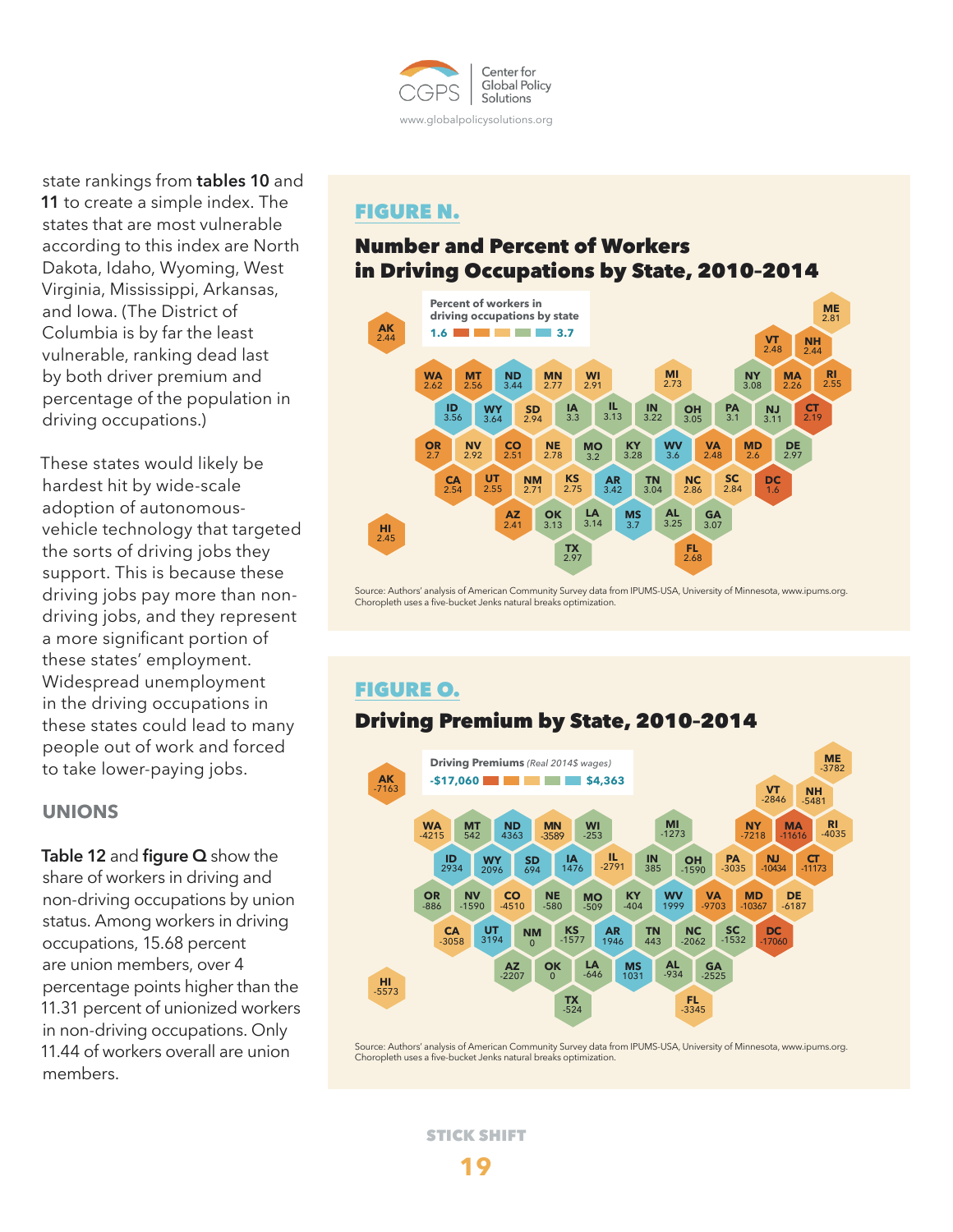

This suggests that driving jobs, on average, may have more advantages for workers than similar occupations with lower union membership rates, especially for non-White workers.<sup>20</sup>

## **HEALTH INSURANCE**

Health insurance rates vary by driving and non-driving occupations as well. From 2010 to 2014, 77.14 percent of workers in driving occupations had health insurance, versus 84.08 percent of workers in non-driving occupations (**table 13** and **figure R**). This represented about 940,000 workers in driving occupations without health insurance. For

# FIGURE P.

# States Rank Index (Driver Premium Rank Plus Percentage of Workers in Driving Occupations),



Source: Authors' analysis of American Community Survey data from IPUMS-USA, University of Minnesota, www.ipums.org. Choropleth uses a five-bucket Jenks natural breaks optimization.

## FIGURE Q.

# Share of Workers in Driving Occupations by Union Membership Status, 2010–2014



Source: Authors' analysis of CEPR extract of Current Population Survey Outgoing Rotation Group data. www.CEPRdata.org.

# FIGURE R.

# Percent of Workers in Driving and Non-Driving Occupations with Health Insurance, 2010–2014



Source: Authors' analysis of American Community Survey data from IPUMS-USA, University of Minnesota, www.ipums.org.

**20** STICK SHIFT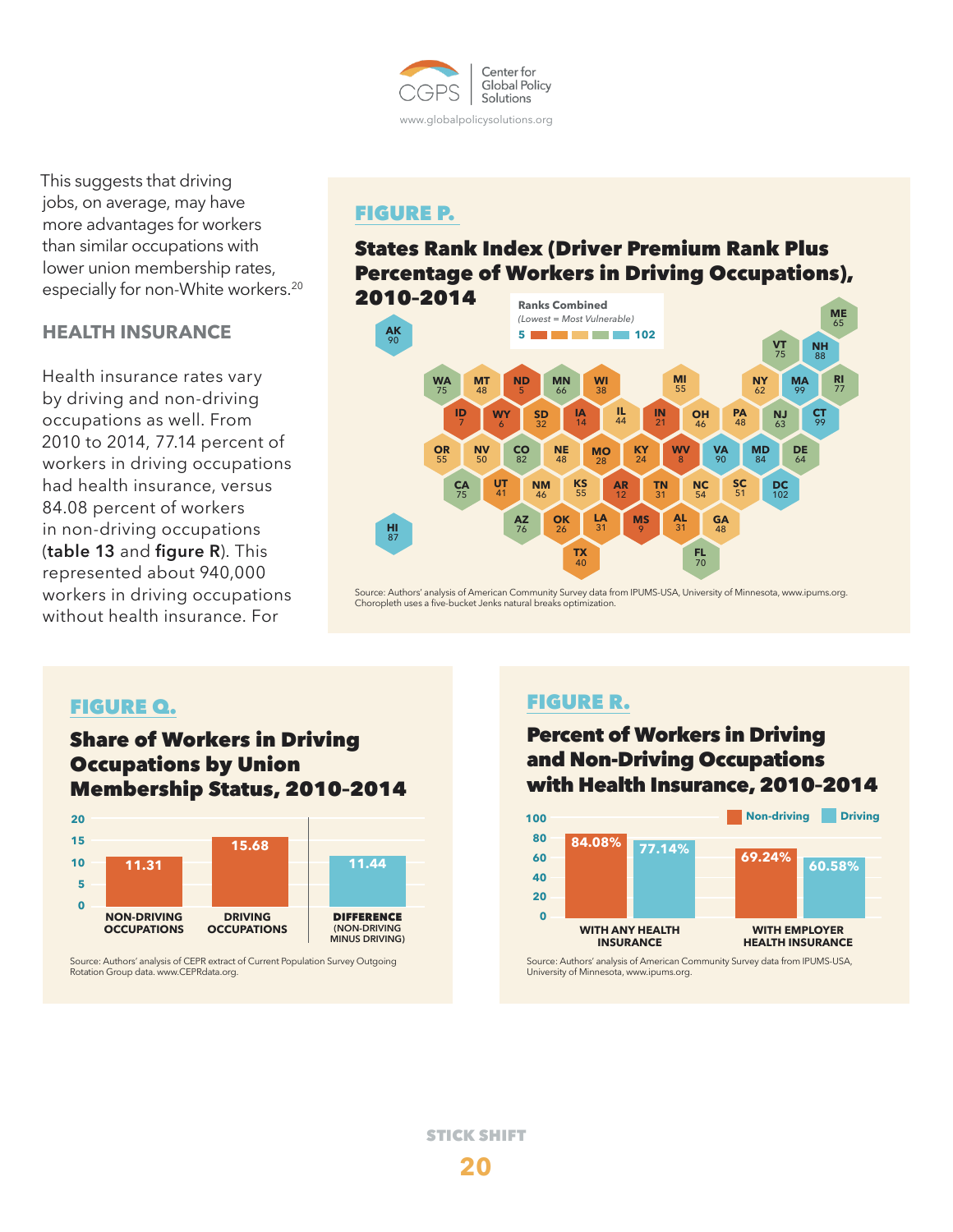

employer-sponsored health insurance, driving occupations had a rate of 60.58 percent, lagging behind non-driving occupations at 69.24. Because many drivers are employed on a contract basis, employersponsored health insurance may be offered to these workers at a lower rate.<sup>21</sup> Because only one-fifth of the data in these averages is after the implementation of the Affordable Care Act, the rate of insured drivers might be trending higher in recent years.

The lower health insurance rates for driving occupations may reflect the dichotomy that while many driving jobs are unionized, many others are contract-based. Unionized jobs are more likely to provide health insurance than non-union or contract jobs.22

## **POVERTY**

**Table 14** shows the number and percent of workers in driving and non-driving occupations, by poverty status. There are about 300,000 workers in driving occupations living in poverty, compared with about 11.3 million workers in nondriving occupations. Driving occupations have a slightly lower share of workers in poverty compared to non-driving occupations, 7.32 percent versus 8.08 percent. Workers in driving

# TABLE 11.

# Median Annual Wage for Workers in Driving and Non-Driving Occupations by State, 2010–2014

|                             | Real 2014\$ wages  |                |                                  |                             |  |
|-----------------------------|--------------------|----------------|----------------------------------|-----------------------------|--|
| <b>State</b>                | <b>Non-Driving</b> | <b>Driving</b> | <b>Non-Driving minus Driving</b> | <b>Wage-Difference Rank</b> |  |
| <b>NORTH DAKOTA</b>         | \$32,481           | \$36,843       | $-$4,363$                        | 1                           |  |
| <b>UTAH</b>                 | \$30,491           | \$33,685       | $- $3,194$                       | $\overline{2}$              |  |
| <b>IDAHO</b>                | \$28,000           | \$30,934       | $-$2,934$                        | 3                           |  |
| <b>WYOMING</b>              | \$34,747           | \$36,843       | $-$2,096$                        | 4                           |  |
| <b>WEST VIRGINIA</b>        | \$30,001           | \$32,000       | $-$1,999$                        | 5                           |  |
| <b>ARKANSAS</b>             | \$28,458           | \$30,404       | $-$1,946$                        | 6                           |  |
| <b>IOWA</b>                 | \$32,524           | \$34,000       | $-$1,476$                        | 7                           |  |
| <b>MISSISSIPPI</b>          | \$28,872           | \$29,903       | $-$1,031$                        | 8                           |  |
| <b>SOUTH DAKOTA</b>         | \$30,000           | \$30,694       | $-5694$                          | 9                           |  |
| <b>MONTANA</b>              | \$28,458           | \$29,000       | $-5542$                          | 10                          |  |
| <b>TENNESSEE</b>            | \$30,491           | \$30,934       | $-$443$                          | 11                          |  |
| <b>INDIANA</b>              | \$31,580           | \$31,965       | $-$385$                          | 11                          |  |
| <b>NEW MEXICO</b>           | \$30,000           | \$30,000       | \$0                              | 13                          |  |
| <b>OKLAHOMA</b>             | \$30,491           | \$30,491       | \$0                              | 13                          |  |
| <b>WISCONSIN</b>            | \$32,829           | \$32,576       | \$253                            | 13                          |  |
| <b>KENTUCKY</b>             | \$30,404           | \$30,000       | \$404                            | 16                          |  |
| <b>MISSOURI</b>             | \$31,000           | \$30,491       | \$509                            | 17                          |  |
| <b>TEXAS</b>                | \$32,524           | \$32,000       | \$524                            | 18                          |  |
| <b>NEBRASKA</b>             | \$31,580           | \$31,000       | \$580                            | 19                          |  |
| <b>LOUISIANA</b>            | \$31,580           | \$30,934       | \$646                            | 19                          |  |
| <b>OREGON</b>               | \$31,580           | \$30,694       | \$886                            | 21                          |  |
| <b>ALABAMA</b>              | \$30,934           | \$30,000       | \$934                            | 22                          |  |
| <b>MICHIGAN</b>             | \$31,800           | \$30,527       | \$1,273                          | 23                          |  |
| <b>SOUTH CAROLINA</b>       | \$30,404           | \$28,872       | \$1,532                          | 24                          |  |
| <b>KANSAS</b>               | \$32,068           | \$30,491       | \$1,577                          | 25                          |  |
| <b>NEVADA</b>               | \$32,524           | \$30,934       | \$1,590                          | 26                          |  |
| OHIO                        | \$32,524           | \$30,934       | \$1,590                          | 27                          |  |
| <b>NORTH CAROLINA</b>       | \$30,934           | \$28,872       | \$2,062                          | 28                          |  |
| <b>ARIZONA</b>              | \$32,524           | \$30,317       | \$2,207                          | 29                          |  |
| <b>GEORGIA</b>              | \$32,000           | \$29,475       | \$2,525                          | 30                          |  |
| <b>ILLINOIS</b>             | \$35,791           | \$33,000       | \$2,791                          | 31                          |  |
| <b>VERMONT</b>              | \$33,540           | \$30,694       | \$2,846                          | 32                          |  |
| <b>PENNSYLVANIA</b>         | \$35,000           | \$31,965       | \$3,035                          | 33                          |  |
| <b>CALIFORNIA</b>           | \$35,058           | \$32,000       | \$3,058                          | 34                          |  |
| <b>FLORIDA</b>              | \$30,491           | \$27,146       | \$3,345                          | 35                          |  |
| <b>MINNESOTA</b>            | \$36,589           | \$33,000       | \$3,589                          | 36                          |  |
| <b>MAINE</b>                | \$31,580           | \$27,798       | \$3,782                          | 37                          |  |
| <b>RHODE ISLAND</b>         | \$36,000           | \$31,965       | \$4,035                          | 38                          |  |
| <b>WASHINGTON</b>           | \$38,000           | \$33,685       | \$4,315                          | 39                          |  |
| <b>COLORADO</b>             | \$36,090           | \$31,580       | \$4,510                          | 40                          |  |
| <b>NEW HAMPSHIRE</b>        | \$38,005           | \$32,524       | \$5,481                          | 41                          |  |
| <b>HAWAII</b>               | \$35,573           | \$30,000       | \$5,573                          | 42                          |  |
| <b>DELAWARE</b>             | \$37,121           | \$30,934       | \$6,187                          | 43                          |  |
| <b>ALASKA</b>               | \$41,163           | \$34,000       | \$7,163                          | 44                          |  |
| <b>NEW YORK</b>             | \$38,152           | \$30,934       | \$7,218                          | 45                          |  |
| <b>VIRGINIA</b>             | \$39,130           | \$29,427       | \$9,703                          | 46                          |  |
| <b>MARYLAND</b>             | \$43,907           | \$33,540       | \$10,367                         | 47                          |  |
| <b>NEW JERSEY</b>           | \$43,434           | \$33,000       | \$10,434                         | 48                          |  |
| <b>CONNECTICUT</b>          | \$42,107           | \$30,934       | \$11,173                         | 49                          |  |
| <b>MASSACHUSETTS</b>        | \$42,107           | \$30,491       | \$11,616                         | 50                          |  |
| <b>DISTRICT OF COLUMBIA</b> | \$52,633           | \$35,573       | \$17,060                         | 51                          |  |

Source: Authors' analysis of American Community Survey data from IPUMS-USA, University of Minnesota, www.ipums.org.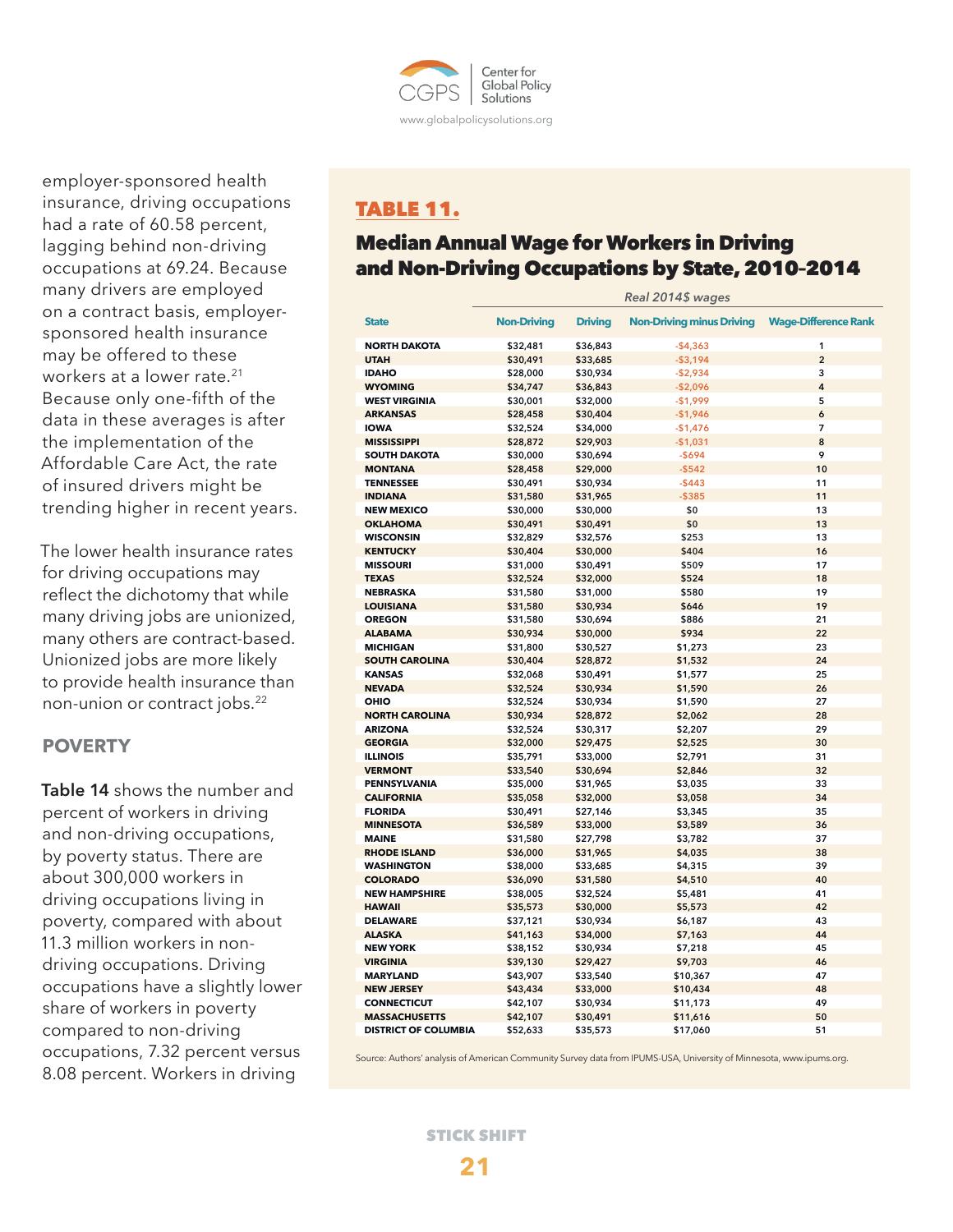

occupations also have a poverty rate that is lower than the overall workforce (the overall poverty rate is 8.06 percent).

This is further evidence that driving jobs, on the whole, are "good jobs." While they may not be higher-paying jobs for every demographic, fewer drivers are in poverty.

# TABLE 12.

# Share of Workers in Driving Occupations by Union **Membership Status, 2010-2014** Non-Union Union Member **NON-DRIVING 88.69 11.31 DRIVING 84.32 15.68** ALL OCCUPATIONS **88.56 11.44** *Average across five years*

Source: Authors' analysis of CEPR extract of Current Population Survey Outgoing Rotation Group data. www.CEPRdata.org.

## TABLE 13.

# Number and Percent of Workers in Driving and Non-Driving Occupations with Health Insurance, 2010–2014

| <b>Number of Workers</b>                                                                                            | <b>Without any health insurance</b>      | With any health insurance        | Total.<br>with and without health insurance                                         |  |  |
|---------------------------------------------------------------------------------------------------------------------|------------------------------------------|----------------------------------|-------------------------------------------------------------------------------------|--|--|
| <b>NON-DRIVING</b>                                                                                                  | 22,297,623                               | 117,759,591                      | 140,057,214                                                                         |  |  |
| <b>DRIVING</b>                                                                                                      | 942,106                                  | 3,179,519                        | 4,121,625                                                                           |  |  |
| <b>ALL OCCUPATIONS</b>                                                                                              | 23,239,729                               | 120,939,110                      | 144,178,839                                                                         |  |  |
| <b>Percent of workers within</b><br>each occupation category                                                        | <b>Without any health insurance</b>      | <b>With any health insurance</b> |                                                                                     |  |  |
| <b>NON-DRIVING</b>                                                                                                  | 15.92                                    | 84.08                            |                                                                                     |  |  |
| <b>DRIVING</b>                                                                                                      | 22.86                                    | 77.14                            |                                                                                     |  |  |
| <b>ALL OCCUPATIONS</b>                                                                                              | 16.12                                    | 83.88                            |                                                                                     |  |  |
| <b>Number of Workers</b>                                                                                            | Without employer health insurance        |                                  | Total.<br>With employer health insurance with and without employer health insurance |  |  |
| <b>NON-DRIVING</b>                                                                                                  | 43,084,781                               | 96,972,433                       | 140,057,214                                                                         |  |  |
| <b>DRIVING</b>                                                                                                      | 1,624,607                                | 2,497,018                        | 4,121,625                                                                           |  |  |
| <b>ALL OCCUPATIONS</b>                                                                                              | 44,709,388                               | 99,469,451                       | 144,178,839                                                                         |  |  |
| <b>Percent of workers within</b><br>each occupation category                                                        | <b>Without employer health insurance</b> | With employer health insurance   |                                                                                     |  |  |
| <b>NON-DRIVING</b>                                                                                                  | 30.76                                    | 69.24                            |                                                                                     |  |  |
| <b>DRIVING</b>                                                                                                      | 39.42                                    | 60.58                            |                                                                                     |  |  |
| <b>ALL OCCUPATIONS</b>                                                                                              | 31.01                                    | 68.99                            |                                                                                     |  |  |
| Source: Authors' analysis of American Community Survey data from IPUMS-USA, University of Minnesota, www.ipums.org. |                                          |                                  |                                                                                     |  |  |

STICK SHIFT

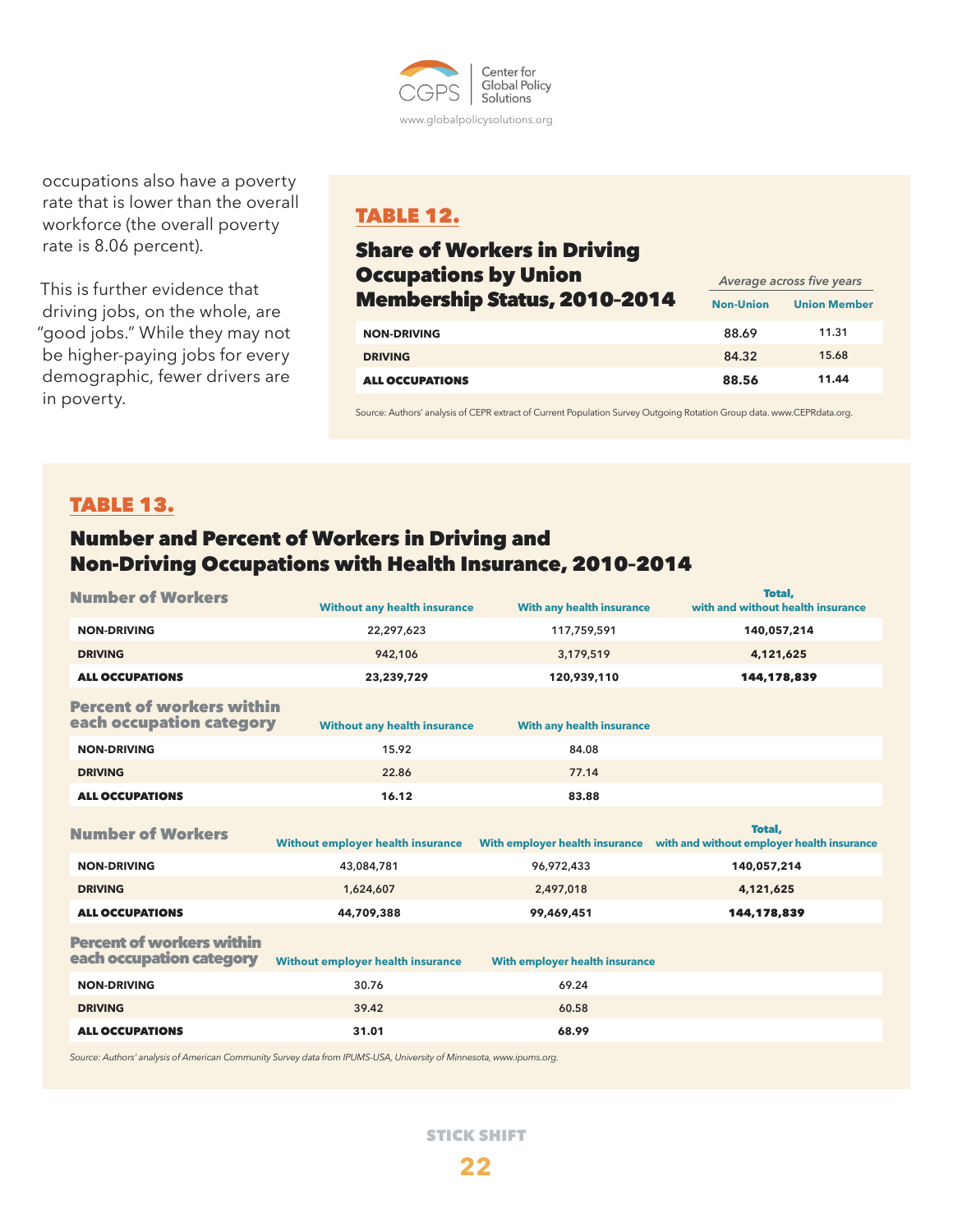

## TABLE 14.

# Number and Percent of Workers in Driving and Non-Driving Occupations Not Living in Poverty, 2010–2014

| <b>Number of Workers</b>                                     | <b>Not in Poverty</b> | <b>Poor</b> | Total,<br><b>Any Poverty Status</b> |
|--------------------------------------------------------------|-----------------------|-------------|-------------------------------------|
| <b>NON-DRIVING</b>                                           | 128,733,661           | 11,323,553  | 140,057,214                         |
| <b>DRIVING</b>                                               | 3,819,830             | 301,794     | 4,121,625                           |
| <b>ALL OCCUPATIONS</b>                                       | 132,553,491           | 11,625,348  | 144,178,839                         |
| <b>Percent of workers within</b><br>each occupation category | <b>Not in Poverty</b> | <b>Poor</b> |                                     |
| <b>NON-DRIVING</b>                                           | 91.92                 | 8.08        |                                     |
| <b>DRIVING</b>                                               | 92.68                 | 7.32        |                                     |
| <b>ALL OCCUPATIONS</b>                                       | 91.94                 | 8.06        |                                     |
|                                                              |                       |             |                                     |

*Source: Authors' analysis of American Community Survey data from IPUMS-USA, University of Minnesota, www.ipums.org.*

## **SUMMARY**

The analysis in these sections helps us to explain which part of the labor market could be affected by autonomous-vehicle technology.

## *What kinds of jobs are these?*

- Delivery drivers and heavy trucking drivers dominate the driving occupations analyzed.
- $\blacktriangleright$ There could be important intra-category differences. For example, local delivery drivers might have very different jobs and tasks than long-haul truckers.
- ▶ There are likely large differences in the working conditions and pay of unionized versus non-unionized (or contract worker) bus drivers, taxi drivers, and delivery and heavy truck drivers.<sup>23</sup>

## *Who relies on these jobs?*

- Men dominate the category of delivery and heavy truck drivers as well as the category of taxi drivers and chauffeurs.
- About the same number of women as men are employed as bus drivers.
- Whites are underrepresented in these occupations as a whole. Blacks, Hispanics, and American Indians are overrepresented. Asians and those of other races are overrepresented as taxi drivers.
- White men dominate the delivery drivers and heavy trucking drivers category. Hispanic women, Black women, and Black men have significant employment as bus drivers.
- Driving occupations represent a significant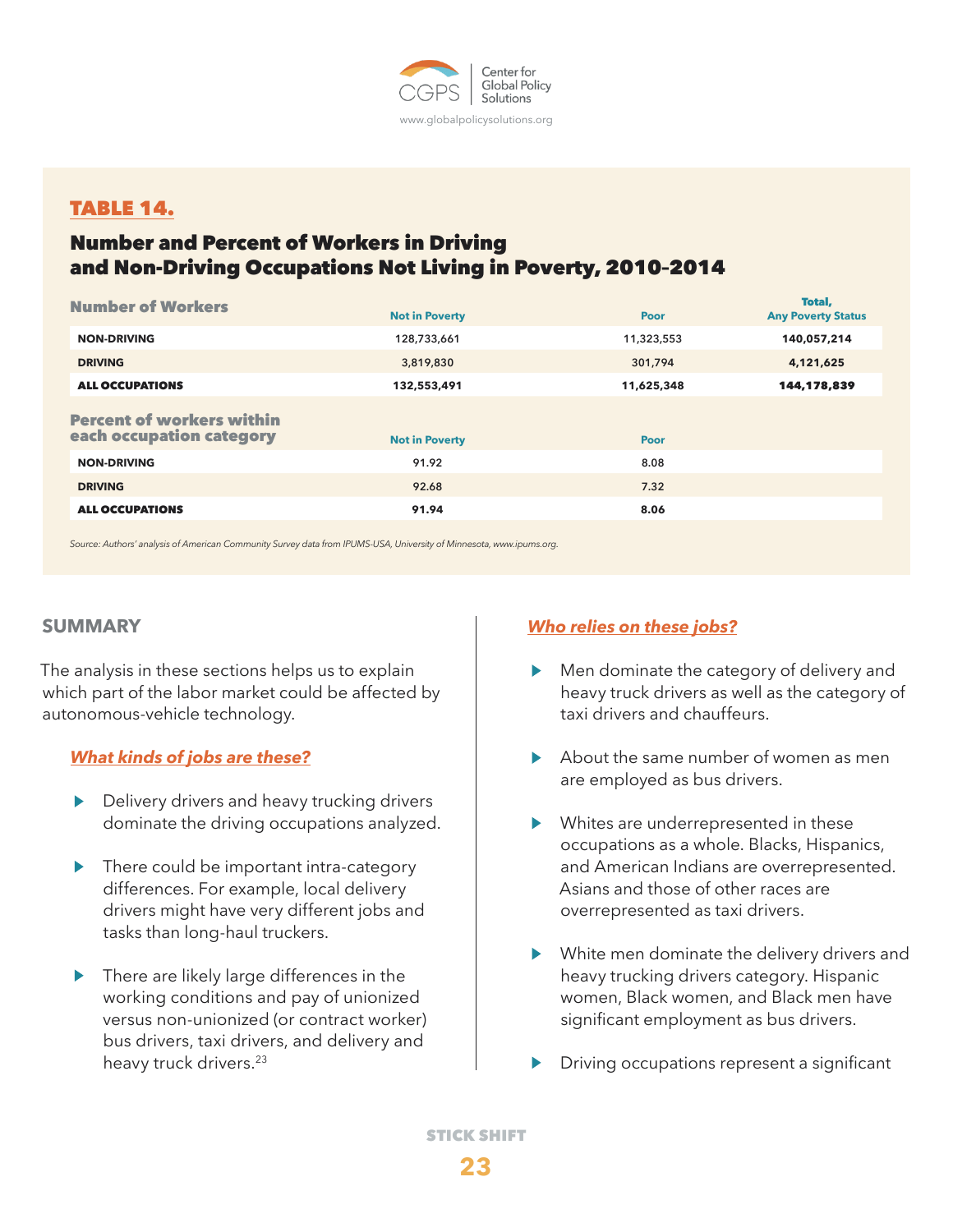

source of work for those with lower levels of educational attainment.

The states where workers are overrepresented in driving occupations and where driving occupations pay significantly more than non-driving occupations are North Dakota, Idaho, Wyoming, West Virginia, Mississippi, Arkansas, and Iowa.

## *Are these good jobs?*

- Driving occupations earn less overall than non-driving occupations<sup>24</sup>
- Hispanic men and Black men in driving  $\blacktriangleright$ occupations have significant driving premiums compared with their non-driving counterparts.
- Men and women both have large negative driving premiums.
- Blacks, Hispanics, and American Indians have driving premiums.
- Across the board, by race alone, or by both gender and race, non-whites make more than their whites counterparts as bus drivers and as taxi drivers and chauffeurs<sup>25</sup>
- Men of any race are paid more than women of any race in all categories.
- Men are paid highest as delivery drivers and heavy truck drivers, with the exception of Asian men and men of other races, who are paid most as bus drivers.
- Those in driving occupations are more likely to be unionized than their peers in nondriving occupations.
- Drivers are slightly less likely to be living in federally defined poverty than non-drivers.
- Drivers are less likely to have health insurance than are non-drivers (this likely reverses among drivers who have union jobs).

## SECTION 2: PREPARING FOR EMPLOYMENT DISRUPTIONS

If there is a relatively rapid transition to autonomousvehicle technology, four million workers will be at risk of unemployment. The previous section identified specific groups that should be targeted specifically for assistance. This is because these groups are disproportionately represented or because they receive premiums in their driving jobs, for example. In addition, the previous section explored the differences between occupations and discussed possible differences within occupations (for instance between unionized and non-unionized jobs). All available information about the workers impacted should be used to develop policy prescriptions to address this problem.

In the current political climate, policies are more likely to be adopted sooner if proposals are directed to states rather than the federal government.<sup>26</sup> Possibilities at the state level include minimum-wage hikes and policies such as paid sick and family leave. Yet, there are federal-level policies, such as basic income, automatic Medicaid eligibility, and fully funded job-training and relocation assistance that should also be considered and adopted.

In general, it is necessary to make certain that there is an adequate safety net, job-placement services, educational and training opportunities, and new jobs that can support these workers if they need to transition to new employment. Some analysts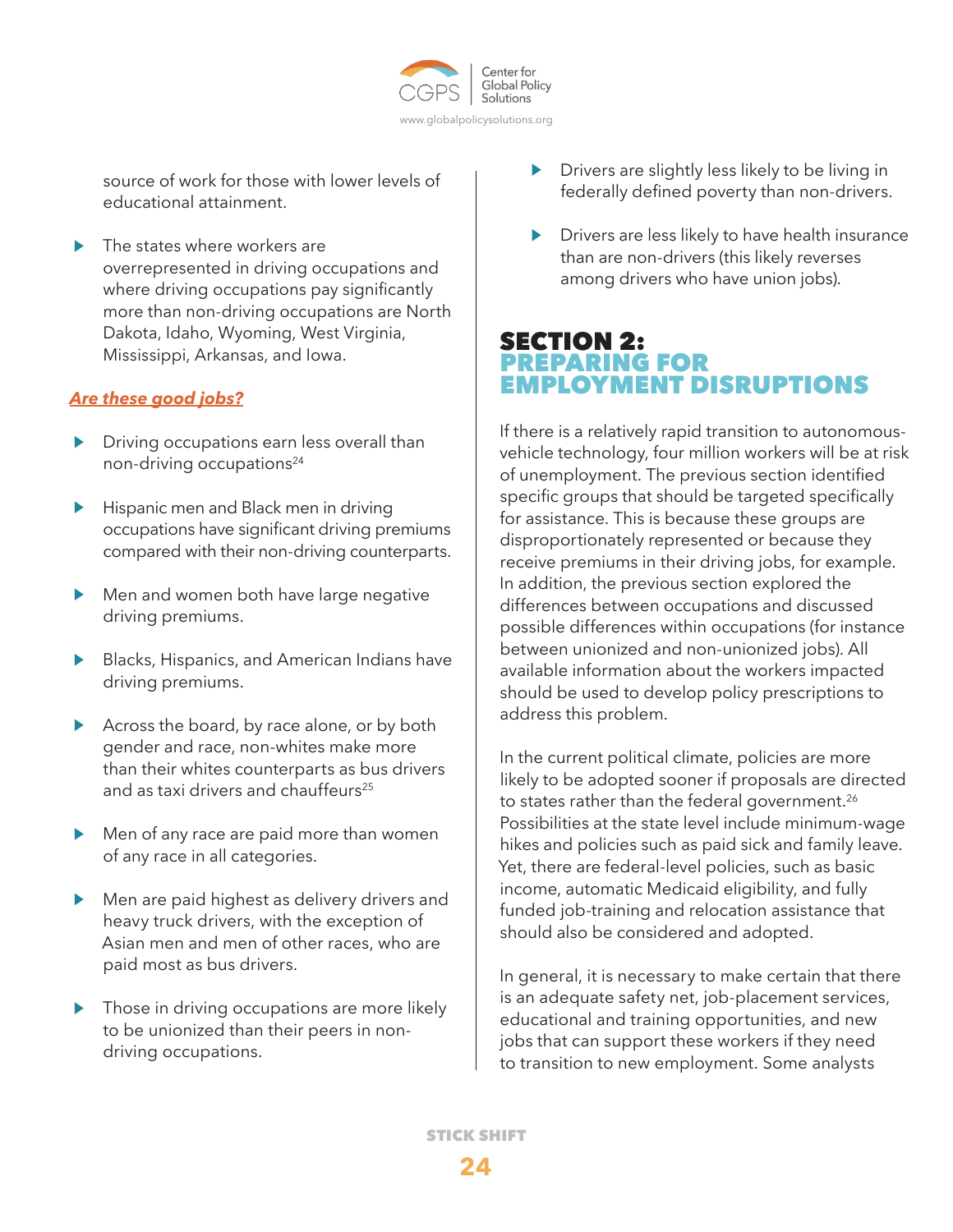

are concerned that other new technologies will also lead to significant job losses at least in the short term.27 The reforms necessary to prepare for autonomous-vehicle technology will likely be beneficial in addressing other labor market shocks due to technology.

## **PREPARE FOR AUTONOMOUS VEHICLES WITH APPROPRIATE REGULATION**

One simple way to make the labor market shock from autonomous vehicles more bearable is to make sure that they undergo adequate safety testing and that they are appropriately regulated. Although the extent of what is necessary would no doubt be something automotive firms would debate, independent experts should determine the appropriate rules. In addition, automotive firms, not the public, should pay for the infrastructure required by autonomous vehicles. As cities declare plans to move toward less and less car use, it does not make sense for them to subsidize well-capitalized companies.<sup>28</sup> That money can go to better use addressing the labor market impacts of the technology.

## **UNEMPLOYMENT INSURANCE REFORM AND RETRAINING**

Unemployment insurance (UI) can keep laid-off workers and their families out of poverty.<sup>29</sup> The program, however, has not been given sufficient resources to meet demand. In 2015, only about a quarter of the jobless received UI—a historic low.30 Further, even before the Great Recession (2007–2009), the length of unemployment spells for average and median workers had been following an upward trend over time, $31$  while states have been reducing the number of weeks laid-off workers are eligible for unemployment insurance. It is important that unemployed workers be allowed 26 weeks of coverage. During a recession, it will take longer

for the unemployed to find work. The duration of unemployment insurance coverage should also be automatically extended during periods of high unemployment.32 In addition, UI should kick in automatically for eligible workers, as should other benefits for which workers are eligible. This should improve take-up rates. The policies discussed here are especially important for the states most vulnerable to these employment disruptions: North Dakota, Idaho, Wyoming, West Virginia, Mississippi, Arkansas, and Iowa.

Additional reforms could make the UI program more effective at reconnecting workers to employment. The re-employment services and employment assistance and job placement provided by the American Job Centers connected to the UI program have been shown to be cost-effective, leading to shorter periods spent collecting UI and to higher earnings. Yet these programs have not been adequately funded.<sup>33</sup> Funding for these programs needs to be increased and benefits adjusted so that they can deal adequately with contemporary levels of unemployment as well as the type of retraining and education it will take to get displaced workers hired into comparable or better jobs. In these cases, the period for using UI should be extended to allow the benefit recipient to complete his or her education or retraining. The program should also provide relocation grants so that individuals can move to areas where they desire to live in order to find a job.<sup>34</sup>

Related policies could include ending at-will dismissal at the state level. Montana has this provision for workers on the job for more than six months. In addition, mandating severance pay based on service would provide employees a cushion if they were about to be replaced by an autonomous vehicle (Germany has a policy like this).<sup>35</sup> This would give soon-to-be laid-off drivers considerable leverage in how they end their relationship with their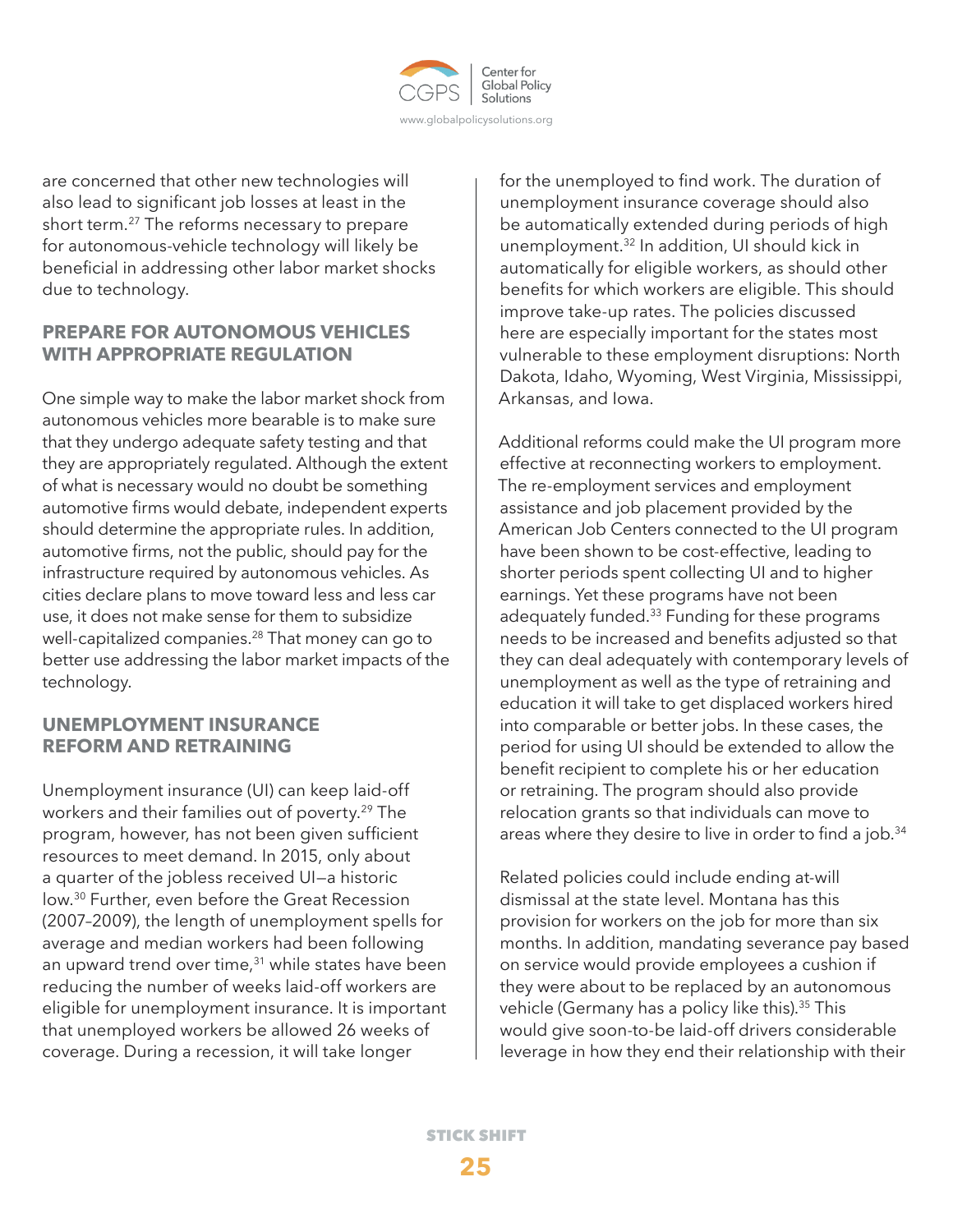

employers. If there were no threat of layoffs, workers would have a degree of job security that could facilitate union organizing.

# **APPRENTICESHIP PROGRAMS**

Workers displaced from driving occupations will need to move into new careers. In many cases, this move will require retraining. Apprenticeships are an ideal way for these workers to earn a salary while learning the skills for a new occupation. Apprentice programs could proactively help displaced drivers and help them map their skills and interests on other related, allied, or newly created occupations. It typically costs much less to prepare a worker through an apprenticeship program than through community college, for example.36 Every dollar spent on apprenticeship returns \$1.47 in increased productivity, reduced waste, and greater innovation.<sup>37</sup> In the United States, only 0.2 percent of the labor force is enrolled in apprenticeship programs, but the share is 2.2 percent in Canada and 3.7 percent in Germany.<sup>36</sup> More funding should be put into increasing the share of apprenticeships in the labor force so that the rate in the United States approaches the rates found in nations like Canada and Germany. If there were more apprenticeships available for workers of all ages, there would be more opportunities for former drivers to transition into new careers. These new programs should take into account lessons from Germany, both the technical aspects of the implementation and the German cultural attitudes that enable the success of the programs.<sup>37</sup> Apprenticeships could likely be a good fit for former drivers as well.

## **UNIONS**

A discussion about major changes in the transportation sector can't occur without mentioning active unions like the Amalgamated Transit Union and Teamsters. In total, they comprise almost 1.5 million

members, and they represent bus drivers and truck drivers, among other non-transportation-related occupations. Given the wage and benefits premiums of union membership, especially for people of color, the expansion of union membership should be a primary concern for those interested in creating good jobs.40 In periods of technological change, unions can advocate for workers (for example, by extracting concessions related to the retraining of laid-off workers) and help with transitions to different jobs within the industries represented by the union (sometimes via apprenticeships).

## **AFFORDABLE HIGHER EDUCATION**

More than nine in 10 (93.17 percent) workers in driving occupations do not have a college degree.<sup>41</sup> If drivers are displaced by autonomous vehicles, some may wish to obtain a college degree or other postsecondary training to enhance their skills as they change careers. Today, many adults beyond their early 20s pursue additional education to advance their careers. In 2014, 41 percent of students in degree-granting institutions were over 24 years old. Eighteen percent were over 34 years old.<sup>42</sup>

Cost will be the big obstacle facing former drivers who want to pursue higher education. In just a few decades, there has been a radical transformation in the cost of postsecondary education. Demos reports:

*As recently as the early 1990s, most students did not borrow to attain a degree. But now, nearly three-in-four graduates take on debt for a degree, and average debt for those who attain a bachelor's degree has reached \$30,000. Even a growing number—over 40 percent—of associate degree holders take on debt, something that runs counter to idea of an "affordable" two-year degree that acts as a standalone credential or a pathway to the bachelor's.43*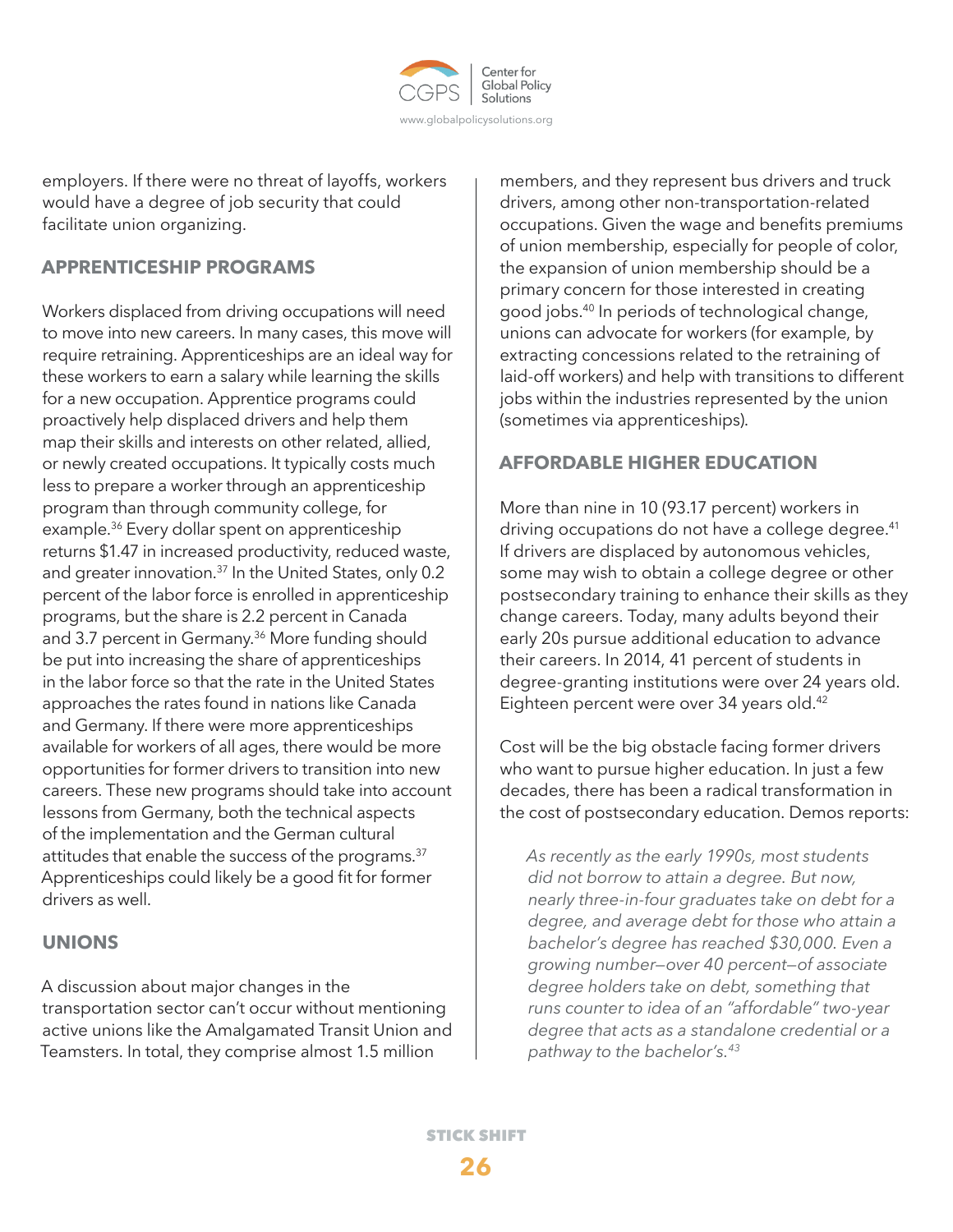

This increase in the cost of going to college is largely the result of a decline in public investment in higher education.44 If former drivers want to pursue a college education as a path to a new career, there must be an increase in public investment in higher education to make it more affordable, adequate support structures in place for these largely nontraditional students, and off-ramps from college to jobs.

Affordable higher education, even with supports, is not enough to solve the problems associated with mass unemployment from autonomous-vehicle technology, nor is it a panacea for social or labor market problems. Obtaining a college or advanced degree does not guarantee labor market success. In fact, research has shown that the connection between educational attainment and future labor market success can at times be tenuous at best, especially for workers of color.45

## **PROGRESSIVE BASIC INCOME**

The idea of providing a basic income for all workers precedes the current debate over technology and the future of work.46 However, some leaders have picked up the call with renewed zeal in anticipation of sizable job losses due to artificial intelligence, machine learning, and automation. Since the efficiency of today's technological advancements may outpace humankind's ability to replace automated jobs with new jobs for humans, it would be prudent to establish a basic income to offset the likely potential for seismic changes in the labor market.

The United States already has an infrastructure for delivering basic income: Social Security. A critical social insurance program created in 1935, Social Security provides monthly income to workers who retire or become disabled, and to the dependents of workers who die. The program already has

mechanisms for identifying all eligible workers (the Social Security number), keeping track of and collecting revenue from employment (a payroll tax shared by employers and workers), a way of accounting for the revenue collected (the Social Security Trust Funds), and a way of disbursing monthly revenue to recipients (direct deposit and checks).

In the event that moderate to liberal estimates of projected job losses proves likely, Social Security should be expanded to accommodate a progressive basic income (PBI) that insures workers and their dependents against the risk of losing their jobs to automation. PBI benefits should be distributed on a progressive scale—corresponding to the worker's estimated pre-job loss income levels—in an effort to ensure economic security for vulnerable households. The PBI would not take the place of Social Security's existing benefits for retirees, the disabled, or the survivors of workers who have died.

Changes would be needed in order to accommodate a basic income where it is presumed that workers may not always be able to contribute through a payroll tax. These limitations can be offset by alternative financing approaches that could tap the enhanced revenue companies would likely realize as a result of increased technological efficiencies.<sup>47</sup>

# **AUTOMATIC MEDICAID ELIGIBILITY**

Workers who lose their jobs to automation will not be able to purchase basic necessities for themselves and their families without assistance. Federal and state governments should expand Medicaid eligibility to automatically cover displaced workers with household incomes below a determined level. This type of assistance will enable workers to protect their health and wallets while they obtain additional education or training and/or find a new job.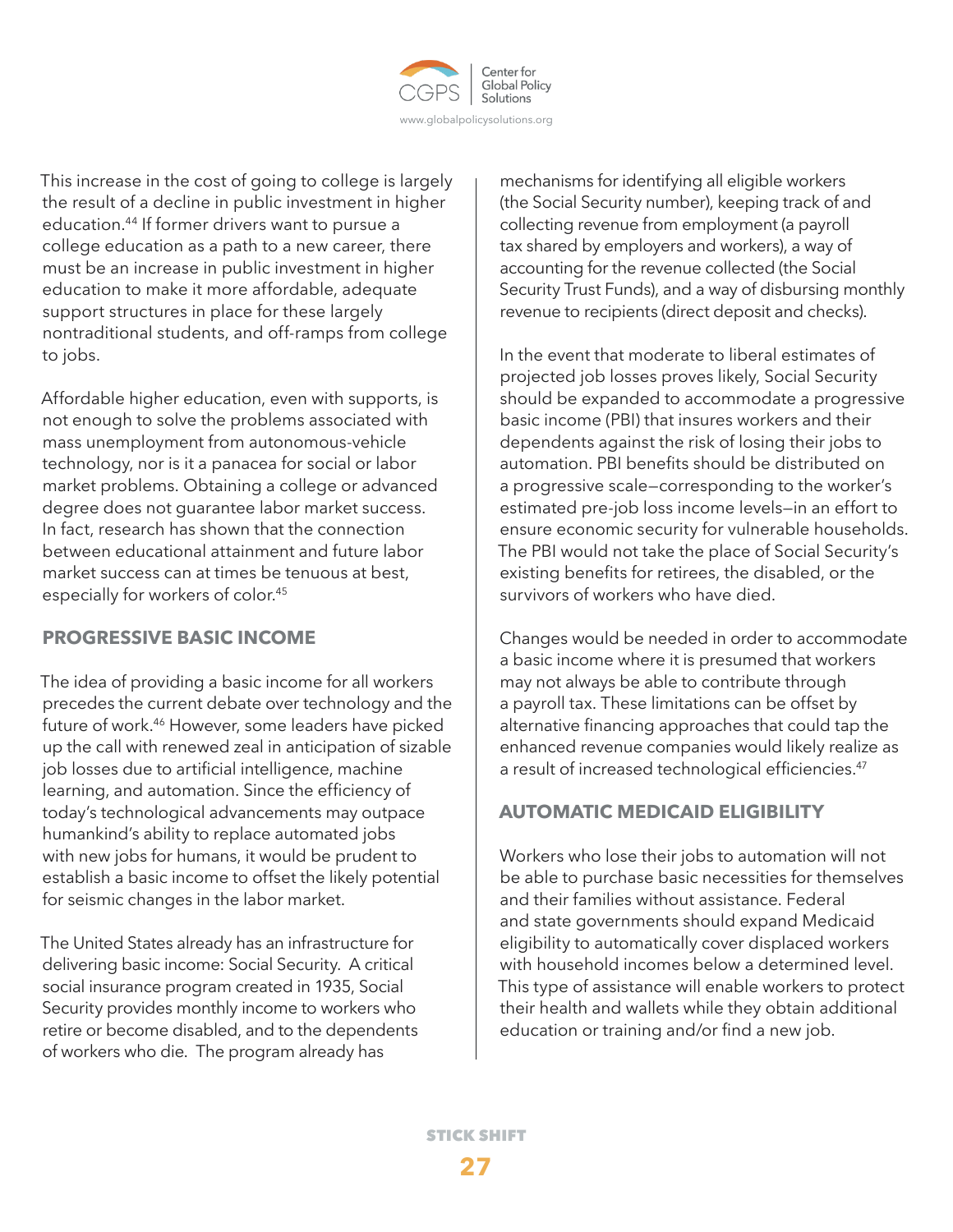

## **ENTREPRENEURSHIP PROGRAMS AND INCENTIVES**

Entrepreneurship may be an important way to generate new jobs for humans in a labor market shaped by the growing influence of autonomous technology. Yet, there must be sizable investments in building pipelines to viable entrepreneurship for youth who are not guaranteed jobs of the future and for displaced workers seeking new options in the economy. The best way to increase exposure to and facility with the principles and practices of entrepreneurship for youth is to insert ageappropriate entrepreneurship and financial literacy education into the elementary and secondary education system, with a special focus on designing experiential entrepreneurship programs connected to real-world business opportunities at the high school level. Displaced workers who are interested in entrepreneurship should have business training and development opportunities that are linked to capital access and ongoing technical assistance opportunities.

# **A FULL EMPLOYMENT POLICY GOAL**

The more jobs there are, the easier it will be for laidoff drivers to find new work. Furthermore, when there is an ample supply of jobs relative to the number of workers, wages tend to increase because employers have to compete more for workers. Thus, the more the country maintains a state of full employment the easier it will be for drivers to transition to new jobs, and to jobs that might pay as well as driving jobs.

Some economists argue that federal macroeconomic policies have prevented the United States from reaching and maintaining its highest levels of employment. They argue that the Federal Reserve's target for inflation is too low and that the Federal Reserve puts the brakes on job growth before we truly reach full employment by raising interest rates

(i.e., by tightening monetary policy). They also point out that the Federal Reserve is very responsive to demands to raise interest rates even when there is still a good deal of slack in the labor market and no evidence of rising inflation.<sup>48</sup> In addition, if exports were balanced with imports, jobs would not be lost to the trade deficit. They also argue that more public investments—in infrastructure, in education, and in research and development—would help maximize job growth.<sup>49</sup> In total, expansionary monetary policy along with fiscal stimulus are key to reaching full employment during economic recoveries.

Some populations face persistently high unemployment in good and bad economic times. The Black and American Indian unemployment rates tend to be about twice the White unemployment rate, and the Hispanic unemployment rate tends to be about 1.5 times the white rate year after year, decade after decade.<sup>50</sup> The unemployment rate for Black teens averages a staggering six times the White teen unemployment rate.<sup>51</sup> These populations will disproportionately benefit from better monetary and fiscal policies. But in order for these populations to participate in the economy at the same rates as Whites, targeted employment strategies for these groups are needed. These should include sectoralemployment strategies with a strong emphasis on job placement and training and coaching, wage subsidies, and the direct creation of jobs by the government.<sup>52</sup> Full employment should mean full employment for all racial and ethnic groups, not just for some.

It is important to note that even targeted policies may not lead to participation of these populations in the labor market at the same rates as Whites. This is because joblessness is a complicated social problem with many different causes and contributing factors. Absent a fundamental reorientation of the economy and social norms, it is unlikely that the underlying conditions will completely change. This is not an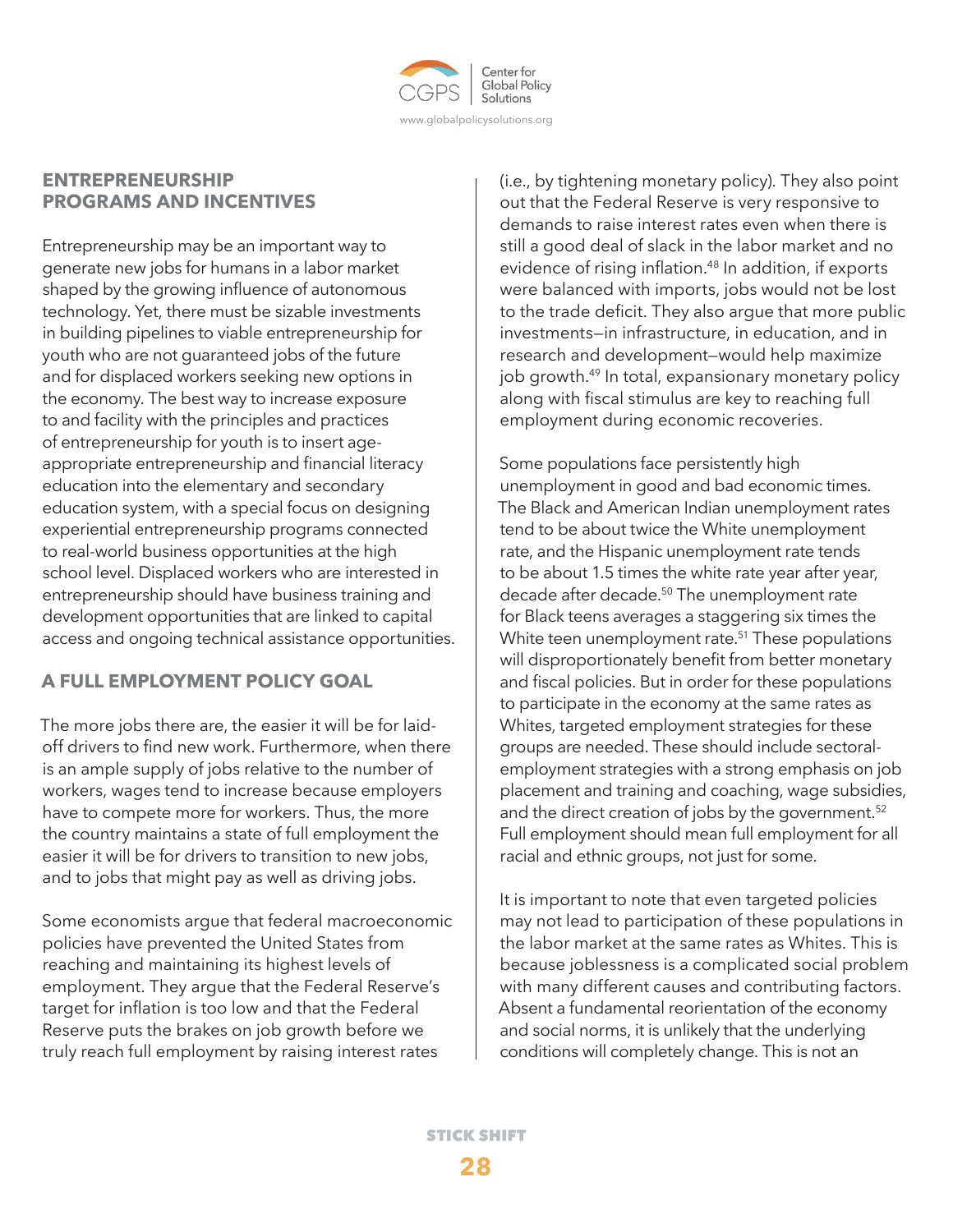

argument to avoid pursuing these targeted policies, however. It is an argument for further expansion of the government's ability to provide jobs to anyone, an idea known as a universal job guarantee, which has increasingly gained favor by some economists.<sup>53</sup> If worthwhile jobs were provided to those who need and want them, labor force participation rates would rise significantly, and racial disparities would likely shrink substantially, even in the short term.<sup>54</sup> A job quarantee would not solve underlying disparities, but it would achieve the desired outcome. A job guarantee program could also be combined with retraining programs that emulate a real work environment, thus combining the benefits of both.55 An expansive and accessible job guarantee program would be able to handle disruptions to the labor market like autonomous-vehicle technology might cause.

Lastly, work sharing is an important stopgap to layoffs. Employees would be moved to reduced hours instead of being laid off, allowing them to keep some of the benefits of being employed and allowing the employer to retain the skills and institutional knowledge of employees. This would be useful for a transition to autonomous-vehicle technology, and blunt the effect from it. Twentyone states (including California and New York) already have an apparatus on the books to allow for work sharing.<sup>56</sup> Germany used work sharing with great success during the Great Recession; its unemployment rate actually decreased during the recession.57 In a similar vein, states can mandate that employees take paid leave, including paid vacation, to create jobs and reduce unemployment. This would bring the length of the average workweek in the United States closer to that of other countries.<sup>58</sup>

Achieving and maintaining full employment is an important policy priority for an economy in which individuals who lose jobs to technology can find new, good jobs without too much difficulty.

## **RESISTING THE GIG ECONOMY AND FIGHTING FOR GOOD JOBS**

Turning jobs into "gigs," or contract employment, is a trend bolstered by Silicon Valley in recent years. This trend did not start with Silicon Valley companies, however. In just one example, port truckers have faced particularly harsh conditions in recent years due to employment misclassification. They bear all costs from their work (gas, maintenance, insurance), have little control over their schedules, and do not have any of the legal protections of employees (like those from minimum-wage and overtime laws).<sup>59</sup> Ride-hailing companies like Uber and Lyft have misclassified their workers as well, and those workers face many of the same challenges as port workers.

As part of this trend, companies have advocated for an "independent worker" category between an employee and a contract worker, which marries the downsides of both statuses into a new category. This category also comes with the promise of "portable benefits," or a 401(k)-type system that would provide benefits such as sick leave across employers.<sup>60</sup>

These developments should be met with much skepticism, as they erode worker power and result in a race to the bottom in wages and working conditions. It is also troubling that this misclassification and new employment category are targeted at transportation occupations, like some of those analyzed in this paper.

Any labor market shocks caused by autonomousvehicle technology would hit contract workers hardest. In addition, if misclassification is tolerated, or if the "independent worker" category gains traction, these systems could be used to justify paying poverty wages to drivers once autonomousvehicle technology arrives. Workers in this position would have very little bargaining power and would likely have very poor working conditions.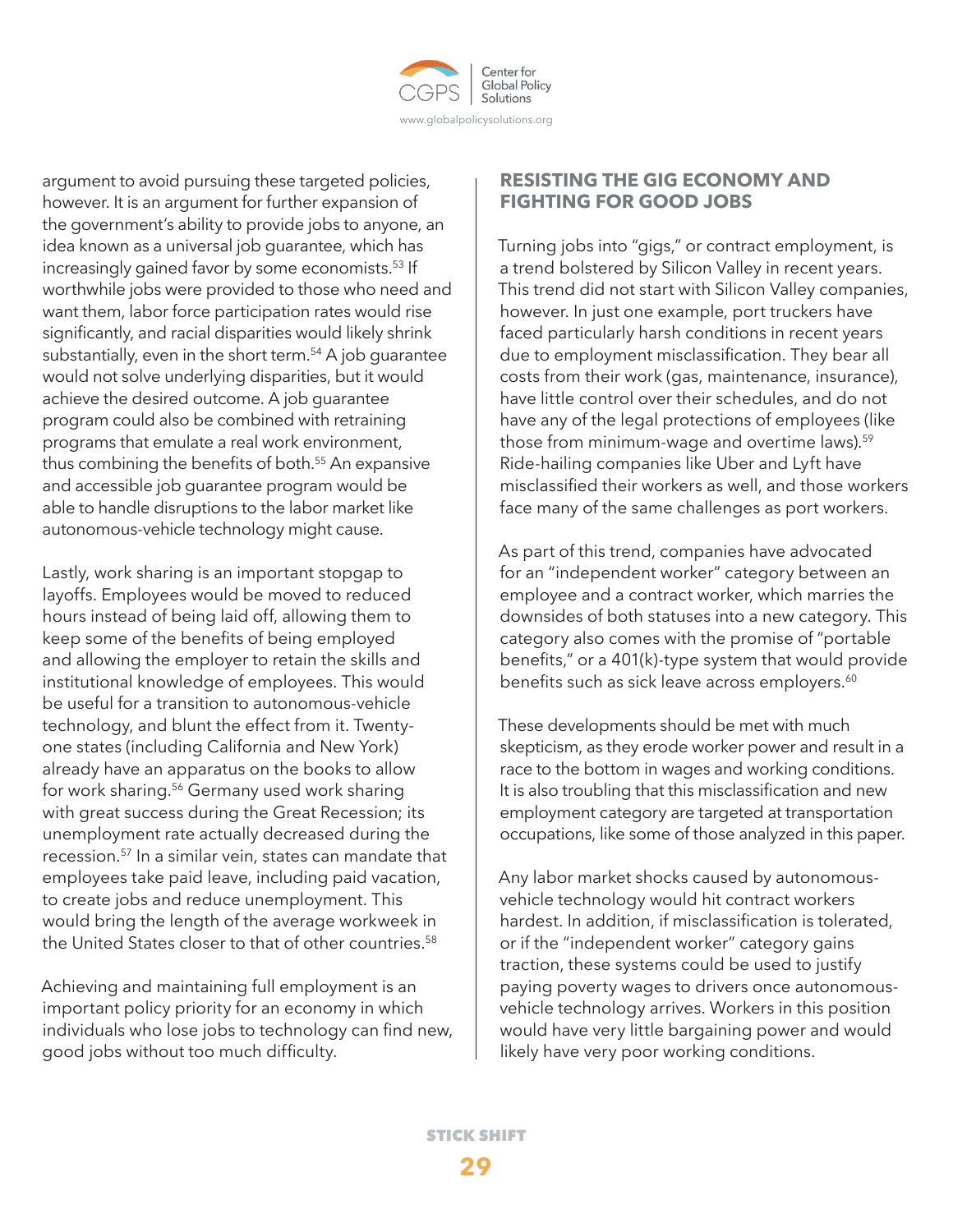

As demonstrated, there are ample opportunities for policymakers to prepare for large labor market shocks. Even if autonomous-vehicle technology were a bust, these policies would be useful in dealing with other labor market shocks or recessions. In addition, they would transfer bargaining power back to workers, and improve the labor market overall. While the chance of mass unemployment due to autonomous-vehicle technology requires serious scrutiny, these policies would also be quite popular among workers, including potentially disillusioned workers who face the prospect of mass unemployment (the kind of blue-collar workers often talked about in the aftermath of the 2016 presidential election). On top of that, these policies would change the landscape of power in the workplace, and they would defang the threat of mass unemployment due to technology that is often used to undercut worker power regardless of whether it actually exists.

# SECTION 3 HE LIKELIHOOD AND THE IMPACT OF A RAPID **ANSITION TO AUTONOMOUS-**VEHICLE TECHNOLOGY

Two questions are central to evaluating the labor market disruptions of fully or near-fully autonomousvehicle technology:

- How fast will the technology develop? ▶
- How much of an impact will it have? ▶

This section summarizes the debates on these pertinent questions.

## **ON THE LIKELIHOOD OF A RAPID TRANSITION TO AUTONOMOUS-VEHICLE TECHNOLOGY**

A vehicle is fully autonomous at Level 5 on the SAE scale of autonomous-vehicle technology.<sup>61, 62</sup> The previously mentioned computer-controlled Uber truck that delivered beer between two cities in Colorado in October 2016 was a test of a Level 4 vehicle, or a vehicle that can perform all critical driving functions.<sup>63</sup> Given the progress already made and the number of companies working on advancing autonomous-vehicle technology, it is possible that there will be progress to Level 5—full autonomy without human involvement—in the near future. Many economists, pundits, and companies are predicting just that.

If autonomous vehicles are to replace traditional driving jobs, they will need to be fully—or close to fully—autonomous. There is considerable variation in forecasts for when autonomous vehicles will reach the market.<sup>64</sup>

There are many caveats to these forecasts. The transition from Level 3 or Level 4 to fully autonomous Level 5 technology might be the hardest step; previous development is not necessarily indicative of future progress; and gradual progress toward fully autonomous vehicles ignores the dramatic leap in technology needed. For example, there is a large difference between the capabilities of a computer that has a human backup and that is only sometimes in control, and that of a computer that can handle every situation it might encounter—even situations that might befuddle human drivers.<sup>65</sup>

Some firms are counting on jumping directly to fully autonomous technology in anticipation of this problem. In part, this is because technology aimed at completely removing drivers (and driver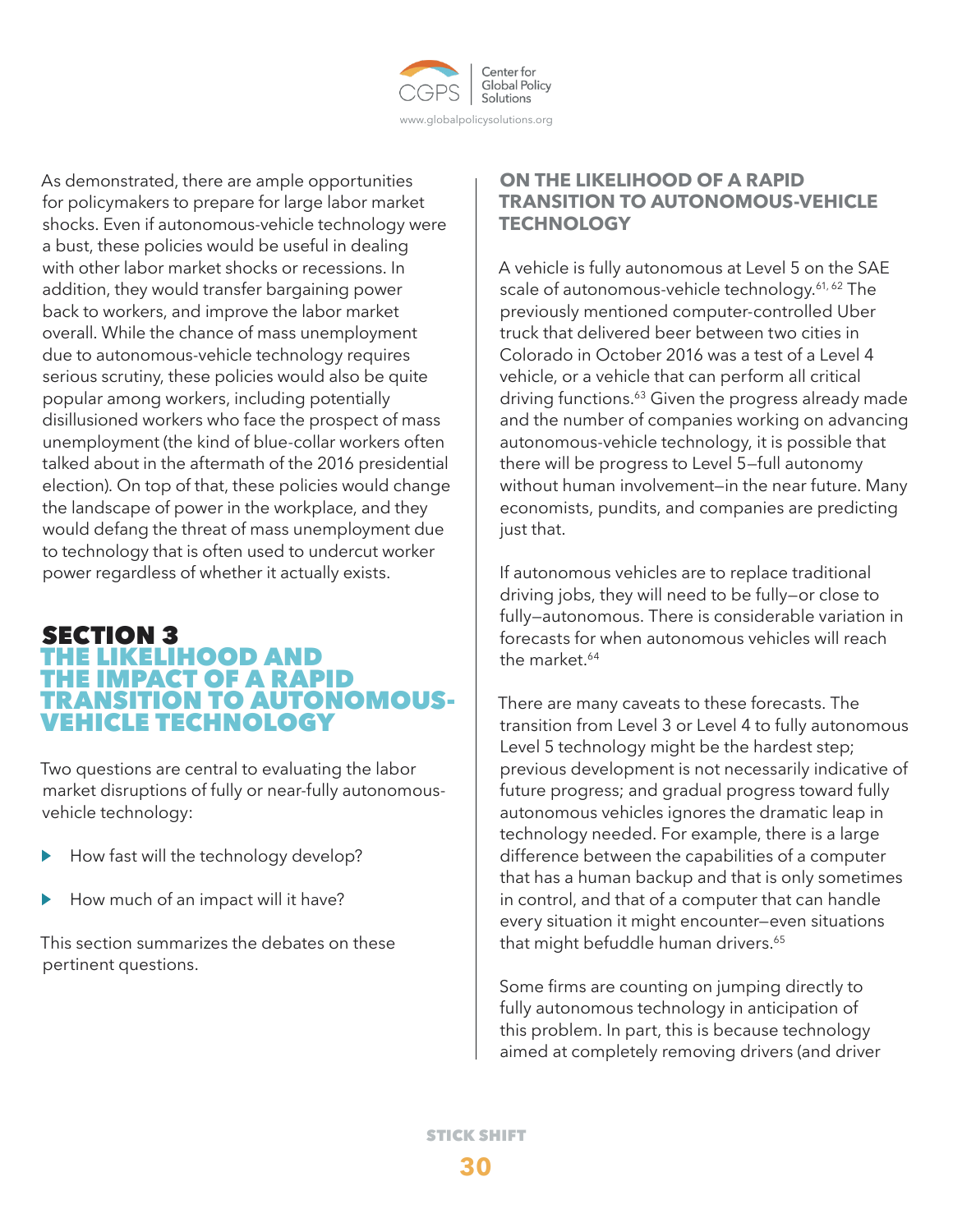

controls)—Level 5 on the scale—will be more reliable than less advanced technology that relies on human occupants.<sup>66</sup> It is difficult to incorporate human intervention in a near-autonomous vehicle: Adapting to and preparing for human attention spans and response time presents a set of challenges that these firms would rather bypass.<sup>67, 68</sup>

The difficulty of reaching Level 5 technology could mean that fully autonomous vehicles are delayed far beyond most optimistic forecasts. The head of the Toyota Research Institute, for example, believes that the perfection of Level 4 technology could take decades, and that Level 5 technology could take even longer. This is a much more pessimistic prediction.<sup>69, 70</sup> Indeed, previous "three to five years" predictions, including one from Google in early 2013, are starting to prove too optimistic.<sup>71</sup> However, it is important to note that there are significant incentives to bring these innovations to the market as soon as possible, and that these might be stronger than for other automotive innovations.<sup>72, 73</sup> For example, eliminating the driver in taxi and trucking applications could result in substantial cost savings as well as lower insurance premiums for consumers and governments, increased efficiencies, and safer operation. The wages of truck drivers, for instance, were found to be over a third of the total operating costs of trucking according to one European report.74 It is possible that technology suitable for fleet operation might arrive much more quickly than similar technology for consumer use. Fleet operations are much more predictable and usually are confined to certain geographic areas and routes.

Yet counting on these upsides to fuel technological breakthroughs is risky; there is no guarantee that there are easy solutions to intractable problems, just like there is no logical reason why it would be easy to advance up the SAE scale just because a taxonomy has been created.<sup>75, 76</sup> These realities have been left

out of many of the more optimistic predictions. Less charitably, this could be because the more optimistic predictions stated earlier—that fully autonomous cars would arrive in three to five years—to some degree reflect an investment and public relations strategy<sup>77</sup> that firms have employed to get subsidies and other preferential treatment,78 and not a sober assessment of the obstacles ahead and the challenges in proving that fully autonomous vehicles are safe and reliable. This would be consistent with other predictions of much-hyped products and firms—as well as entire industries-at various points in history.<sup>79, 80, 81</sup>

If the technology is successfully developed, the rate of the adoption and popularization of autonomous vehicles will depend greatly on whether necessary infrastructure is built, and whether and how regulation responds to these advances in technology.82 One of the inevitable debates will be between those who wish to ensure that autonomous vehicles are safe and reliable and those who want to get them to market as soon as possible.<sup>83, 84</sup> The outcome of this debate could greatly determine how the labor market is affected. Thorough vetting of the technology, along with phased rollouts, would allow time for workers to adjust to incoming shocks, and would dampen those shocks as well.

## **ON THE IMPACT OF A RAPID TRANSITION TO AUTONOMOUS-VEHICLE TECHNOLOGY**

At many times in history, various economic thinkers have argued that technology will cause a permanent decline in jobs, only to be proven wrong.<sup>85</sup> Advancements in computer technology have some who are involved in the public debate arguing that, this time, the nature of technological change really will lead to permanent joblessness.<sup>86</sup> The other side argues that these people are wrong, and that, as in the past, there will be no permanent decline in employment, and that employment losses in certain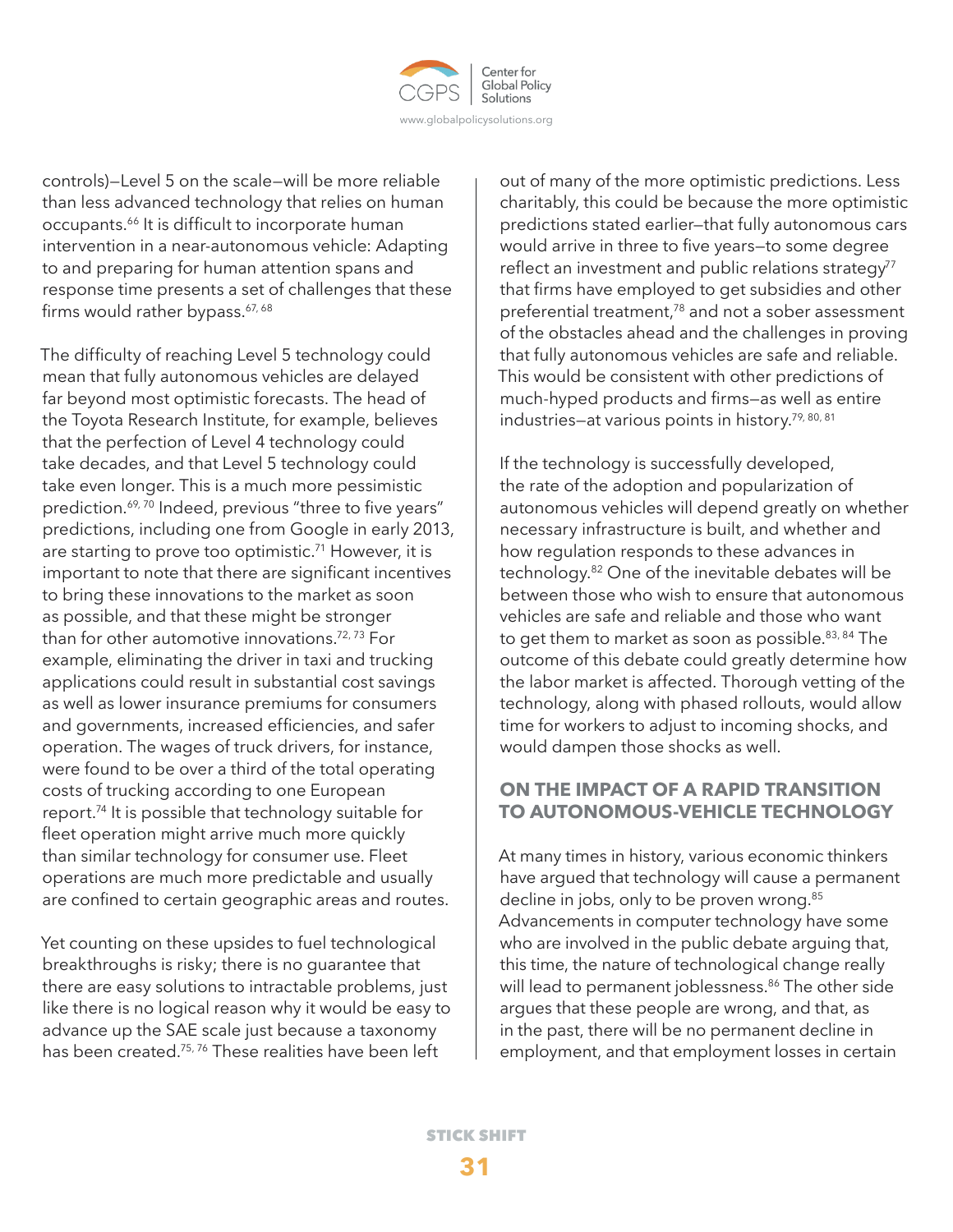

sectors are offset by jobs in other sectors, including in new fields created by technological change. They also argue that increased automation can lead to a shorter workweek and other increased living standards if productivity gains are shared in an equal way. One of the main pieces of evidence from this group is that productivity growth, a proxy for automation, has been low for the past decade or so.<sup>87</sup>

The most recent debate on this topic has had automated vehicles at its heart. For instance, the Obama administration released a report in late 2016 echoing an earlier study that claimed that almost half of all jobs in the United States could be eliminated due to automation in the short- to medium-term, a large percentage of which included driving occupations.88 Assuming that autonomous vehicles meet or exceed expectations for cost savings and productivity, there are similar and allied occupations to those examined in this paper that could expand as a result of the technology and absorb workers who lose their jobs in driving occupations. They include mechanics; roadside repair technicians; warehouse workers to load, off-load, and inspect autonomous trucks; rail workers; mariners; and manufacturing workers to create specific parts for the vehicles. The remaining workers in the trucking industry would likely have higher wages, following a similar pattern as the decline of longshoremen.<sup>89</sup> Other occupations, such as software engineering, could expand, both from growth in the autonomous-vehicle industry and from the economic boost the use of the vehicles would generate.

An important way to view automation is how it will replace individual activities rather than entire occupations; as the individual activities accumulate, the occupation will be substantially altered or eliminated. If vehicles are introduced but are not fully autonomous and are thus limited to certain contexts, the impact of autonomous technology

will be less. For example, if vehicles were able to navigate safely only on interstate highways, trucking occupations would be affected, but not delivery or bus driving occupations. Even in the trucking industry, there are many tasks that are difficult to imagine autonomous-vehicle technology being able to manage, which may limit their adoption or consign them or the driver to a secondary role.<sup>90</sup> This includes many things that truck drivers are required to know, $91$  such as how to inspect the vehicle and cargo, perform maintenance and fix emergency problems, put on tire chains and deal with unpredictable weather, refuel the vehicle safely, and carry dangerous materials safely, to name a few.

There is also the question of more socially oriented driving jobs. Bus drivers are one example. City bus drivers preserve order and safety on buses, provide information, ensure payment, and are generally considered community members and authority figures.<sup>92</sup> School bus drivers have specific responsibilities related to the safety of the children they supervise.<sup>93</sup> For these reasons, it may not be desirable or necessary to replace bus drivers, completely at least, even if the buses were fully autonomous. There is also a chance that in the far-off future, society (especially cities) will rely less on cars and more on walking and public transportation (perhaps still operated by bus drivers), somewhat reducing the need for autonomous vehicles in the first place.<sup>94</sup>

Lastly, even if fully autonomous vehicles were available tomorrow, it does not mean that occupations would vanish overnight. The Bureau of Labor Statistics predicts there will still be significant employment in 2024 even for occupations that were declining quickly in 2014, including some that might already be considered obsolete.<sup>95</sup> To use trucking as an example again, there are many owner-operators who have driven their tractor-trailers for many years, and they are unlikely to stop doing so in the short term.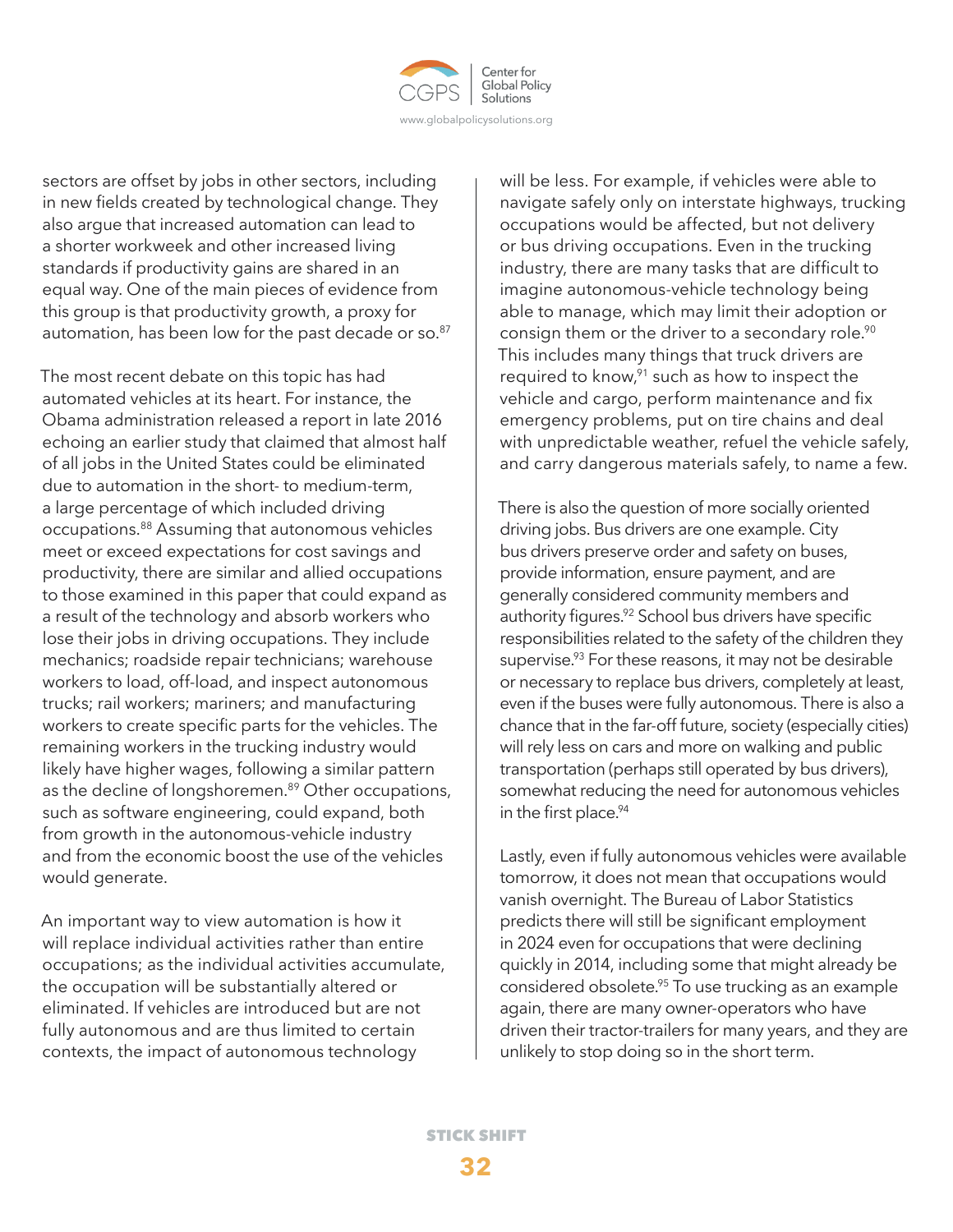

# CONCLUSION

Kevin, the bus driver quoted at the beginning of this paper, explains that his job allows him to have a good life with his family. Without his employment as a bus driver, he surmises that he would need multiple jobs to maintain the same standard of living. The median worker in a driving occupation earns about \$31,000,<sup>96</sup> enough to keep a family out of federally defined poverty. If people like Kevin were to try to replace their salary with minimum-wage jobs, they would need to work two full-time jobs.

It is difficult—and probably impossible—to accurately predict the impact of autonomous vehicles on the economy. The number of jobs at risk could be greater than four million. The jobs supporting the drivers in the transportation industry may also be at risk as the number of drivers declines. Autonomous vehicles will no doubt create occupations that are hard to imagine today. Will there be roadside computer repair technicians to fix computer malfunctions in autonomous vehicles? Autonomous vehicles promise to be much safer than vehicles driven by people. Will autonomous vehicles lead to indirect job creation due to the additional dollars that people and businesses have to spend once they are saving money on vehicle insurance, accident repairs, and car-crash medical bills? These are some of the reasons why it is very hard to predict how autonomous vehicles will transform our economy.

What this paper has done is address some of the questions that should inform how we deal with disruptions from a shift to autonomous vehicles if they occur: What kinds of jobs are these? Who relies them and where? And what advantages do they offer? It also has evaluated the optimistic predictions for the arrival of fully autonomous-vehicle technology—the kind that could replace traditional driving jobs—as well as the likely extent of the impact of that technology.

Regardless of what the future holds, more than 30 companies say they are just a few years away from introducing autonomous vehicles to the mass market. While it is unknown what the ultimate impact of autonomous vehicles will have on jobs, there is a possibility that there could be a relatively rapid transition. This is likely to cause significant pain in a number of communities, as well as exacerbate the losses of "good jobs," a category that includes some driving jobs.<sup>97</sup> It would be prudent to strengthen our safety net and labor market to absorb a shock from autonomous-vehicle technology, as well as ensure that autonomous-vehicle technology is safe and reliable. This will be a challenge, given the recent change in the party controlling the executive branch, and its new secretary of transportation.<sup>98</sup> Strengthening the unemployment insurance system, improving apprenticeship programs, making higher education more affordable, and committing to full employment can not only minimize the harm to displaced workers, but can provide them with opportunities that lead to fulfilling and economically sustaining jobs. This is good policy whether or not autonomous vehicles are around the corner.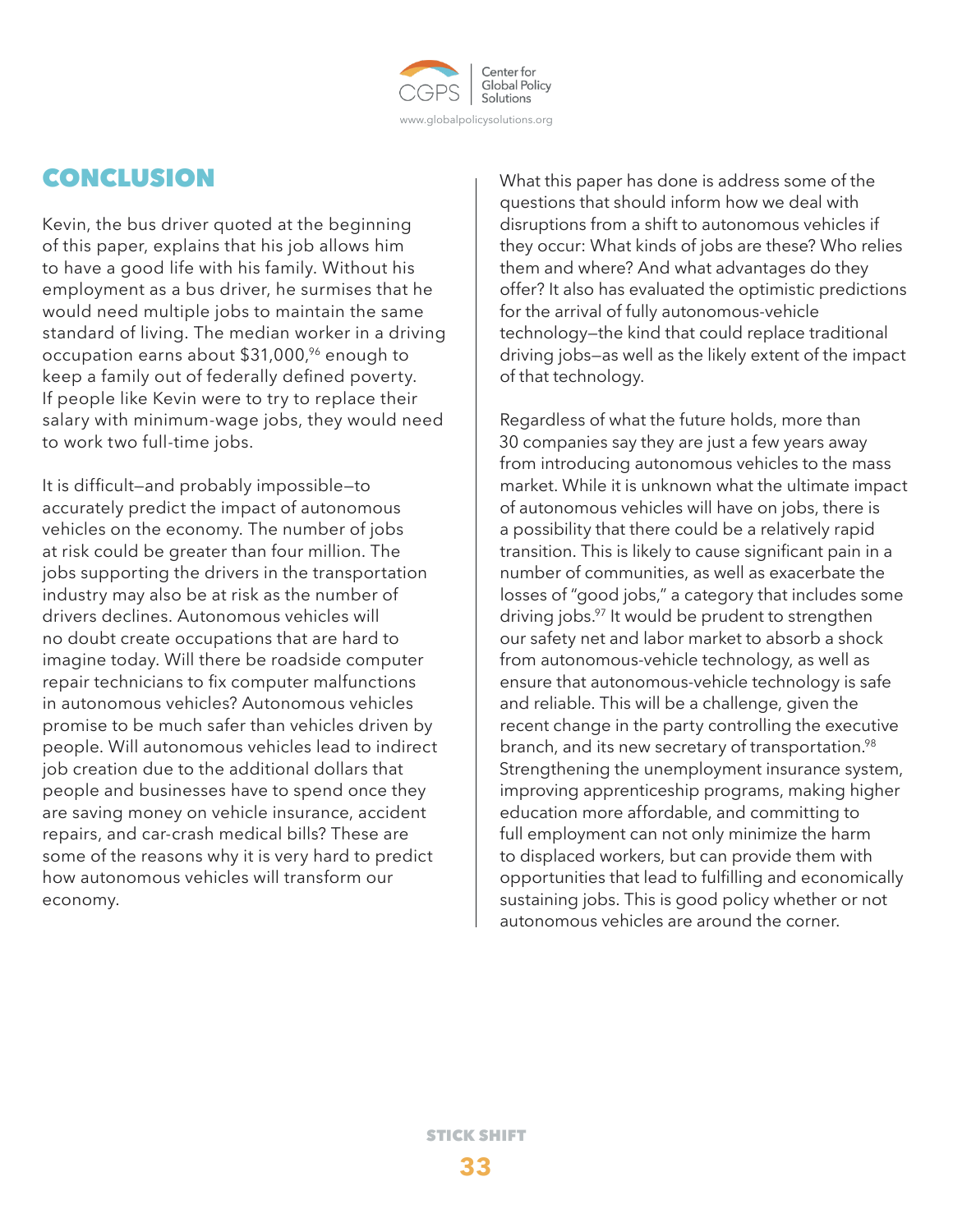

# END NOTES

- **1** Mark Fields, the CEO of Ford, argues that his company is much more than a car company. He says that it is also a mobility company, in the sense that he expects to provide vehicles that will be shared or rented for very short periods in the future. He says Ford is not just a manufacturing company but also a technology company, noting that there are more than 150 million lines of computer programming code in the Ford F-150 truck. As cars become more interconnected with other devices and connected to the Internet, Fields sees Ford also becoming an information technology company. See Ryssdal, K., and B. Bodnar. (October 12, 2016). Ford CEO Mark Fields on Self-Driving Cars and Henry Ford. Marketplace. Retrieved from http://www.marketplace.org/2016/10/12/business/ corner-office/ford-ceo-mark-fields-self-driving-cars-and-henry-ford.
- **2** CB Insights. (August 11, 2016). 33 Corporations Working on Autonomous Vehicles. Retrieved from https://www.cbinsights.com/ blog/autonomous-driverless-vehicles-corporations-list/.
- **3** Ford expects to have an autonomous vehicle on the road in five years. See Ryssdal and Bodnar 2016. Baidu, a Chinese company, expects to be selling fully autonomous vehicles in five years. Tesla predicts three to eight years. Volkswagen expects autonomous vehicles to be a common sight on the roads in less than 10 years. Hyundai is less optimistic, but expects these vehicles in 10 to 15 years. See CB Insights 2016.
- **4** For more information on SAE scale see: https://www.wired. com/2016/08/self-driving-car-levels-sae-nhtsa/
- **5** Davies A. (October 25, 2016). Uber's Self-Driving Truck Makes Its First Delivery: 50,000 Beers. Wired. Retrieved from https://www. wired.com/2016/10/ubers-self-driving-truck-makes-first-delivery-50000-beers/.
- **6** This quotation was obtained from the text accompanying a photograph featuring workers from the Economic Policy Institute's permanent photo exhibit.
- **7** Davies 2016.
- **8** Ryssdal and Bodnar 2016.
- **9** CB Insights 2016.
- **10** See Ryssdal and Bodnar 2016, CB Insights 2016.
- **11** Davies 2016.
- **12** Because active-duty military with driving jobs are likely to be affected by any widespread adoption of autonomous-vehicle technology, we have included these workers in our analysis.
- **13** The character of work within the delivery drivers and heavy truck driver group can vary significantly. Long haul drivers can be on the road for many days at a time; delivery drivers might have only local routes. For a detailed analysis of these different occupations, see https://www.onetonline.org/link/summary/53-3033.00 and https:// www.onetonline.org/link/details/53-3032.00. The conditions of work can also vary widely within groupings and even occupations. For example, there is strong evidence that unionization correlates with higher wages (link: http://cepr.net/documents/publications/ quantile\_2008\_05.pdf) and benefits, like health insurance (http:// cepr.net/publications/reports/black-workers-unions-and-inequality). This "union advantage" likely results in better health and safety conditions on the job, conditions which are often a focus during contract negotiations (https://billypenn.com/2016/11/05/septasstriking-bus-drivers-are-tired-of-being-tired/).
- **14** Further research could look at the differences between wages in driving occupations versus non-driving occupations when controlling for full-time status (working more than 35 hours per week) and education for both groups. These controls may increase the reported wages of driving occupations more than they increase the wages of non-driving occupations.
- **15** Eberstadt, N. (2016). *Men Without Work: America's Invisible Crisis*. West Conshohocken, PA: Templeton Press.
- **16** Schmitt, J., and J. Jones. (July 2012). Where Have All the Good Jobs Gone? Washington, DC: Center for Economic and Policy Research. Retrieved from http://cepr.net/documents/publications/goodjobs-2012-07.pdf.
- **17** Hegewisch, A., and A. DuMonthier. (April 2016). The Gender Wage Gap by Occupation 2015 and by Race and Ethnicity. Washington, DC: Institute for Women's Policy Research. Retrieved from https:// iwpr.org/publications/the-gender-wage-gap-by-occupation-2015 and-by-race-and-ethnicity/.
- **18** There is research that suggests that gender wage gaps (including within occupations) persist even after important differences between men and women are taken into account. For more, see Gould, E., J. Schieder, and K. Geier. (October 20, 2016). What Is the Gender Pay Gap and Is It Real? Economic Policy Institute. Retrieved from http:// www.epi.org/publication/what-is-the-gender-pay-gap-and-is-it-real/. See also Schieder, J., and E. Gould. (July 20, 2016). "Women's Work" and the Gender Pay Gap. Economic Policy Institute. Retrieved from http://www.epi.org/publication/womens-work-and-the-gender-paygap-how-discrimination-societal-norms-and-other-forces-affectwomens-occupational-choices-and-their-pay/.

```
34
```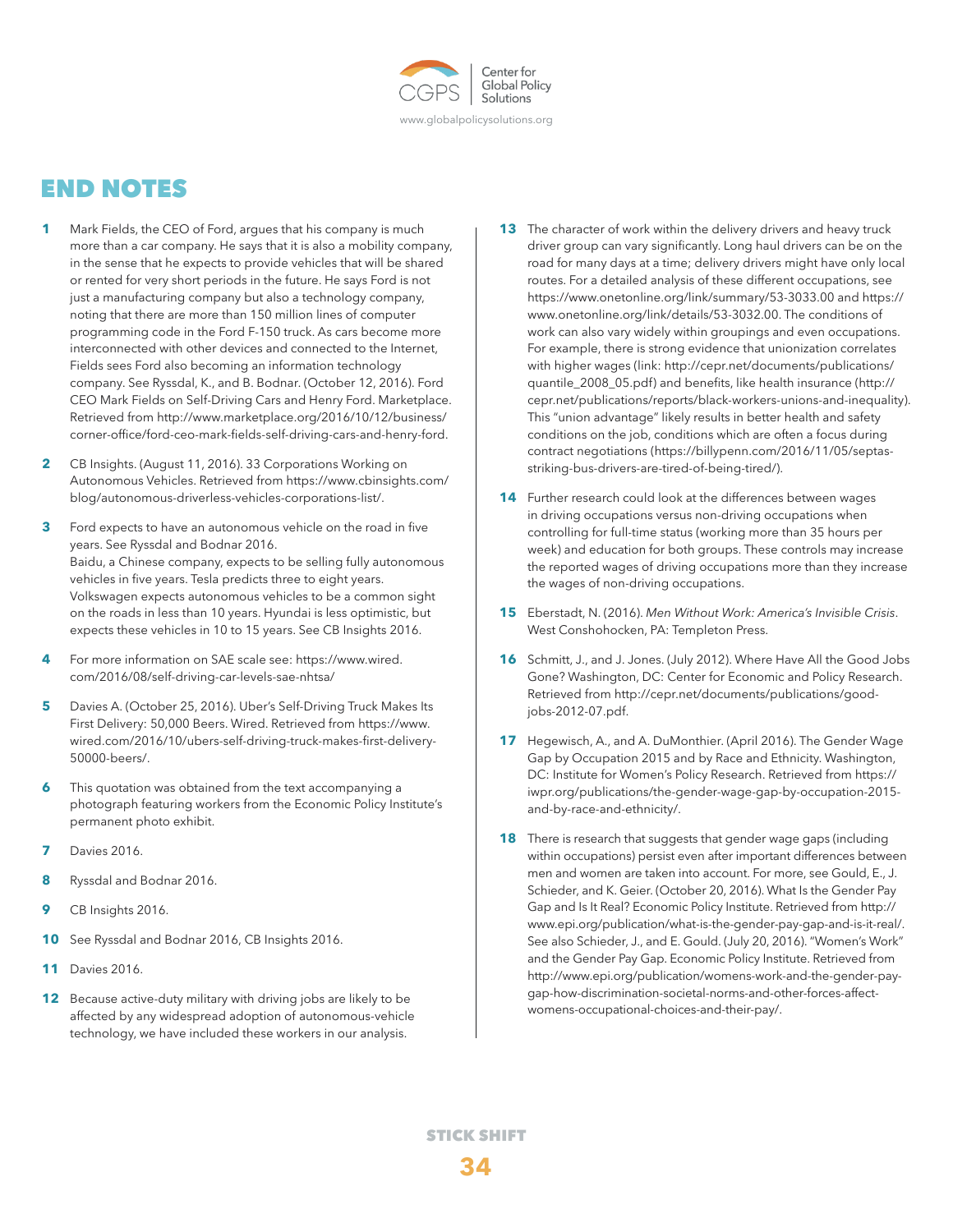

- www.globalpolicysolutions.org
- **19** Throughout this paper, the White, Black, and Asian categories exclude Hispanics. The Asian category includes Pacific Islanders. Hispanics exclude American Indians and Alaska Natives. American Indian includes Hispanics and multiracials.
- **20** Bucknor, C. (August 2016). Black Workers, Unions, and Inequality. Center for Economic and Policy Research. Retrieved from http:// cepr.net/publications/reports/black-workers-unions-and-inequality.
- **21** Two driving occupations are in the top 20 occupations for contract workers. See Zulliger, L. (September 10, 2015). Which Industries Have the Most 1099 Workers? Payable. Retrieved from https:// payable.com/blog/industries-most-1099-workers.
- **22** Employee Benefits Survey. (March 2016). Employee Benefits Survey. Healthcare Benefits: Access, Participation, and Take-Up Rates. Bureau of Labor Statistics. Retrieved from https://www.bls.gov/ncs/ ebs/benefits/2016/ownership/civilian/table09a.htm.
- **23** See endnote 13.
- **24** See endnote 14.
- **25** This suggests that these occupations might be "good jobs" for these groups. For bus drivers, this could be because this occupation has a higher unionization rate than average (see https:// www.bls.gov/ooh/transportation-and-material-moving/bus-drivers. htm#tab-5). For taxi drivers, it is more unclear, although it could be related to the fact that this occupation is less dominated by whites; see table 5). See also endnote 13.
- 26 Baker, D. (February 2017). Economic Policy in the Trump Era. Center for Economic and Policy Research. Retrieved from http://cepr.net/ publications/reports/working-paper-economic-policy-in-the-trump-era
- **27** Wadhwa, V. (July 21, 2014). We're Heading into a Jobless Future, No Matter What the Government Does. The Washington Post. Retrieved from https://www.washingtonpost.com/news/ innovations/wp/2014/07/21/were-heading-into-a-jobless-futureno-matter-what-the-government-does/?utm\_term=.15ed9e871158. See also Summers, L.H. (July 7, 2014). Lawrence H. Summers on the Economic Challenge of the Future: Jobs. The Wall Street Journal. Retrieved from https://www.wsj.com/articles/lawrence-h-summerson-the-economic-challenge-of-the-future-jobs-1404762501.
- 28 Dayen, D. (December 27, 2016). Silicon Valley's Self-Serving Vision for Self-Driving Cars. The Fiscal Times. Retrieved from http://www. thefiscaltimes.com/Columns/2016/12/27/Silicon-Valley-s-Self-Serving-Vision-Self-Driving-Cars
- **29** West, R., et al. (June 2016). Strengthening Unemployment Protections in America: Modernizing Unemployment Insurance and Establishing a Jobseeker's Allowance. Center for American Progress. Retrieved from https://www.americanprogress.org/ issues/poverty/reports/2016/06/16/138492/strengtheningunemployment-protections-in-america/.
- **30** West 2016.
- **31** West 2016.
- **32** These points are taken from Von Wachter, T. (October 31, 2016). Unemployment Insurance Reform: A Primer. Washington Center for Equitable Growth. Retrieved from http://equitablegrowth.org/ human-capital/unemployment-insurance-reform-primer/.
- **33** Von Wachter 2016.
- **34** Von Wachter 2016.
- **35** These points are taken from Baker, D. Forthcoming.
- **36** Lerman, R. I. (June 2016). The Hamilton Project, Proposal 7: Expanding Apprenticeship Opportunities in the United States. The Brookings Institution. Retrieved from https://www.brookings.edu/ wp-content/uploads/2016/06/expand\_apprenticeships\_united\_ states\_lerman.pdf.
- **37** The White House. (April 21, 2016). Fact Sheet: Investing \$90 Million through Apprenticeship USA to Expand Proven Pathways into the Middle Class. Retrieved from https://obamawhitehouse.archives. gov/the-press-office/2016/04/21/fact-sheet-investing-90-millionthrough-apprenticeshipusa-expand-proven.
- **38** Lerman 2016.
- **39** Jacoby, T. (October 16, 2014) Why Germany Is So Much Better at Training Its Workers. The Atlantic. Retrieved from https://www. theatlantic.com/business/archive/2014/10/why-germany-is-somuch-better-at-training-its-workers/381550/.
- **40** Bucknor, C. (August 2016). Black Workers, Unions, and Inequality. Center for Economic and Policy Research. Retrieved from http:// cepr.net/publications/reports/black-workers-unions-and-inequality.
- **41** Authors' analysis of American Community Survey data from IPUMS-USA, University of Minnesota, https://usa.ipums.org/usa/.
- **42** National Center for Education Statistics. Retrieved from https:// nces.ed.gov/programs/digest/d15/tables/dt15\_303.40.asp.
- **43** Huelsman, M. (2015). The Case for Debt-Free Public College. Demos. http://www.demos.org/sites/default/files/publications/ thecasefordebtfreecollege-\_mark\_.pdf.
- **44** Huelsman 2015.
- **45** Jones, J., and J. Schmitt. (May 2014). A College Degree Is No Guarantee. Center for Economic and Policy Research. Retrieved from http://cepr.net/documents/black-coll-grads-2014-05.pdf, http://cepr.net/documents/black-wages-2015-08.pdf.
- **46** Basic Income Earth Network. History of Basic Income. Retrieved from http://basicincome.org/basic-income/history/.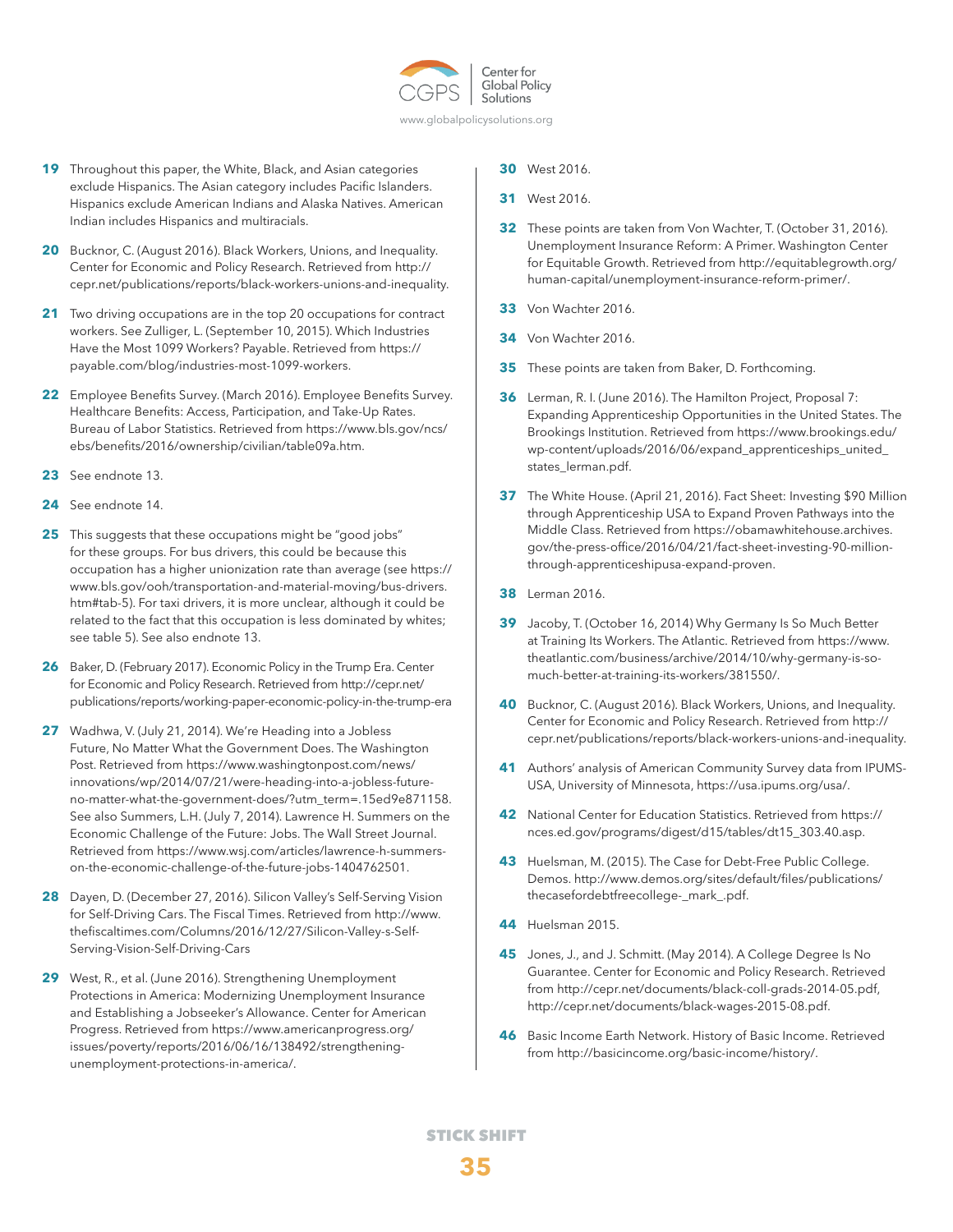

- www.globalpolicysolutions.org
- **47** Delaney, K.J. (February 17, 2017). The Robot That Takes Your Job Should Pay Taxes, Says Bill Gates. Quartz. Retrieved from https:// qz.com/911968/bill-gates-the-robot-that-takes-your-job-shouldpay-taxes/.
- **48** Baker, D., and L. Merling (November 3, 2016). In Search of Accelerating Inflation. Center for Economic and Policy Research. Retrieved from http://cepr.net/blogs/beat-the-press/in-search-ofaccelerating-inflation.
- **49** Baker, D., and J. Bernstein. (2013). Getting Back to Full Employment: A Better Bargain for Working People. Washington, DC: Center for Economic and Policy Research. Retrieved from http://cepr.net/documents/Getting-Back-to-Full-Employment\_20131118.pdf.
- **50** Austin, A. (June 19, 2013). 50 Years of Recessionary-Level Unemployment in Black America. Economic Policy Institute. Retrieved from http://www.epi.org/publication/50-yearsrecessionary-level-unemployment/. See also Austin, A. (December 17, 2013). High Unemployment Means Native Americans Are Still Waiting for an Economic Recovery. Economic Policy Institute. Retrieved from http://www.epi.org/publication/highunemployment-means-native-americans/.
- **51** Cashman, K. (October 23, 2015). FedWatch: If the Unemployment Rate Declines More, Blacks Will Disproportionately Benefit. Center for Economic and Policy Research. Retrieved from http://cepr.net/ blogs/cepr-blog/fedwatch-if-the-unemployment-rate-declinesmore-blacks-will-disproportionately-benefit.
- **52** Austin, A. (December 14, 2011). A Jobs-Centered Approach to African American Community Development. Economic Policy Institute. Retrieved from http://www.epi.org/publication/bp328 african-american-unemployment/.
- **53** Darity, W. (July 11, 2016). A Guaranteed Federal Jobs Program Is Needed. *The New York Times*. Retrieved from http://www.nytimes. com/roomfordebate/2016/07/11/are-we-ready-for-the-nextrecession/a-guaranteed-federal-jobs-program-is-needed.
- **54** Hamilton, D. (November 9, 2015). The Federal Job Guarantee: A Step Toward Racial Justice. Dissent. Retrieved from https://www. dissentmagazine.org/online\_articles/federal-job-guarantee-racialjustice-darrick-hamilton.
- **55** Alderman, L. (May 29, 2015). In Europe, Fake Jobs Can Have Real Benefits. *The New York Times*. Retrieved from https://www.nytimes. com/2015/05/31/business/international/in-europe-fake-jobs-canhave-real-benefits.html.
- **56** Baker, D. (June 2011). Work Sharing: The Quick Route Back to Full Employment. Center for Economic and Policy Research. Retrieved from http://cepr.net/publications/reports/work-sharing-the-quickroute-back-to-full-employment.
- **57** Beat the Press blog. (September 25, 2012). Work Sharing: The Hidden Secret of Germany's Economic Success. Center for Economic and Policy Research. Retrieved from http://cepr.net/ blogs/beat-the-press/work-sharing-the-hiddden-secret-ofgermanys-economic-success.
- **58** Baker, D. (February 2017). Economic Policy in the Trump Era. Center for Economic Policy Research. Retrieved from http://cepr.net/ publications/reports/working-paper-economic-policy-in-the-trump-era
- **59** Burns, R. (Winter 2017). Bargaining with Silicon Valley. Dissent. Retrieved from https://www.dissentmagazine.org/article/ bargaining-silicon-valley-gig-economy-labor-standards.
- **60** Burns 2017.
- **61** SAE International. (January 2014). Summary Of SAE International's Levels of Driving Automation For On-Road Vehicles. Warrendale, PA: SAE International. Retrieved from https://www.sae.org/misc/ pdfs/automated\_driving.pdf. (Not to be confused with the National Highway Traffic Safety Administration's scale.)
- **62** Davies, A. (August 26, 2016). Everyone Wants a Level 5 Self-Driving Car—Here's What That Means. Wired. Retrieved from https://www. wired.com/2016/08/self-driving-car-levels-sae-nhtsa/.
- **63** Davies 2016.
- **64** See, for example, a list of some predictions here: Inventivio. (January 2017a). Forecasts: Driverless Car Market Watch. Nürnberg, Germany: Inventivio. Retrieved from http://www.driverless-future. com/?page\_id=384..
- **65** Some autonomous cars have trouble with things as simple as potholes or poor weather conditions. See Gomes, L. (July 9, 2016). Silicon Valley-Driven Hype for Self-Driving Cars. *The New York Times*. Retrieved from https://www.nytimes.com/2016/07/10/ opinion/sunday/silicon-valley-driven-hype-for-self-driving-cars.html.
- **66** Other firms are counting on "teleoperation"-in difficult situations, a remote operator would drive the vehicle—as a way to bridge the gap between technology close to but not fully suited for driverless applications. This has downsides, too, such as operator availability, the coverage of the control area (which could exclude rural locations with difficult driving situations), potentially increased costs, and the inability of operators to take control in time to handle sudden emergency situations. See Davies, A. (January 5, 2017). Nissan's Path to Self-Driving Cars? Humans in Call Centers. Wired. Retrieved from https://www.wired.com/2017/01/nissans-selfdriving-teleoperation/.
- **67** Davies, A. (January 1, 2017). The Very Human Problem Blocking the Path to Self-Driving Cars. Wired. Retrieved from https://www.wired. com/2017/01/human-problem-blocking-path-self-driving-cars/.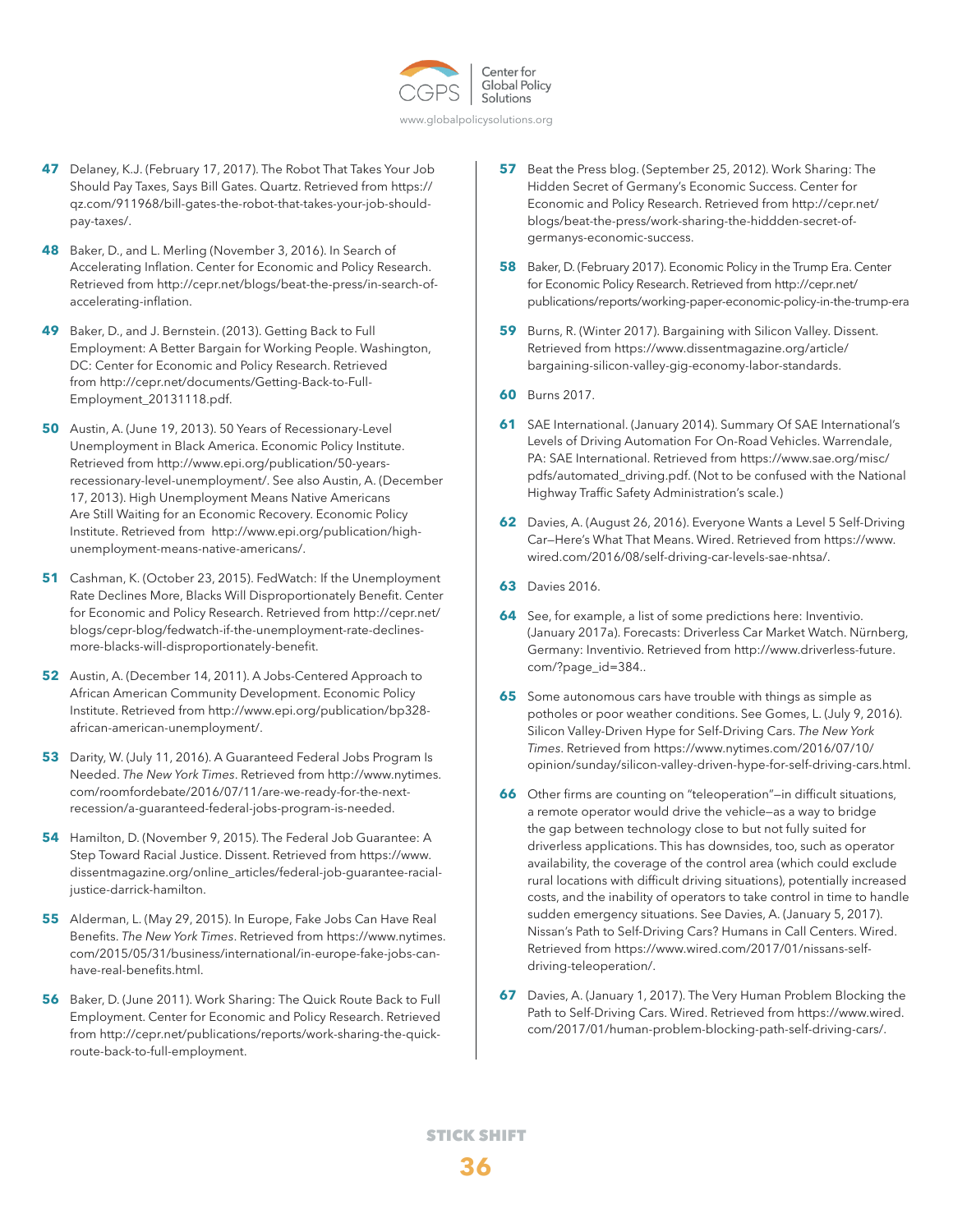

www.globalpolicysolutions.org

- **68** A well-publicized accident illustrates the danger of this situation: The driver of a partially autonomous vehicle, a Tesla using "autopilot" mode, failed to maintain proper awareness and control and the driver was killed when his car hit a tractor-trailer. The driver was watching a movie at the time of his death. Levin, S., and N. Woolf. (July 1, 2016). Tesla Driver Killed While Using Autopilot Was Watching Harry Potter, Witness Says. *The Guardian*. Retrieved from https://www.theguardian.com/technology/2016/jul/01/tesla-driverkilled-autopilot-self-driving-car-harry-potter.
- **69** Javelosa, J. (January 5, 2017). Expert Claims Automakers "Not Even Close" to Fully Autonomous Cars. Futurism. Retrieved from https:// futurism.com/expert-claims-automakers-not-even-close-to-fullyautonomous-cars/.
- **70** Some independent industry experts also believe that fully autonomous vehicles are very far away, even outside of a human lifetime. See Strether, L. (October 3, 2016). Self-Driving Cars: How Badly Is the Technology Hyped? Naked Capitalism. Retrieved from http://www.nakedcapitalism.com/2016/10/self-driving-cars-howbadly-is-the-technology-hyped.html.
- **71** Reed, B. (February 12, 2013). Google Wants Self-Driving Cars on the road in 3-5 Years, but Regulators Are Pumping the Brakes. BGR. Retrieved from http://bgr.com/2013/02/12/google-driverless-carrelease-date-3-5-years-324665/.
- **72** A McKinsey analysis suggests that the "factors that will determine the pace and extent of automation include the ongoing development of technological capabilities, the cost of technology, competition with labor including skills and supply and demand dynamics, performance benefits including and beyond labor cost savings, and social and regulatory acceptance." Retrieved from http://www.mckinsey.com/global-themes/digital-disruption/ harnessing-automation-for-a-future-that-works.
- **73** Inventivio. (January 2017b). Driverless Car Market Watch: Top Misconceptions of Autonomous Cars and Self-Driving Vehicles. Nürnberg, Germany: Inventivio. Retrieved from http://www. driverless-future.com/?page\_id=774.
- **74** Bayliss, B.T., chair. (June 2012). Report of the High Level Group on the Development of the EU Road Haulage Market. European Commission. Retrieved from http://ec.europa.eu/transport/sites/transport/files/ modes/road/doc/2012-06-high-level-group-report-final-report.pdf.
- **75** Instead of a taxonomy, a one-way "hype cycle" with no sense of history or acknowledgement of failure is created. See Gartner's hype cycle, in Watters, A. (November 2, 2016). The Best Way to Predict the Future Is to Issue a Press Release. Talk given at Virginia Commonwealth University. Retrieved from http://hackeducation. com/2016/11/02/futures
- **76** Aside from the problems associated with normal driving, other can include easy hacking and jamming of autonomous vehicles' computer systems. See Strether 2016.
- **77** For example, to reduce unions' bargaining power, see W.W. (March 8, 2011). The Distributive Consequences of Automation. *The Economist*. Retrieved from http://www.economist.com/blogs/ democracyinamerica/2011/03/robots\_and\_social\_justice.
- **78** Dayen, D. (December 27, 2016). Silicon Valley's Self-Serving Vision for Self-Driving Cars. The Fiscal Times. Retrieved from http://www. thefiscaltimes.com/Columns/2016/12/27/Silicon-Valley-s-Self-Serving-Vision-Self-Driving-Cars.
- **79** Ramsey, L. (January 30, 2017). "The Outlier Thing Didn't Work Out"—Biotech CEOs Reflect on Theranos' Impact on the Industry. Business Insider. Retrieved from http://www.businessinsider.com/ was-there-a-theranos-effect-in-biotech-2017-1.
- **80** Opinion. (December 24, 2000). The Dot-Com Bubble Bursts. *The New York Times*. Retrieved from http://www.nytimes. com/2000/12/24/opinion/the-dot-com-bubble-bursts.html.
- **81** For methodological problems with technology predictions, see Watters 2016.
- **82** For early developments, see Hawkins, A.J. (September 19, 2016). New Rules of the Road for Self-Driving Cars Have Just Been Released. The Verge. Retrieved from http://www.theverge. com/2016/9/19/12981448/self-driving-car-guidelines-obamafoxx-dot-nhtsa. See also Christ, G. (November 30, 2016). Self-Driving Truck Hits the Road in Ohio, State Investing \$15 Million in Autonomous Vehicle Corridor. *The Plain Dealer*. Retrieved from http://www.cleveland.com/metro/index.ssf/2016/11/self-driving\_ truck\_hits\_the\_ro.html.
- **83** The number of miles need for safety testing has been estimated to be in the hundreds of millions for each system, requiring new approaches that would allow uncertainty to remain. See Kalra, N. and S. Paddock. (2016). How Many Miles of Driving Would It Take to Demonstrate Autonomous Vehicle Reliability? Santa Monica, CA: RAND Corporation. Retrieved from http://www.rand.org/ pubs/research\_reports/RR1478.html. (This finding is disputed by Inventivio 2017b.)
- **84** See, for example, Tesla's Elon Musk claiming in late 2015 that fully autonomous cars would be available in three years, depending on regulatory environments. Thompson, C. (September 25, 2015). Elon Musk Says Tesla's Fully Autonomous Cars Will Hit the Road in 3 Years. Business Insider. Retrieved from http://www.businessinsider. com/elon-musk-on-teslas-autonomous-cars-2015-9.
- **85** Autor, D.H. (Summer 2015). Why Are There Still So Many Jobs? The History and Future of Workplace Automation. *Journal of Economic Perspectives.* Retrieved from http://economics.mit.edu/files/11563.
- **86** See, for example, Wadhwa 2014 and Summers 2014.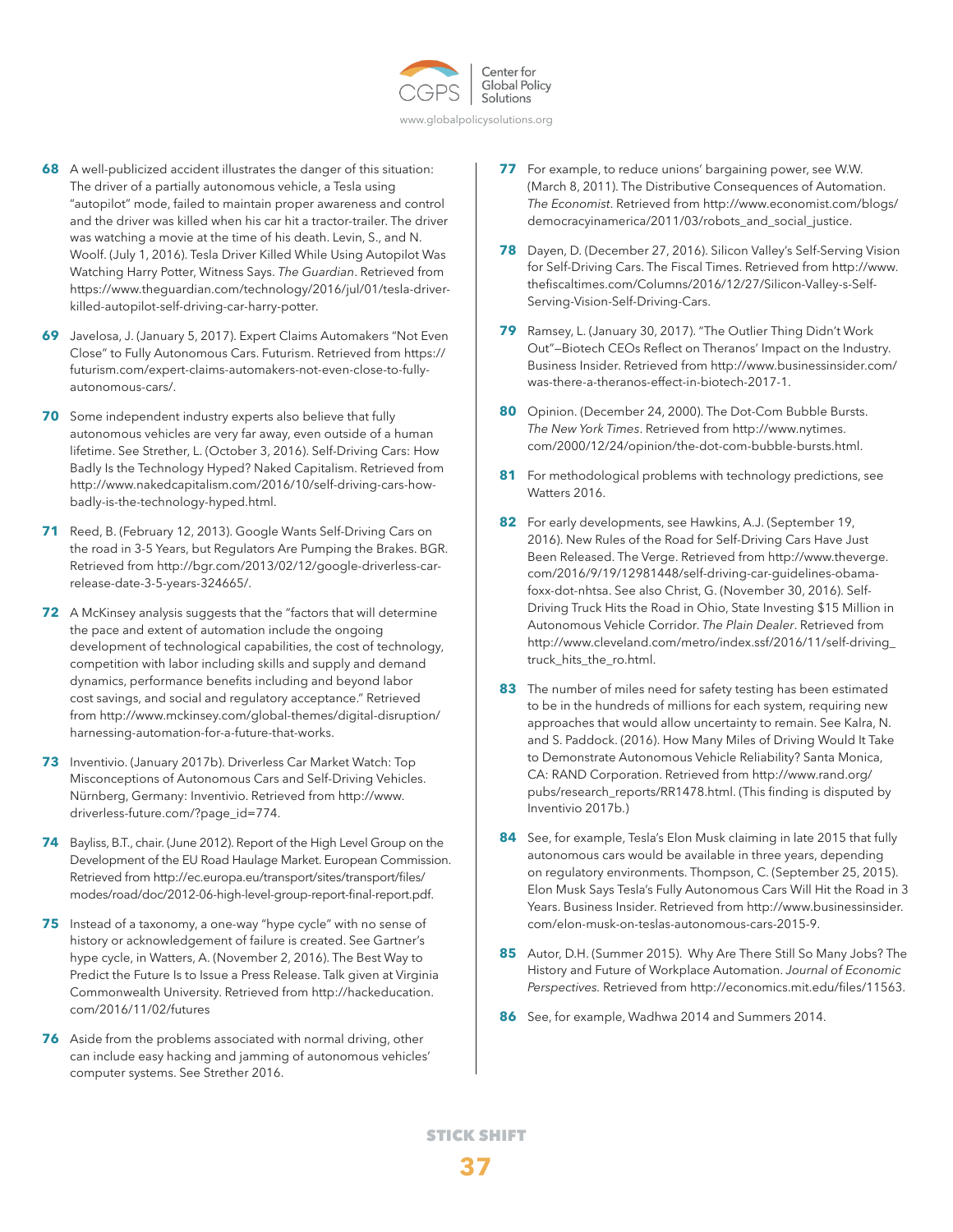

- www.globalpolicysolutions.org
- **87** See, for example: Denning, S. (June 4, 2015). The "Jobless Future" is a Myth. Forbes. Retrieved from https://www.forbes. com/sites/stevedenning/2015/06/04/the-robots-are-notcoming/#5a4fa6cb1913. See also Autor 2015. See also Baker, D. (May 6, 2015). The Job-Killing-Robot Myth. *Los Angeles Times*. Retrieved from http://www.latimes.com/opinion/op-ed/la-oe-bakerrobots-20150507-story.html.
- **88** Berger, E. (December 22, 2016). Federal Report: AI Could Threaten up to 47 Percent of Jobs in Two Decades. Ars Technica. Retrieved from https://arstechnica.com/business/2016/12/federal-report-aicould-threaten-up-to-47-percent-of-jobs-in-two-decades/.
- **89** Beat the Press blog. (December 28, 2016). Trump and Growth. Center for Economic and Policy Research. Retrieved from http:// cepr.net/blogs/beat-the-press/trump-growth-and-immigration.
- **90** O-Net Online. Details Report for Heavy and Tractor-Trailer Truck Drivers. Retrieved from https://www.onetonline.org/link/ details/53-3032.00.
- **91** Wyoming Department of Transportation. (January 2012). Wyoming Driver License Manual for Commercial & Heavy Trucks. Retrieved from http://www.dot.state.wy.us/files/live/sites/wydot/files/shared/ Driver\_Services/2012%20CDL%20Manual%20for%20Web.pdf.
- **92** For an official list of responsibilities (which may leave out important social roles, but which is nonetheless useful) see: Washington Metropolitan Area Transit Authority. (April 2011). Department of Bus Services Employee's Handbook. Retrieved from https://www. wmata.com/about/business/procurement/solicitations/documents/ Volume%206%20Part%205.pdf.
- **93** Los Angeles Unified School District. Bus Drivers Manual of the Los Angeles Unified School District. Retrieved from http://achieve. lausd.net/cms/lib08/CA01000043/Centricity/domain/136/docs/ Bus%20Drivers%20Manual%20032210\_0.pdf.
- **94** See Cashman, K. (August 2, 2016). Cities Need More Public Transit, Not More Uber and Self-Driving Cars. Truthout. Retrieved from http://www.truth-out.org/opinion/item/37061-cities-need-morepublic-transit-not-more-uber-and-self-driving-cars. See also Carr, N. (February 18, 2015). The Hype over Driverless Cars: Is It Overdone? *Fortune*. Retrieved from http://fortune.com/2015/02/18/the-hypeover-driverless-cars-is-it-overdone/.
- **95** Employment Projections. (April 18, 2016). Fastest Declining Occupations, 2014 and Projected 2024. Bureau of Labor Statistics. Retrieved from https://www.bls.gov/emp/ep\_table\_105.htm.
- **96** See table 2 and figure C.
- **97** Schmitt, J., and J. Jones. (July 2012) Where Have All the Good Jobs Gone? Center for Economic and Policy Research. Retrieved from http://cepr.net/documents/publications/good-jobs-2012-07.pdf.
- **98** Woodman, S. (November 30, 2016). Elaine Chao, Ruined Department of Labor, Picked to Ensure Safety of Nation's Planes, Trains, and Automobiles. The Nation. Retrieved from https://www. thenation.com/article/elaine-chao-ruined-department-of-laborpicked-to-ensure-safety-of-nations-trains-planes-and-automobiles/. See also Newcomer, Eric. (November 30, 2016). Uber and Lyft Hail Trump's Transportation Pick. Bloomberg. Retrieved from https:// www.bloomberg.com/news/articles/2016-11-30/uber-and-lyft-hailtrump-s-transportation-pick.

**38** STICK SHIFT